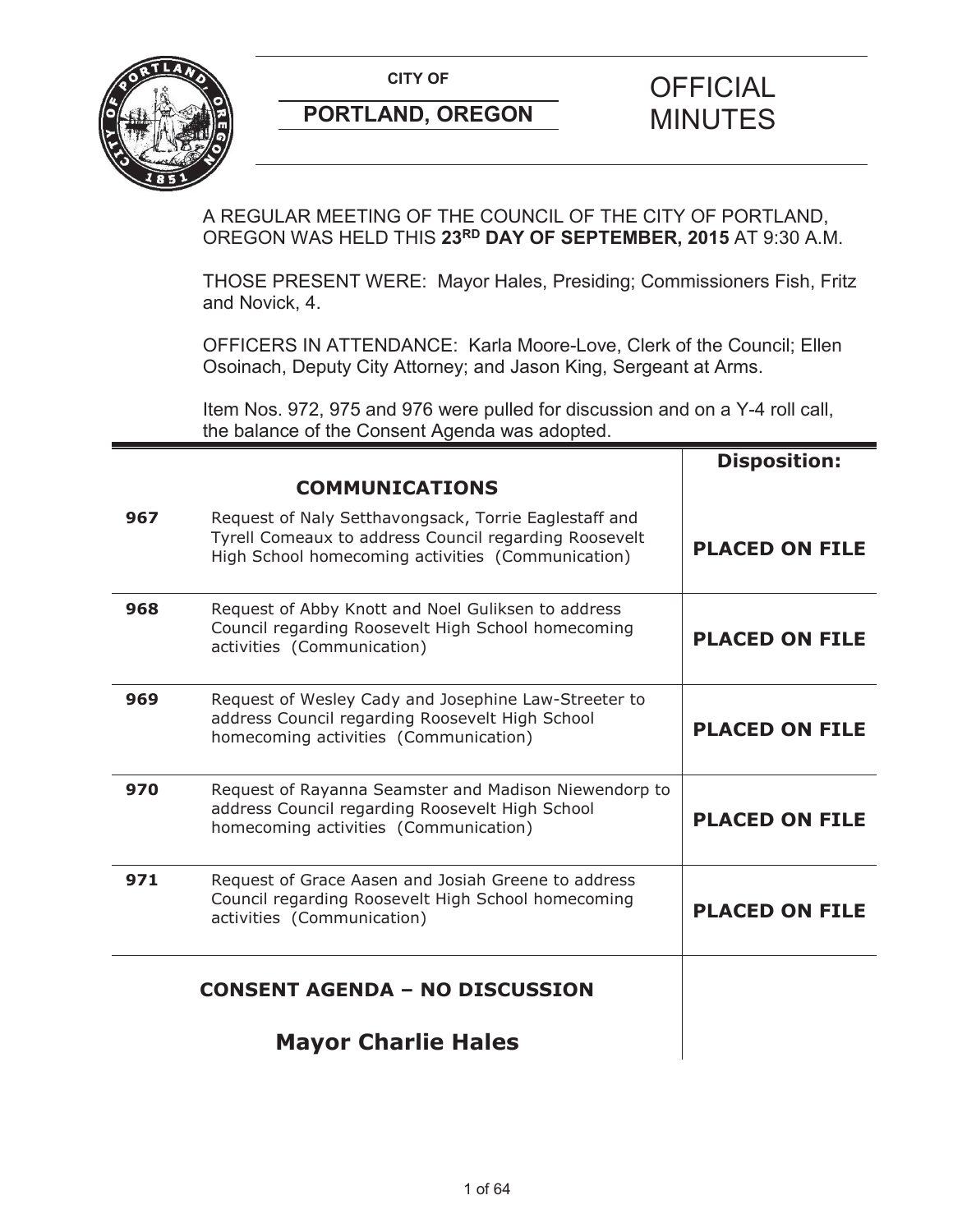|      | September 23, 2015                                                                                                                                                                                                                                                          |                                                      |
|------|-----------------------------------------------------------------------------------------------------------------------------------------------------------------------------------------------------------------------------------------------------------------------------|------------------------------------------------------|
| 972  | Appoint Marie Walkiewicz, Alice Brawley-Chesworth and<br>Cindy Dietz as ex officio members to the Portland Utility<br>Board for terms to expire on June 30, 2016 (Report)<br>Motion to accept report: Moved by Fish and seconded<br>by Novick.<br>$(Y-4)$                   | <b>CONFIRMED</b>                                     |
|      | <b>Office of Equity and Human Rights</b>                                                                                                                                                                                                                                    |                                                      |
| *973 | Accept and appropriate a grant in the amount of \$2,500<br>from the Regional Arts & Culture Council for the Portland<br>Disability Storytelling Project, a project of the Portland<br>Commission on Disability (Ordinance)<br>$(Y-4)$                                       | 187346                                               |
|      | <b>Office of Management and Finance</b>                                                                                                                                                                                                                                     |                                                      |
| 974  | Authorize a contract with MOURI Tech, LLC for<br>implementation of the existing SAP Human Capital<br>Management Processes and Forms functionality for a total<br>not to exceed amount of \$391,600 (Procurement Report -<br>RFP No. 117881)                                 | <b>ACCEPTED</b><br><b>PREPARE</b><br><b>CONTRACT</b> |
| 975  | $(Y-4)$                                                                                                                                                                                                                                                                     |                                                      |
|      | Authorize a contract with Portland Streetcar, Inc. to<br>provide operations assistance services, for a not-to-<br>exceed amount of \$3,290,908 (Procurement Report -<br>Project No. 117927)<br>Motion to accept report: Moved by Fish and seconded<br>by Novick.<br>$(Y-4)$ | <b>ACCEPTED</b><br><b>PREPARE</b><br><b>CONTRACT</b> |
| *976 | Authorize charitable organizations eligible to participate in<br>the City's 2016 Charitable Campaign; and authorize<br>exemptions from umbrella requirement for Portland Parks<br>Foundation and Portland Fire Bureau Toy & Joymakers<br>(Ordinance)<br>$(Y-4)$             | 187350                                               |
|      |                                                                                                                                                                                                                                                                             |                                                      |
|      | <b>Commissioner Steve Novick</b><br><b>Position No. 4</b>                                                                                                                                                                                                                   |                                                      |
|      | <b>Bureau of Transportation</b>                                                                                                                                                                                                                                             |                                                      |
| *977 | Amend contract with Portland Patrol, Inc. to provide<br>security coverage to Portland Streetcar Facility for<br>\$75,000 (Ordinance; amend Contract No. 30002191)<br>$(Y-4)$                                                                                                | 187347                                               |
| *978 | Authorize an Intergovernmental Agreement with Metro for<br>the Project Development Phase of the Powell-Division<br>Transit and Development Project (Ordinance)<br>$(Y-4)$                                                                                                   | 187348                                               |
|      |                                                                                                                                                                                                                                                                             |                                                      |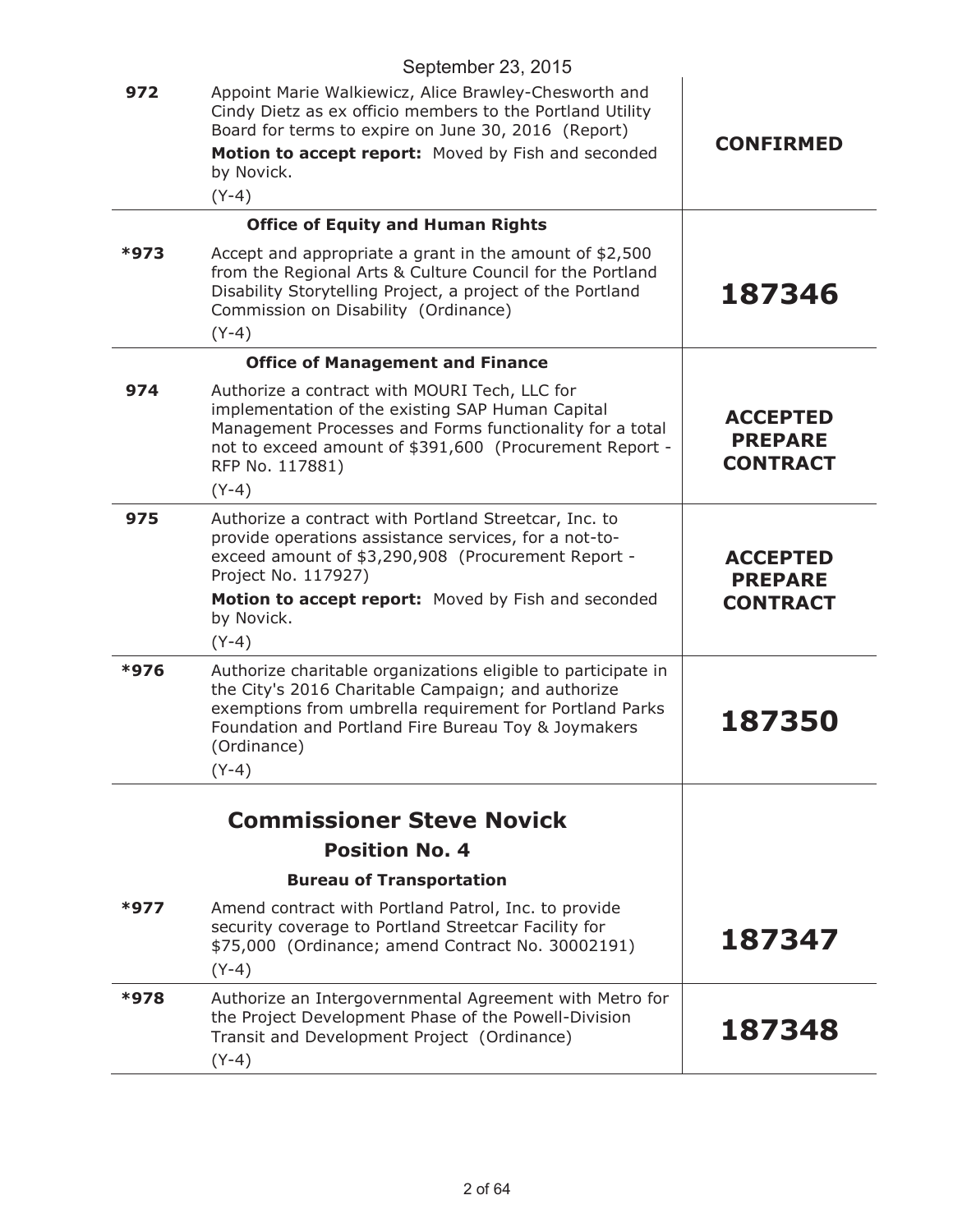| 979         | Accept and authorize an Intergovernmental Agreement for<br>a Regional Transportation Options grant in the amount of<br>\$465,000 from Metro for Active Portland, Open Streets,<br>Connected Communities program including SmartTrips<br>(Second Reading Agenda 958)<br>$(Y-4)$ | 187349                                                                                      |
|-------------|--------------------------------------------------------------------------------------------------------------------------------------------------------------------------------------------------------------------------------------------------------------------------------|---------------------------------------------------------------------------------------------|
|             | <b>REGULAR AGENDA</b>                                                                                                                                                                                                                                                          |                                                                                             |
|             | <b>Mayor Charlie Hales</b>                                                                                                                                                                                                                                                     |                                                                                             |
|             | <b>Bureau of Police</b>                                                                                                                                                                                                                                                        |                                                                                             |
| <b>*980</b> | Authorize an Intergovernmental Agreement with TriMet for<br>transit police services (Ordinance) 10 minutes requested                                                                                                                                                           | <b>CONTINUED TO</b><br><b>SEPTEMBER 30, 2015</b><br><b>AT 9:30 AM</b>                       |
|             | <b>Office of Management and Finance</b>                                                                                                                                                                                                                                        |                                                                                             |
| 981         | Accept bid of James W. Fowler Co. for the SE Hawthorne-<br>Salmon Sewer Reconstruction and Green Streets Project<br>for \$4,237,700 (Procurement Report - Bid No. 00000064)<br>Motion to accept report: Moved by Fish and seconded<br>by Fritz.<br>$(Y-4)$                     | <b>ACCEPTED</b><br><b>PREPARE</b><br><b>CONTRACT</b>                                        |
| 982         | Authorize up to \$20 million of interim financing for local<br>improvement projects (Ordinance)                                                                                                                                                                                | <b>PASSED TO</b><br><b>SECOND READING</b><br><b>SEPTEMBER 30, 2015</b><br><b>AT 9:30 AM</b> |
|             | <b>Commissioner Steve Novick</b>                                                                                                                                                                                                                                               |                                                                                             |
|             | <b>Position No. 4</b>                                                                                                                                                                                                                                                          |                                                                                             |
|             | <b>Bureau of Transportation</b>                                                                                                                                                                                                                                                |                                                                                             |
| 983         | Amend contract with Motivate International, Inc., formerly<br>Alta Bicycle Share, Inc., to implement the Bike Share<br>System, not to exceed \$2,175,000 (Second Reading<br>Agenda 953; amend Contract No. 30003174)<br>$(Y-4)$                                                | 187351                                                                                      |
|             |                                                                                                                                                                                                                                                                                |                                                                                             |
|             | <b>Commissioner Amanda Fritz</b><br><b>Position No. 1</b>                                                                                                                                                                                                                      |                                                                                             |
|             | <b>Office of Neighborhood Involvement</b>                                                                                                                                                                                                                                      |                                                                                             |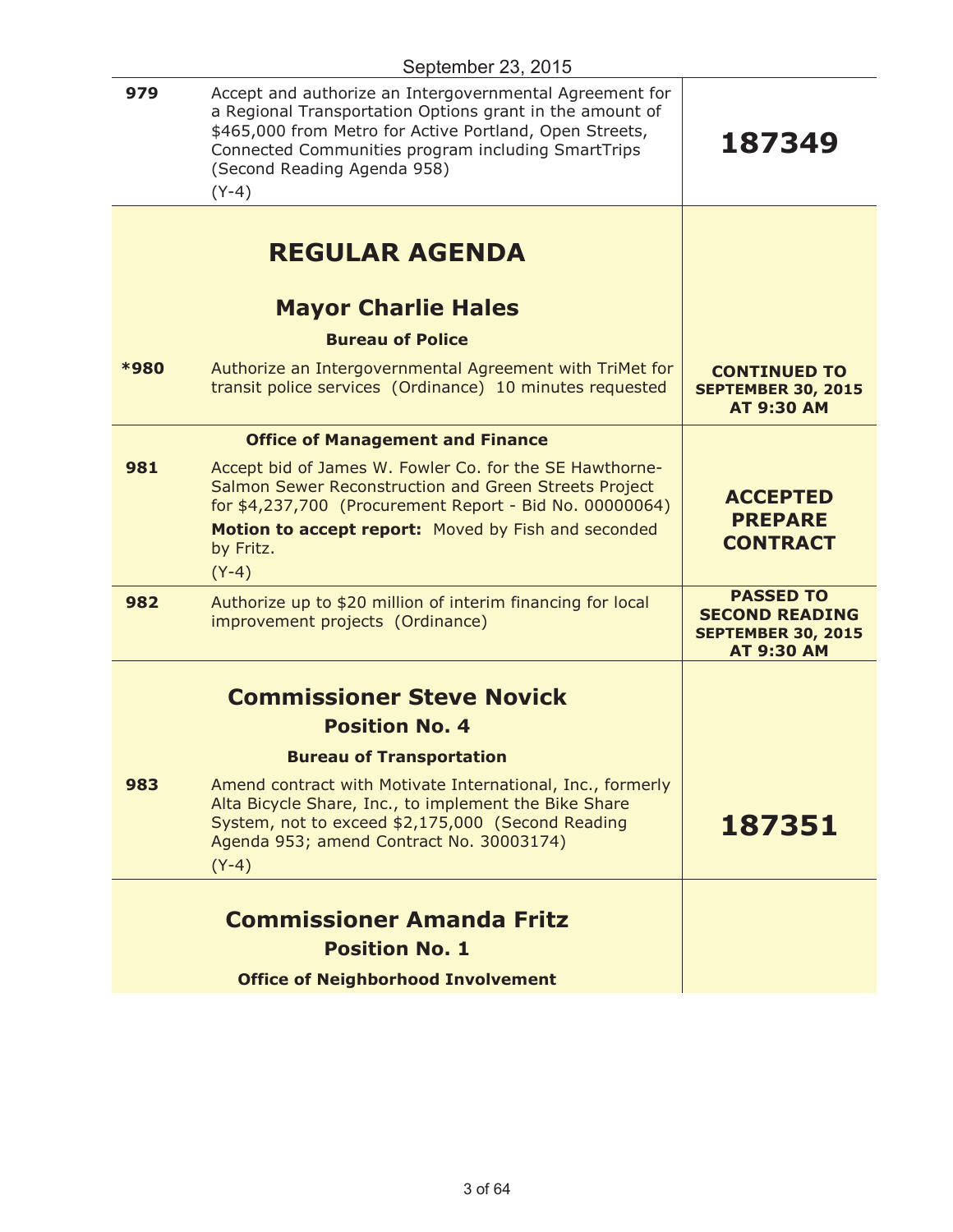|      | September 23, 2015                                                                                                                                                                                                                                                                                                                |                                                                                            |
|------|-----------------------------------------------------------------------------------------------------------------------------------------------------------------------------------------------------------------------------------------------------------------------------------------------------------------------------------|--------------------------------------------------------------------------------------------|
| *984 | Adopt regulations for marijuana license procedures and<br>requirements (Previous Agenda 966; add Code Chapter<br>14B.130 and amend Section 3.96.060) 30 minutes<br>requested<br>Motion to approve amendments presented in Office<br>of Neighborhood Involvement memo dated 9-23-15:<br>Moved by Fish and seconded by Fritz. (Y-4) | <b>CONTINUED TO</b><br><b>SEPTEMBER 30, 2015</b><br><b>AT 9:30 AM</b><br><b>AS AMENDED</b> |
| 985  | <b>City Auditor Mary Hull Caballero</b><br>Assess property for sidewalk repair for the Portland                                                                                                                                                                                                                                   |                                                                                            |
|      | Bureau of Transportation (Second Reading Agenda 965;<br>Ordinance; Y1087)<br>$(Y-4)$                                                                                                                                                                                                                                              | 187352                                                                                     |
|      | At 11:49 a.m., Council recessed.                                                                                                                                                                                                                                                                                                  |                                                                                            |

| <b>WEDNESDAY, 2:00 PM, SEPTEMBER 23, 2015</b>    |  |
|--------------------------------------------------|--|
| DUE TO LACK OF AN AGENDA<br>THERE WAS NO MEETING |  |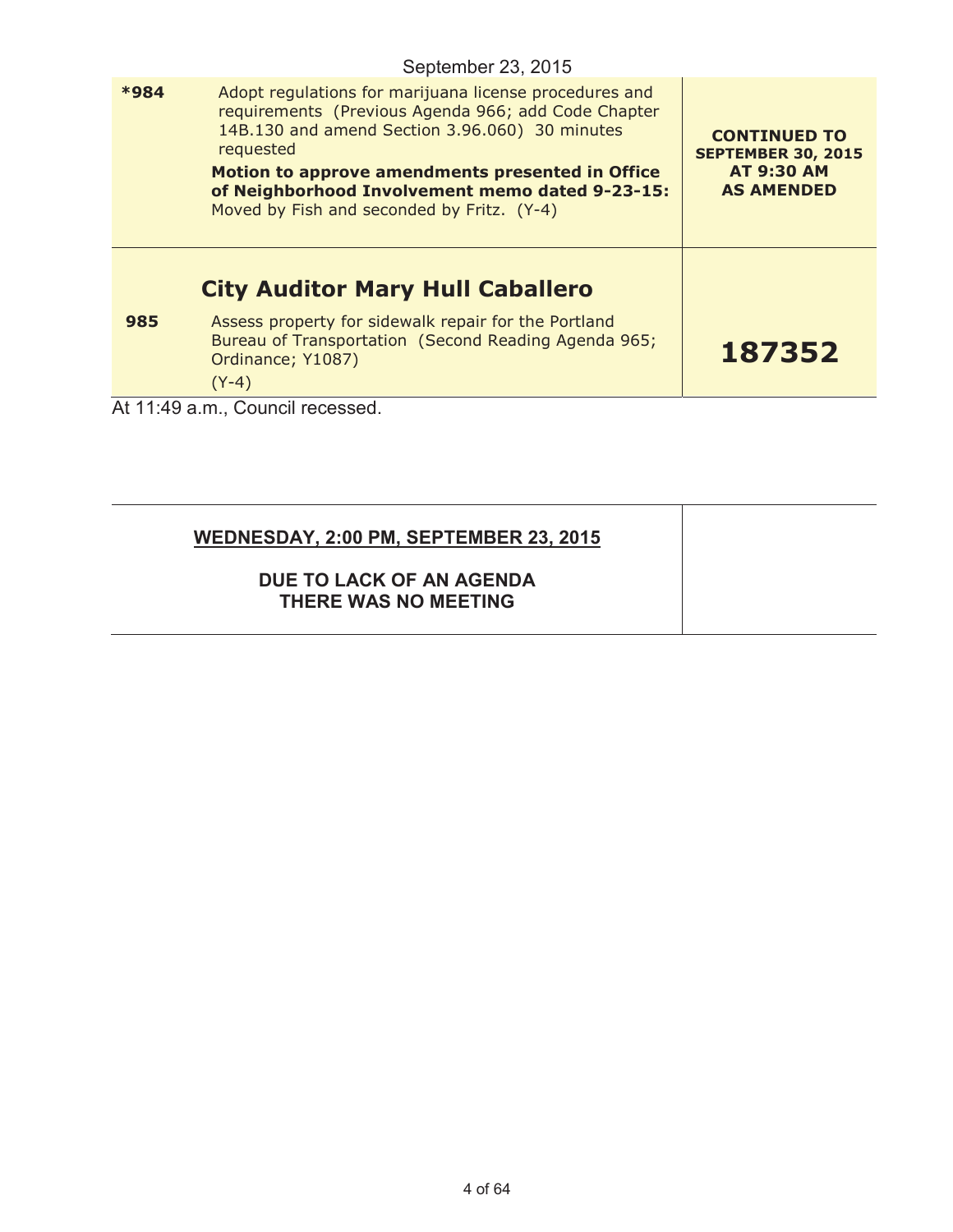A RECESSED MEETING OF THE COUNCIL OF THE CITY OF PORTLAND, OREGON WAS HELD THIS **24TH DAY OF SEPTEMBER, 2015** AT 2:00 P.M.

THOSE PRESENT WERE: Mayor Hales, Presiding; Commissioners Fish, Novick and Saltzman, 4. Commissioner Fish left at 4:05 p.m.

OFFICERS IN ATTENDANCE: Karla Moore-Love, Clerk of the Council; Ben Walters, Chief Deputy City Attorney; Linda Law, Deputy City Attorney and 4:00 p.m.; and Mike Cohen, Sergeant at Arms.

The meeting recessed at 2:38 p.m. and reconvened at 3:02 p.m.

|     |                                                                                                                                                                                                | <b>Disposition:</b>                                                                         |
|-----|------------------------------------------------------------------------------------------------------------------------------------------------------------------------------------------------|---------------------------------------------------------------------------------------------|
| 986 | <b>TIME CERTAIN: 2:00 PM - Extend term of Street</b><br>Closure Program in Old Town/Chinatown for a period of<br>one year (Ordinance introduced by Mayor Hales) 1 hour<br>requested            | <b>PASSED TO</b><br><b>SECOND READING</b><br><b>SEPTEMBER 30, 2015</b><br><b>AT 9:30 AM</b> |
| 987 | <b>TIME CERTAIN: 3:00 PM - Add fossil fuel companies to</b><br>the City of Portland's Corporate Securities Do-Not-Buy List<br>(Resolution introduced by Mayor Hales) 1 hour requested<br>(Y-4) | 37153                                                                                       |

At 4:16 p.m., Council adjourned.

**MARY HULL CABALLERO**

Auditor of the City of Portland

By Karla Moore-Love Clerk of the Council

For a discussion of agenda items, please consult the following Closed Caption File.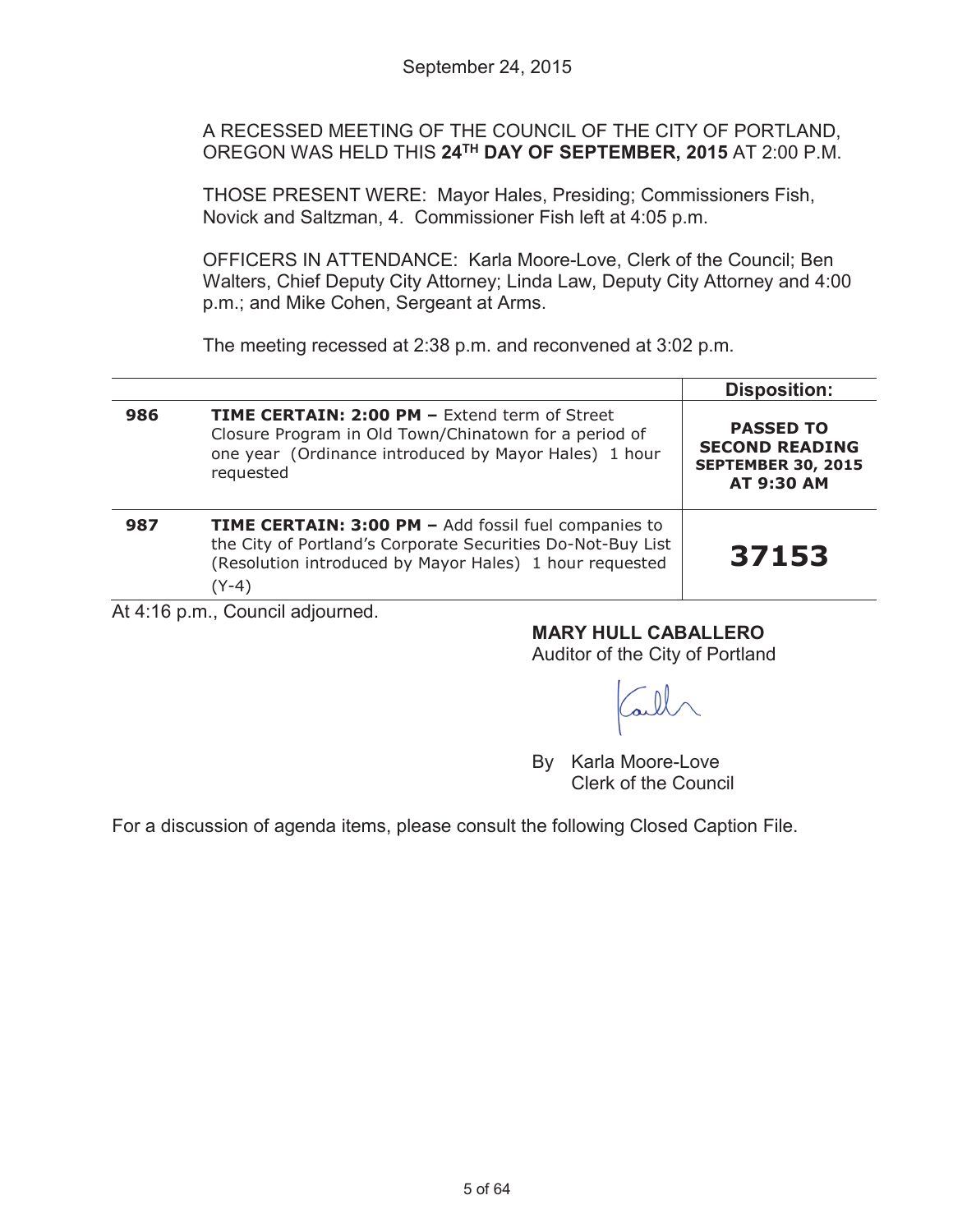### September 23, 2015 **Closed Caption File of Portland City Council Meeting**

This file was produced through the closed captioning process for the televised City Council broadcast and should not be considered a verbatim transcript. Key: **\*\*\*\*\*** means unidentified speaker.

## **SEPTEMBER 23, 2015 9:30 AM**

**Hales:** Good morning, everyone. Welcome to the September 23rd meeting of the Portland City Council. Please call the roll.

**Novick:** Here. **Fritz:** Here. **Fish:** Here. **Hales:** Here.

**Hales:** Good morning, everyone, and welcome. We'll get to the Council's regular calendar in a moment. I just wanted to make an announcement of something that's going to be coming to Council because of the rising concern highlighted once again on the cover of today's Oregonian about housing affordability in the city and about homelessness.

The County Chair and I have been working together in a wonderful partnership with Home Forward to address the issue of veteran homelessness. We started with about 690 homeless veterans in our city and we're down to 230. So by a concerted effort on something of an emergency basis, we've proved that we can actually move the needle, and I think that we have to do that even more for even more people other than just our vets. I'm happy about that, but that's just a start. So, I'm going to bring forward to the City Council a proposal to declare a housing emergency in Portland and that will produce authority for the City to do things better and faster than we're doing now.

Similar efforts are underway in Seattle and in Los Angeles, where the Mayor Garcetti has gone to the LA city council and asked them to declare a housing emergency, and Mayor Murray in Seattle is doing similar things. So, I believe that the west coast cities that are dealing with housing affordability problems, with rising rents, and with intractable homelessness need to work together, and that's why I've invited those mayors along with the other west coast mayors to a west coast mayors conference here in November, and we'll continue our discussions together of those issues. But in the meantime, I think that it's time for the Portland City Council to act, and I believe October 7th is when we'll bring the ordinance forward for the community discussion and for Council action.

Because that's going to be an important item for the Council and for the community, I just wanted to announce that it's coming. There will be some more information coming out of my office today. And again, the Council will collaborate on the specifics of what we do under that declaration.

So with that, let me proceed to the Council calendar. We have folks signed up for the communications. We allow citizens to come in and make statements to the Council on any issue they're interested in, and we have five people signed up to do that. We'll call you in a moment. After that, we have the regular Council calendar. I don't think that we have any time certain items, so we'll call each of those items in turn on the regular calendar.

If you're here to speak on one of those items, you need only give the Clerk your name, you don't need to give us your address. Again, we typically allow people three minutes to testify. If you are in the audience and want to support somebody's point of view, feel free to give them a thumbs up or a wave of the hand, or if you disagree, a thumb's down, but we ask that we not make vocal demonstration in favor or against our fellow citizens' points of view so that we get to hear them all. So with that, I want to welcome everyone and take up item 967. Good morning, come on up. Welcome. **Item 967.**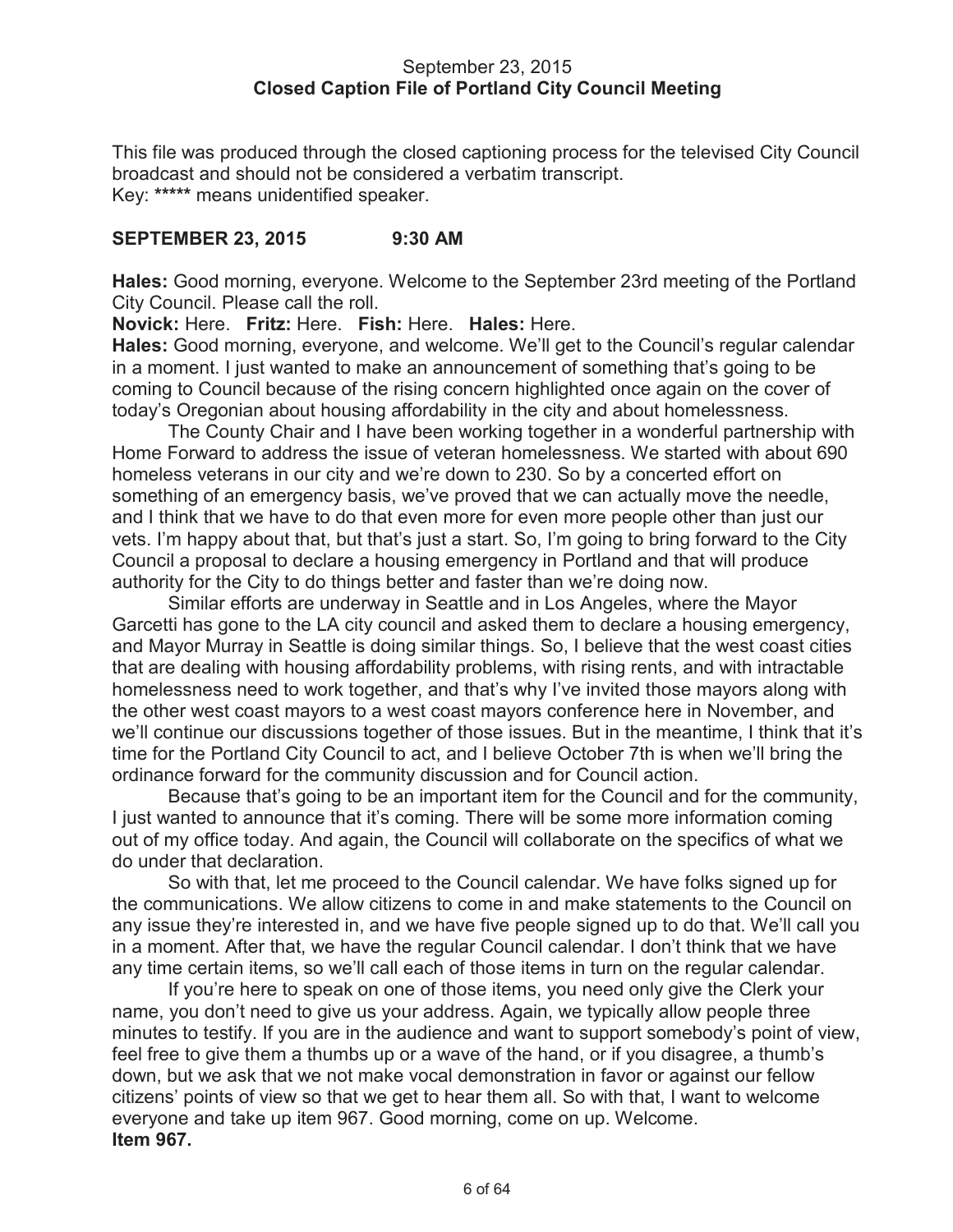**Hales:** Good morning. Come on up. Welcome

**Tyrell Comeaux:** I'm Tyrell. At our school, continued success of our athletic teams, with over 40% of our students are involved in athletics. In our reestablished leadership class, we have been helping plan events at RHS with our student government to keep the school spirit alive and active.

In theater, our production of The Yellow Boat was selected as a main stage production at both state top three, and at nationals, tome 10 in the country. Every year, students win awards in acting in theater design at regional, state, and national levels. We received an invitation to perform in Scotland at the Edinburgh Fringe Festival, the largest performing arts festival in the world.

**Naly Setthavongsack:** Hi, my name is Naly Setthavongsack, and I'm the all-student body president at Roosevelt High School. And currently, our school is going through a mass reconstruction. Our auditorium has been torn down as well as our gym, and our health center has been closed off. But even through these changes, we're continuing to strive with attendance and enrollment through our school, through our staff and our students. And now, our theater program is thriving and in a new arts area created for our arts, and our gym students are working with the temporary gym outside. Just outside of the temporary gym, we have our health center that's open to all the students.

Roosevelt is continuously giving us these great opportunities to thrive through the reconstruction of 100 million dollars that's occurring right. Speaking of the opportunities, Roosevelt offers a wide variety of AP courses that range from AP biology, tech courses, to the student inquiry, which offers 15 college credits. These allow us to give our students opportunities to gain college credits through their high school career. And college courses - - AP courses, specifically -- are very vigorous, so we're so thankful to have a wellestablished writing center at Roosevelt that has very passionate mentors that aid students in resume-building and scholarships and just everything.

**Torrie Eaglestaff:** Hi, I'm Torrie Eaglestaff and I'm the all-student body vice president. Last year, Roosevelt students were awarded six million in scholarship money and each year, it increases. In the last three years, we have had five Gates scholars. Also, students are awarded hundreds of college credits each year prior to graduation, and we have students attending college all over the nation and ranging from Rice, Brown, Oregon State, UW, and many more. Thank you.

**Hales:** Excellent.

**Fish:** I just have one question. The gentleman who kicked us off said that you've been invited to go to Edinburgh next summer, is that correct?

**Comeaux:** Mm-hmm.

**Fish:** The theater program. Parkrose was also selected for that. Are you now raising money for that trip?

**Comeaux:** I know our school is doing some fundraising.

**Fish:** And Parkrose has to raise 90,000 bucks to send the entire troop. Have you settled appear figure that you have to raise yet?

**Comeaux:** No.

**Fish:** Can you keep us posted? Because we want to find a way to help.

**Hales:** We can help to publicize that for you. Roosevelt is doing well, so we're very happy to have you here. Thank you.

**Setthavongsack:** Thank you.

**Hales:** We can waive the rules and applaud. [applause] For students, we'll always waive the rules. 968, please.

#### **Item 968.**

**Hales:** Good morning.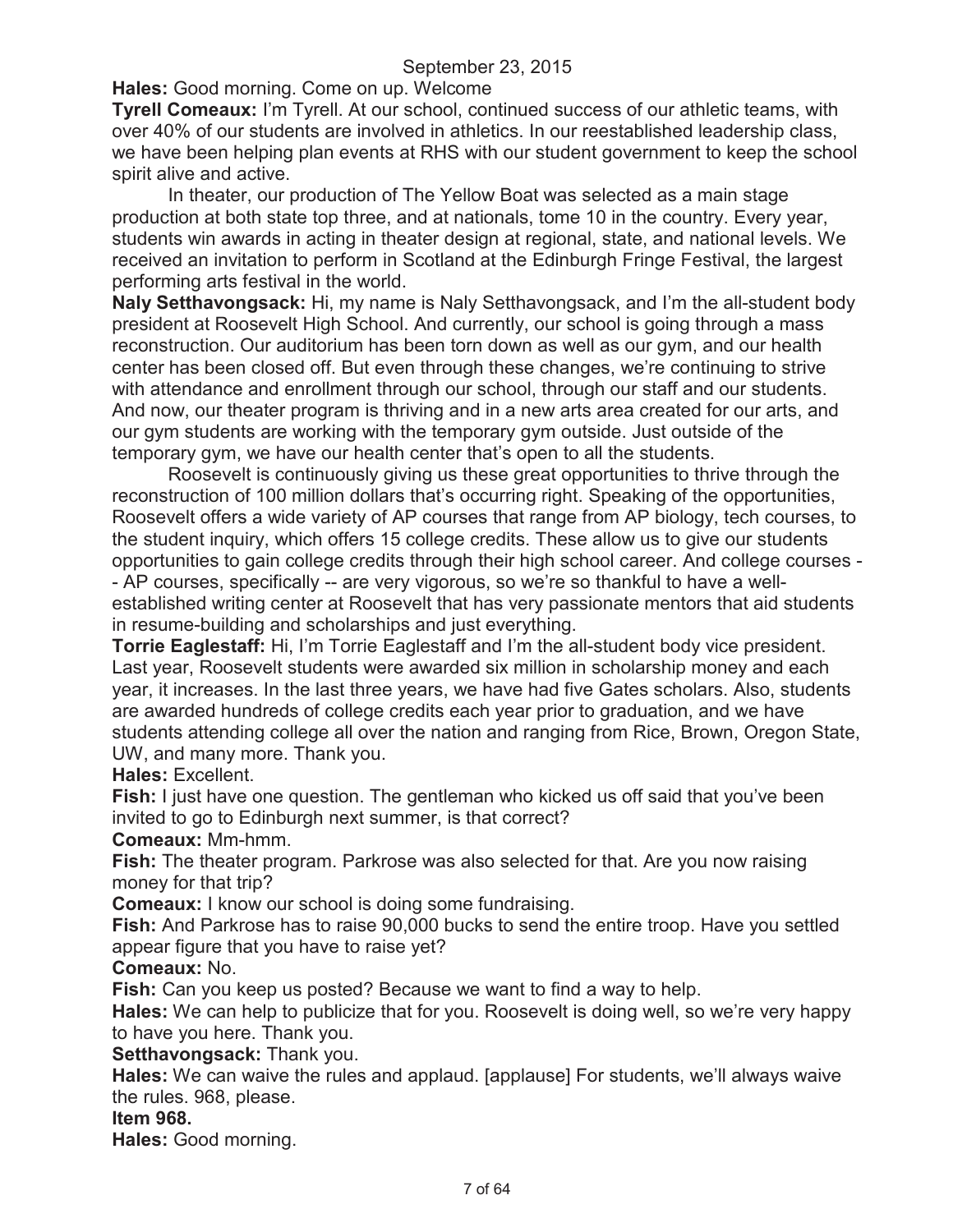**Noel Guliksen:** Hello. I'm Noel Guliksen and I'm from Roosevelt and I'm a student leader. In spite of all of the remodeling going on, there's no dip in the enrollment and it's still steady with all the students. We're still going strong with all the partnerships, including SUN, Neighborhood House, Multnomah County school-based health clinics. University of Portland with their tutors and their student teachers, along with our South Lake Church who help support with clothes closets and food pantries for students.

Since Roosevelt has rejoined as one school, we have had many teachers who have earned certificates from the National Board for Professional Teaching standards, considered the gold standard for teaching excellence. Those teachers say that teamwork is part of the excellence in Roosevelt, and students continue to show the excellence of teamwork. We always work together just to show all of our spirit and communication through Roosevelt. We always are asking help from our local -- like, our SUN programs. We always really encourage students to use their resources wisely. Along with all of that, we are really, really proud of all of our teachers who help to -- they help us to strive to want to graduate and get through all of our programs and just help us with everything that we need.

**Abby Knott:** Hi. My name is Abby Knott and I am currently the junior class vice president. I just wanted to touch on what Roosevelt really embodies as a school. Our most unique attribute is the fact that we are extremely diverse, considered the motion diverse in the state of Oregon as a whole. As a student body, we make up 27 countries in 28 languages, which is extremely amazing. It's something that we are extremely prideful for because we feel it's a unique thing for Roosevelt and it sets us apart from any other high schools around us.

Another extremely important attribute of Roosevelt High School is the fact of how involved that we are with our community and how involved they are with us. If there is anything -- our community of St. Johns is extremely involved in any athletic program we have. They come to all of our games, even if they are at Jefferson this year or their away games because we don't have a field to work with. They support our theater department by making sure that they have a large attendance, despite the fact that it may not be as recognized as our sports program. Also, the local businesses will donate and fundraise with us for anything we deem possible.

So, I feel that both our diversity and our community involvement is an extremely important part of Roosevelt, and we wanted to share that with you today. Thank you for listening to us.

**Hales:** Thank you very much. Thanks for coming. [applause] **Item 969.**

**Wesley Cady:** Good morning. I'm Wesley Cady. I'm actually a member of our leadership class and a co-president of Roosevelt's thespian troop 7289. Josephine actually couldn't be here this morning, so I will be speaking to you.

I wanted to talk to you about the construction and the barriers that's brought for Roosevelt but also the abilities that we have had to come from it. And with the support of our teachers and our staff and the wonderful ability and kind of backbone we've been building in the few years that we've been leading up to this construction, we've really been able to hold our students and everyone else accountable and also lifting each other up through everything and making sure that this is not as much of a change in the sense that it's disruptive as much as growth.

Roosevelt has been given \$92 million out of a \$482 million bond to rebuild the school, which is an immense amount of money and we are extremely grateful. Looking at that amount of money, it's not just spending an amount of money, it's investing in an amount of money in North Portland. And I think that that's extremely important even as a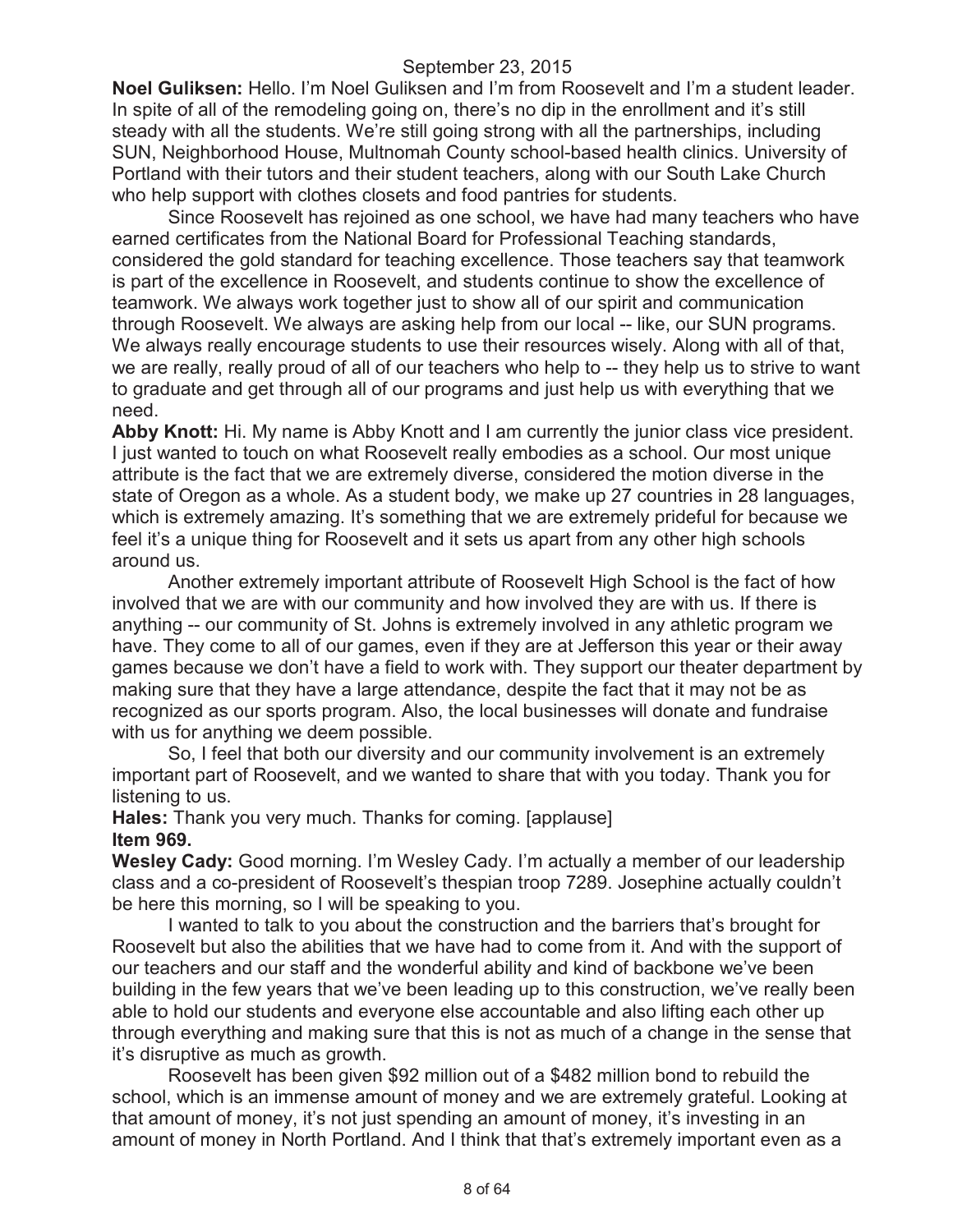senior not being able to see this finished work, I'm so excited to see what we'll breathe out of it and the students that will come forward from.

We have so many new spaces coming forward -- a new auditorium, two new gyms. We've got so many wonderful things and programs that are going to be coming forward from that and I really can't wait to see all of that.

And also, to talk about what you said earlier, as the troop co-president, we've actually decided not to try to go to Edinburgh this year because we could not make the first deadline payments, but we are pursuing a trip to England to visit and study more theater, or if we couldn't go to England -- we kind of have a steppingstone -- if we can't go to England, then we'll go to new York. And if we can't go to New York, we'll go to our thespian national festival in Lincoln, Nebraska. So, we've got a level of things that depending on how much we can fundraise. And also just working forward, as everyone has said, as an arts program -- looking towards the community. And like Abby said, really pushing in that community and reaching out to the community for help in this time that we need them. And they've done a wonderful job. I just want to thank the Council for being here and representing the City of Portland in such a wonderful way.

**Fish:** Just a comment, Mayor. First of all, let's thank the taxpayers for passing the arts tax, which has meant that 30,000 elementary school children now have an arts instructor in their curriculum. But just because you're being very modest about the Edinburgh invitation -- the Edinburgh theater festival, particularly the Fringe Festival, is the leading summer arts festival in the world. And literally, the city of Edinburgh is taken over with the arts. I think at some point, Mayor, if we have enough critical mass of festivals in the summertime, we'll actually have our version where August is like Edinburgh. It's very prestigious to even be considered for being invited to come to Edenborough and perform. And so, congratulations to you and the young actors at Roosevelt for this milestone. Whether you go this year or you defer another year, you bring great distinction to our city for this recognition. **Cady:** Thank you so much.

**Fish:** Have you already told them that you can't go?

**Cady:** I believe that we have, yeah. Our first payment deadline was back in July, if I'm not mistaken. And because the payments were such large sums, we were not able to -- as far as the terms between getting accepted in the time that we would have to fundraise the amount of money, we weren't able to pull that together. We did try to work with Parkrose in a fundraising group together to try and get us to go, but it was really too difficult for us with the construction and also finding spaces for us to perform this year. But moving forward from that, we're still extremely grateful. Like you said, it's prestigious to even be considered and we are extremely grateful of all the opportunities that we've been provided for. We continue to grow and still hold that close to us and use that as a form of growth. **Hales:** I think you're hearing the message here form all of us that the next time you go one of these invitations and these opportunities, we encourage Roosevelt to reach out to other community leaders like the five of us and ask us to help. I think that you've got folks here that would be very willing to do that because we love what's happening in our schools and Roosevelt, in particular. The way that Roosevelt has been rising the last few years is really an amazing story. So, we want to support that. So, don't hesitate to ask. **Cady:** Thank you very much.

**Fritz:** Given a longer time frame, maybe if you can ask them for an early entry for next year, we would be happy to help and publicize and help you with that.

**Cady:** Thank you very much. Have a great morning.

**Hales:** You, too, thank you. [applause]

**Item 970.**

**Hales:** Good morning.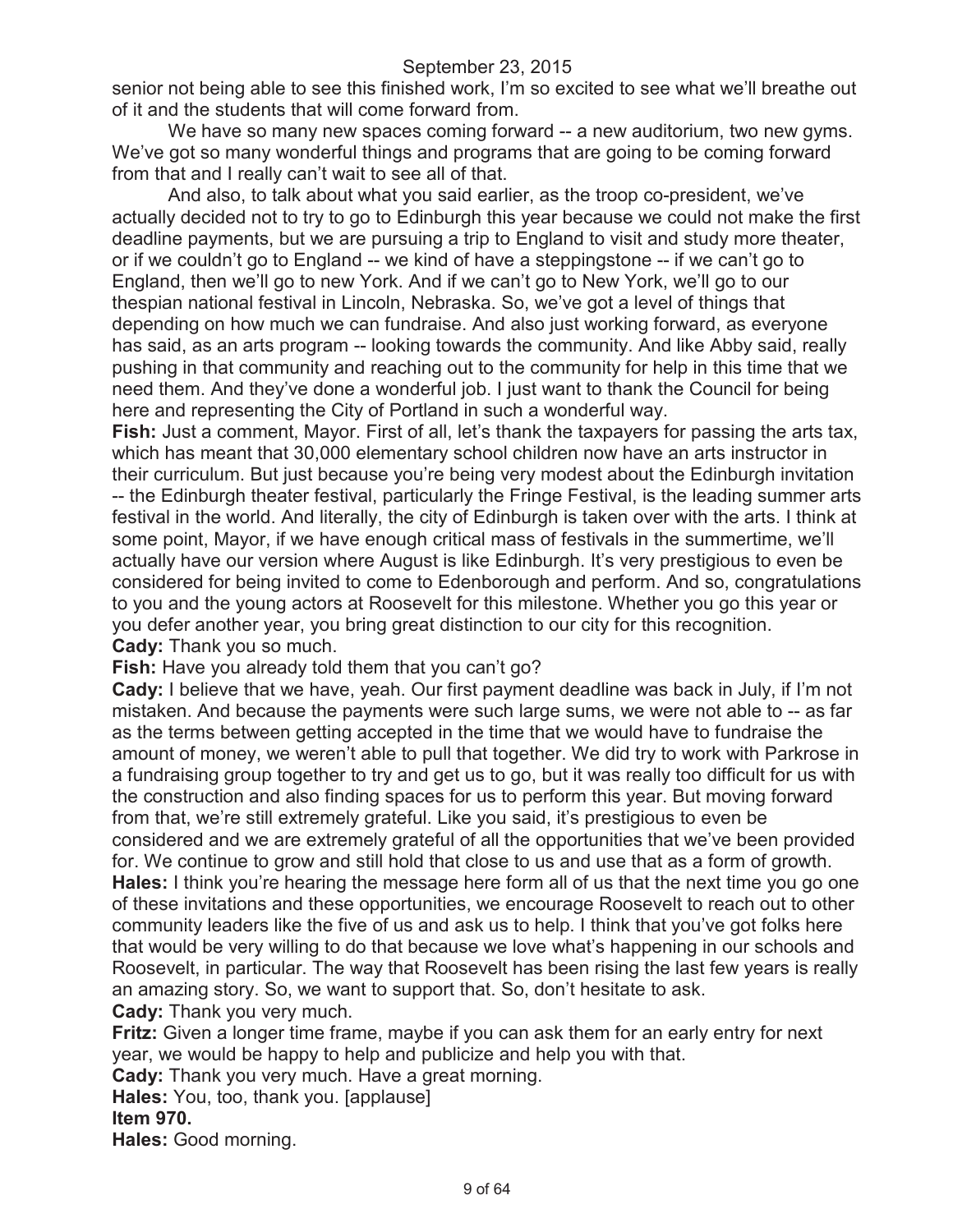**Madison Niewendorp:** Hi, I'm Madison Niewendorp, and Rayanna won't be with me today so I will be speaking by myself.

So, again, I'm Madison Niewendorp and I am a student leader at Roosevelt High School. I would like to say thank you to the Mayor and the Council members for allowing us and giving us the opportunity to meet and talk with you about the things that are going on in our Schools. We would also like to thank them for their support of RHS.

Our hope today was to share with you information about homecoming, the remodel, the diversity of the school, our community connections, and the success of our students. That's all I have to say.

**Hales:** Thank you very much. Welcome. [applause] One more presentation, **Item 971. Hales:** Good morning.

**Grace Aasen:** Good morning, I'm Grace Aasen and along with being a student leader, I am a senior class treasurer.

**Josiah Greene:** I'm Josiah Greene and I'm a student leader and a junior representative. Despite the construction at Roosevelt, we're still keeping the spirit alive. We still have spirit days and we keep traditions going at RHS. We call it rush week.

With the construction, we're not able to bring all the students into the gym for an assembly, so we had to bring all the students around the school, which is, we're pushing like a thousand students into the football field where it's 90 degrees for an assembly. In a lot of students' opinions, that was one of the best assemblies. So, despite the construction. All the bad things that were happening -- not bad, but all things happening, we still pushed through and kept the spirit alive.

**Aasen:** We had our first home assembly on Friday of last week, and it was very successful. We have got a lot of positive feedback from the teachers and staff at Roosevelt.

Although we don't have a home field, football field, or gym due to the construction, we have been very grateful to have the opportunity to partner with Jefferson and use their gym and their home field for our games, so we're thankful for them. Also, this Friday, is our homecoming game. We're super excited to go out. We're playing against Lincoln. And then the following day will be our annual Roosevelt High School homecoming dance. This year it's called the Roosevelt kick bash. So, we're excited to be able to still under construction go out with our peers and represent Roosevelt very well and still have the high school experience that every kid wants. So, we're super excited to have our fellow rough riders be able to go to the game this Friday and the dance.

**Hales:** Thank you both. Let's hear it. [applause] We appreciate hearing from Roosevelt this morning. Thank you for a great presentation and great organization in what you brought to us. You know, for folks that are watching, of course the City Council doesn't directly manage the schools, but we're such an important partnership between City government and our schools and the multiple school districts actually in the city of Portland that we work with, but one of the most amazing things that's happened in Portland, I think, politically, is that the voters stepped up and passed this enormous bond measure. I think it's the largest bond measure in the history of the city for any purpose. And to support the incredible renovation at Roosevelt and similar projects at Franklin and Grant, it's really a proof that the whole community supports your school and supports all of our schools. I think that that's one of the best things about Portland. So, it's pretty disruptive in the shortterm, and you've given us a picture of what that's like -- assemblies outside and no place it rehearse and no place to have a number of normal activities in the school. Your successors will get to enjoy all those things in great new facilities, but the spirit of the school is so evident in what we heard from you all this morning, so thank you very much for coming. Let's hear it for the rough riders. Thank you all. [applause]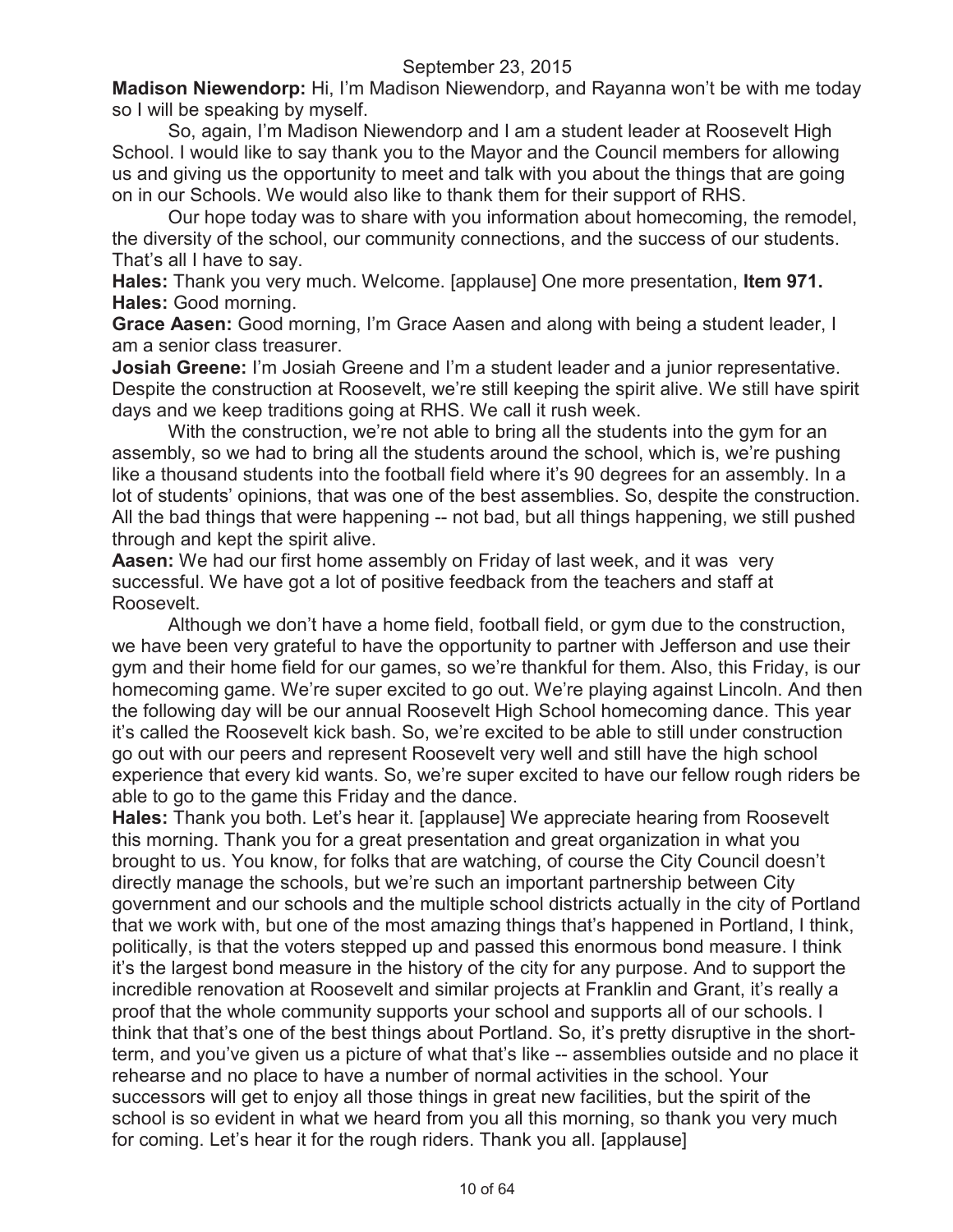**Novick:** Mayor, if I may add something, one of the great things about Roosevelt is the Roosevelt rough riders freedom fighters project where students interview civil rights leaders from around the community, some of them people who we've all heard of, some of them unsung heroes, and I've have had the opportunity to go to the result of those interviews where you honor the civil rights leaders, and that's a wonderful thing. So, thanks Roosevelt, for doing that as well.

**Fish:** One other historical note, which Steve will appreciate. I have a personal connection to the rough riders. You know the story of Teddy Roosevelt, and you know the battle of San Juan hill, what you may not know is that the first casualty of that battle was an officer named Fish and is buried in our family site -- Hamilton Fish, in fact -- the first casualty of the battle of San Juan Hill. So, that's my personal family connection, that's a great uncle. He is remembered as probably the bravest member of my family but was in the frontlines taking the fire and therefore was the first casualty.

**Hales:** A cool story, thank you. Thanks for coming in this morning. I hope homecoming is wonderful.

Alright, we'll move to our consent calendar next. I think that we have had three items pulled to the regular: 972, 975. 976. Any others? If not, then let's take a vote, please, on the balance of the consent calendar.

#### **Roll on consent agenda.**

**Novick:** Aye. **Fritz:** Aye. **Fish:** Aye. **Hales:** Aye.

**Hales:** OK, and we can go ahead and take those, if you want -- take the pulled items now. Let's take 975.

### **Item 975.**

**Hales:** Good morning. Commissioner Novick?

**Novick:** Colleagues, for a number of years, you know we've had an agreement with Portland Streetcar, Inc. to provide operations assistance for the streetcar. Last year, we went through an open and competitive solicitation process to solicit other applicants for operations assistance. The recommendation is to contract with the successful proposer, which is Portland Streetcar, Inc.

The contract I think improves on our previous contract with PSI in a number of ways. It clarifies our roles and responsibilities. In particular, clarifies that they are an independent contractor and not the City's agent. We addressed an issue about the collection of public funds that was causing our treasurer heartburn -- some fare revenues had been collected by PSI itself. Now, all fare revenues will come to the City instead of any being collected and deposited by PSI.

Another thing that was particularly important to me was that PSI has always raised sponsorship funds, but there was no specific requirement for them to raise a specific amount. This contract does specify that they are expected to raise at least 300,000 a year in sponsorship funds. So with that, I will turn it over to Kathryn Levine.

**Kathryn Levine, Portland Bureau of Transportation:** Good morning. The report from procurement to you today is in regard to a solicitation and a new contract for operating assistant services for Portland Streetcar. The recommendation is to contract with a successful proposer, Portland Streetcar, Inc., a 501(c)3 corporation. I can go into detail about the process, if you would like me to do so.

**Hales:** I think a summary would be better.

**Levine:** OK. We will be short and sweet.

We advertised in April through the City's system, and then we also solicited and advertised and notified through the transit industry to the American Transit Association, Community Streetcar Coalition, and Transit Talent, Inc. In the end of April we held a preproposal meeting. We had three prime contractors and one subcontractor represented.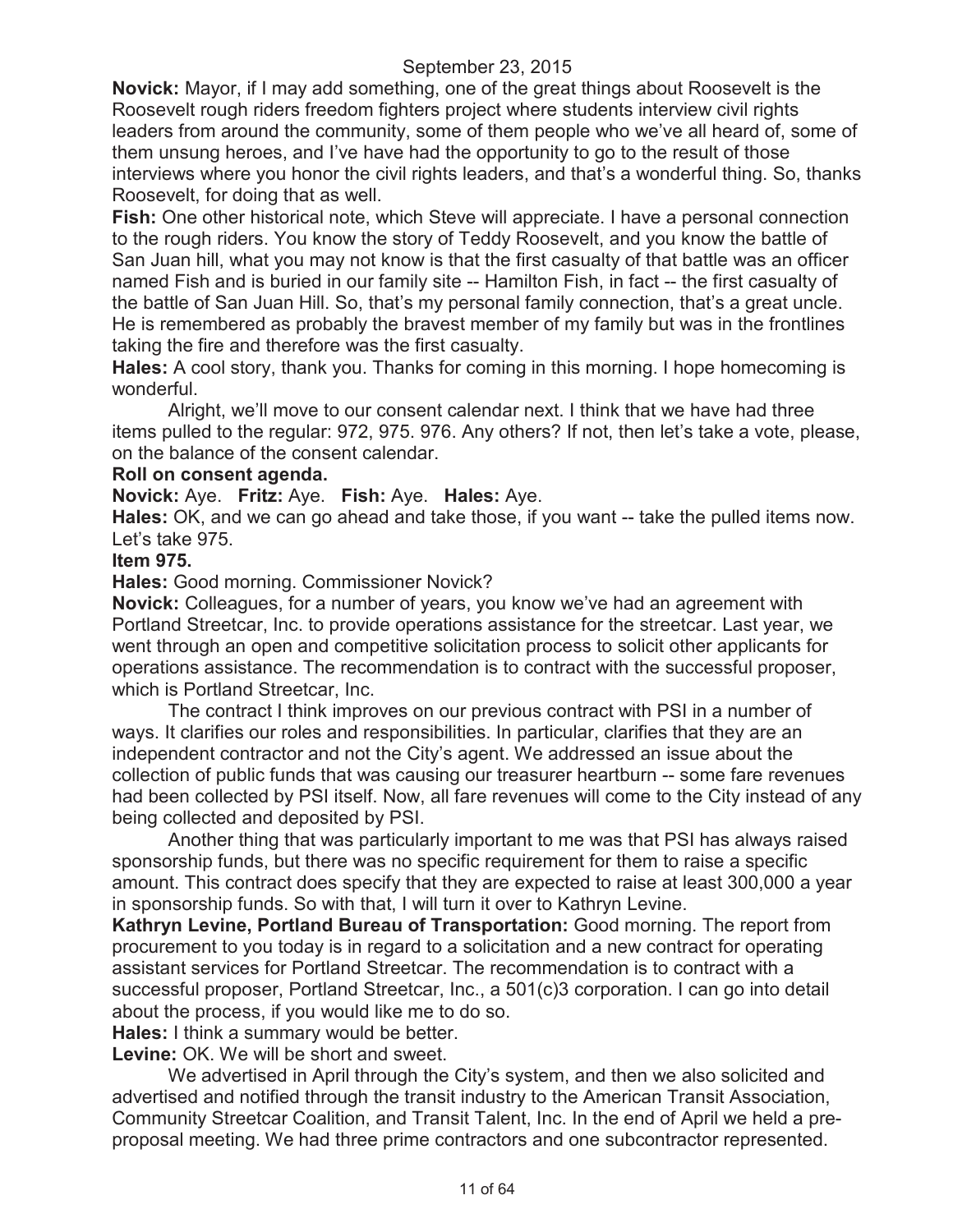During the course of the solicitation, we issued four substantive addenda to address the questions and clarify which contract terms were negotiable and which weren't.

Solicitations were due on May 18. We did receive one proposal from PSI. We had an evaluation committee of five. It included a non-City participant with a financial background from our minority evaluation program. We also included a representative from TriMet because they are a key funding partner in Portland streetcar operations, and we included a representative from the City's citizen advisory committee for streetcar.

They found the proposal to be responsive and acceptable. We issued notice of intent to negotiate in June. The period of protest passed with no protest. We began negotiations in July with a formal kick-off meeting with the board chair of PSI as well as their executive director and PBOT staff. We worked through completion of the contract in August and are here today with the recommendation from procurement in order to complete the contract.

**Hales:** Questions for Kathryn?

**Fritz:** Do all the PSI employees get \$15 an hour at least?

**Levine:** I don't know, but I can find out.

**Fritz:** I'd like to check on that and also if there's a built-in cost of living adjustment each year.

**Levine:** What we have done at a contract level is provide an assumed 3% increase of cost. We've not specified where that goes, but I assume that that could cover personnel. **Fritz:** I'd like to make sure that it does. I think that we have an overall issue with some of our pass-through money staff get cost of living increases and some don't, so if you could check on that.

Levine: OK, I can.

**Fritz:** Would the answers affect the not-to-exceed amount?

**Levine:** I don't believe so.

**Fritz:** It's not an emergency ordinance though, so we could find out --

**Levine:** If I understand the process, this is the procurement report back after which the Chief Procurement Officer can execute the contract. We can respond to you probably today with the answers on your questions on the hourly wage and the cost of living. **Fritz:** So usually, the contract is roughly in compliance with whatever is before us. I don't have the actual contract in front of me.

**Levine:** I don't think procurement included it as an attachment. I did get a copy of the documents that they submitted.

**Fritz:** Well, we can always amend it if necessary.

**Levine:** Definitely.

**Hales:** Other questions for Kathryn? Thanks very much.

**Levine:** Thank you.

**Hales:** Anyone want to speak on this item? Come on up.

**Moore-Love:** Mr. Walsh and Mr. Johnson.

**Hales:** Good morning.

**Joe Walsh:** Good morning. My name is Joe Walsh, I represent individuals for justice. We have a number of concerns.

First of all, we don't like you doing this underneath the table. This is the consent agenda, no discussion. But somebody that prepared these documents wrote "regular agenda," so it seems to be a conflict right away. It's three million dollars of tax money. Stop putting this stuff underneath the table -- we wouldn't have to pull it.

There are legitimate questions on this, Commissioner Novick, and the streetcar. If we didn't have the streetcar, we would not be spending this three million. Because when we looked at this, a lot of this is administrative. So, you know, spending three million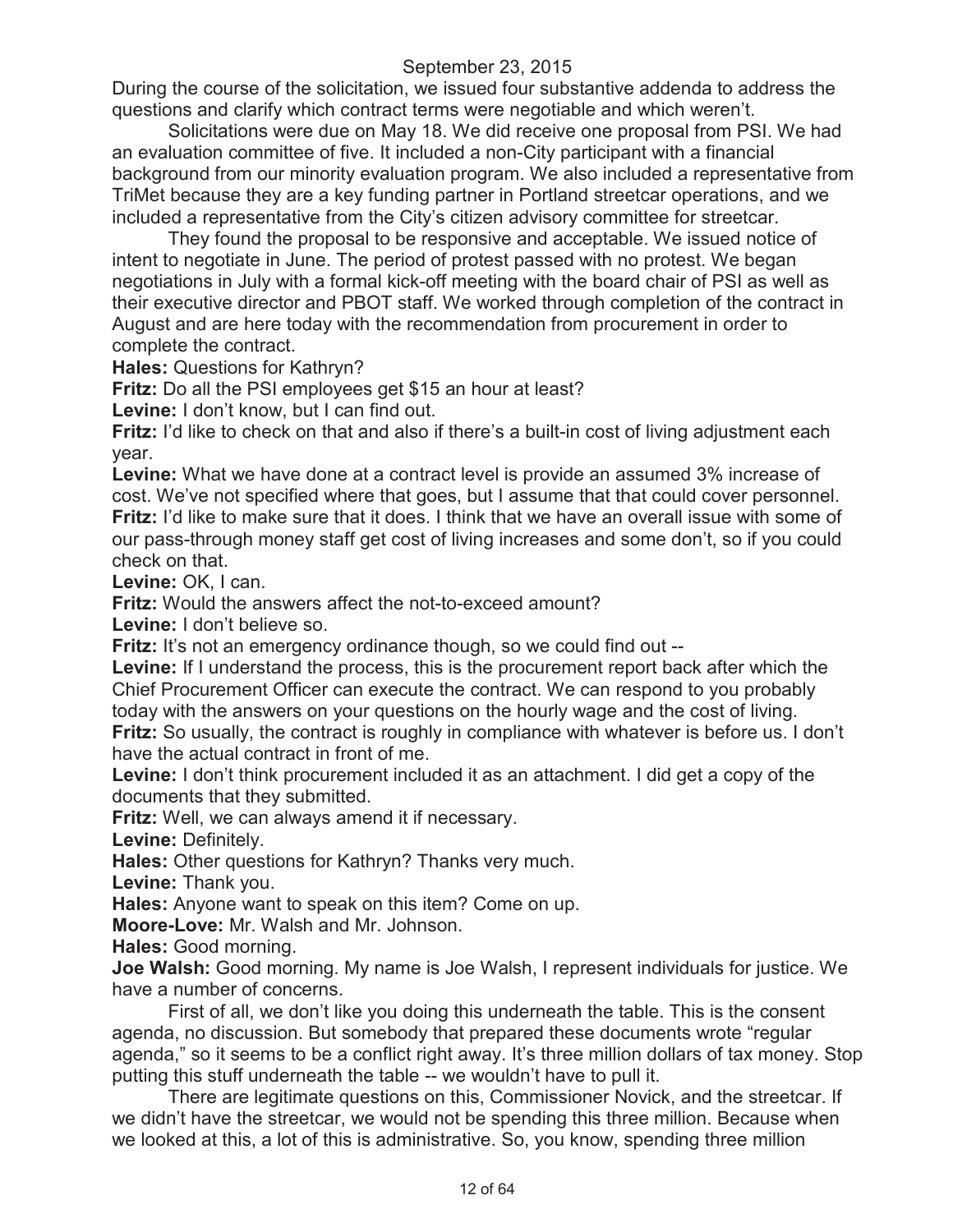dollars on administrative stuff. So, we don't like that. The only good part about this is that you didn't make it an emergency. So, this should have been on the regular agenda, and the questions that the good Commissioner, Amanda Fritz, raised a good question -- the people watching this have a right to know what their tax money is going to be spent on. I thought that we had an agreement, Commissioner Fish, that anything over a hundred grand -- we would have a discussion. This is three million dollars! A couple hundred thousand? What the hell? You know, you guys spend money and you don't have the courtesy of talking about it, no discussion. Consent agenda! Underneath the table! Slide it through! And I see the Commissioner dying to ask a question -- yes, ma'am

**Fritz:** I asked about this yesterday. My understanding it was a mistake, it was intended to be on the regular agenda and it was pulled yesterday. So, when you see in the report that the X was on the regular, it was a human error.

**Walsh:** A mistake, a three million dollar mistake.

**Hales:** It's not a three million dollar mistake. It's a clerical mistake, Joe. She's right.

Walsh: It's a three million dollar mistake. Because if it were on the consent agenda,

nobody would have known about this. Nobody.

**Fritz:** I believe the Commissioner pulled it.

**Walsh:** Well, you know, you guys -- when we pull them, then you all of a sudden pull them. **Hales:** No, he pulled it yesterday.

**Walsh:** Well, you didn't say a word there, Commissioner! How come?

**Novick:** Mr. Walsh, I have found it's unproductive to respond to everything you say because you say so many things.

**Walsh:** Respond to the three million! Don't respond to me!

**Novick:** We pulled it --

**Walsh: Respond to three million --**

**Novick:** We pulled it. It should have been on the regular agenda, it is now on the regular agenda.

**Hales:** Joe, thank you. Mr. Lightning, I think you are next.

**Walsh:** Am I out of time? I would like to have another hour.

**Hales:** I know you would, but we don't have one. Lightning?

**Lightning:** Yes, my name is Lightning. I represent Lightning Watchdog PDX.

One of the concerns I have on this agreement is I always have an issue on agreements being extended out too far. I don't like the five years, I'd rather have possibly a three-year -- I do not like the option to be renewed, at least without -- hopefully you will all have a say on that on a final vote on that. So even putting that option to renew I don't think is even necessary.

A couple of issues that I have on this too is that I really want to start watching on the financial reporting that is being done. I feel that the streetcar, TriMet, the bus transportation -- we need to start monitoring this closely on their financials due to the fact that Uber and Lyft are entering the market. I feel that they will have a direct effect on their financials and I want this to be monitored very closely. That's why I do not want this contract extended over five years because if we need to make adjustments, if we need to start Funding more money towards this type of transportation due to the fact of these TNCs coming to the marketplace with no caps, I want this documentation to be taking that into account. I want to be looking at other states at this time to also see what effect it has on the public transportation. And again, any of this public transportation -- any federal funding that may be granted in the future -- I want to make sure that this documentation is very well prepared to understand that if we begin losing money on these type of projects, we don't need to be funding these projects in the future. And it is the City Council's position and understanding, pertaining to the transportation, any new type of transportation entering this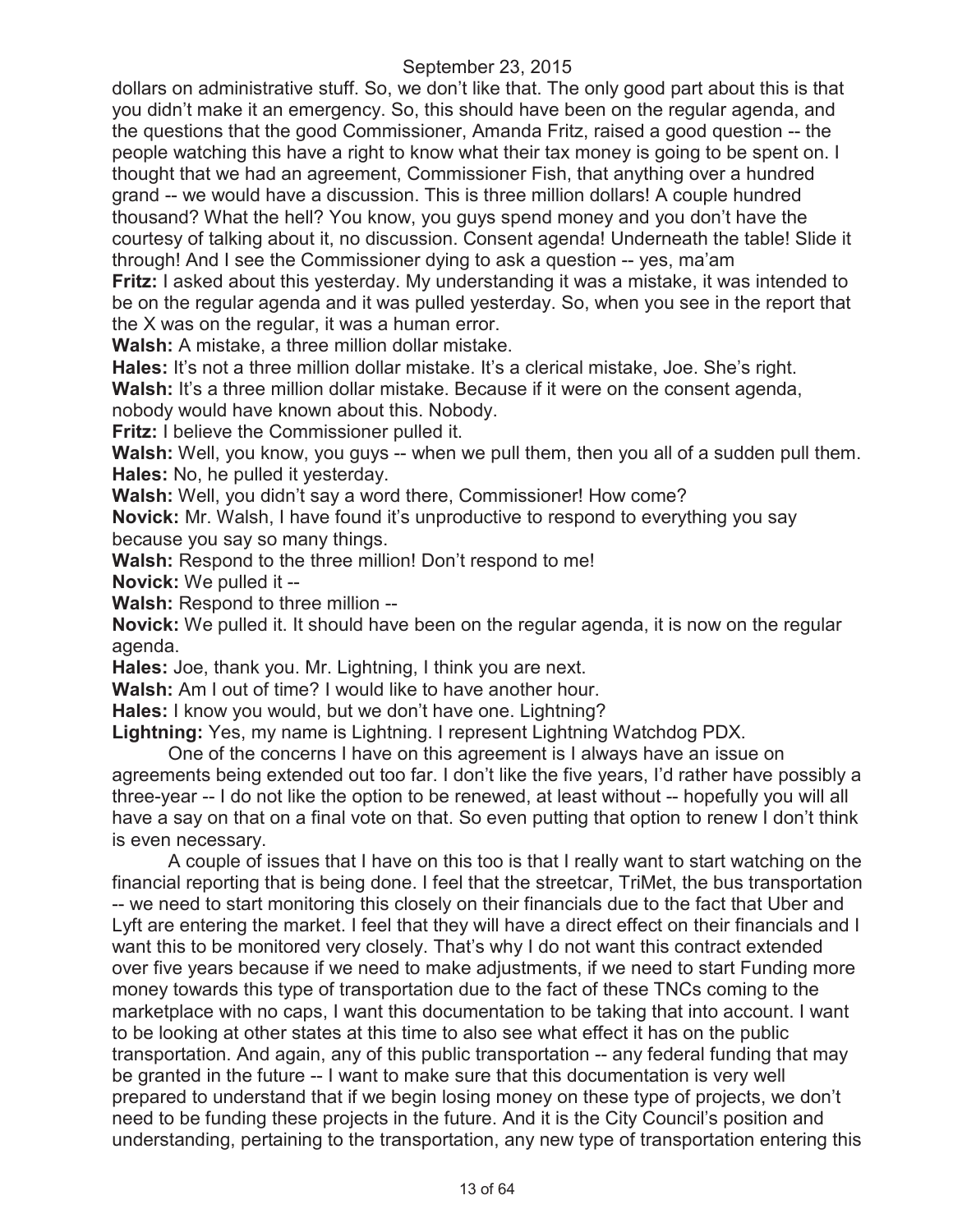market system, we must understand and look at how it will affect every other type of public transportation system and the funding that we got through federal grants and other various forms. We are required to make sure that we do not begin to lose money because of the decisions that we make. Thank you.

**Hales:** Thank you. Good morning.

**Charles Johnson:** Good morning. For the record, my name's Charles Johnson. I am extremely concerned that the Portland Streetcar is not earning their money. When we linked at this through the agenda, there's only a two-page summary through Christine Moody. There's no direct link to the Portland Streetcar contract that talks about how we put teeth into the contract for quality control. There isn't any, and I hope Commissioner Fritz will simply vote against this. We have not seen any improvement in customer relations since Cameron Whitten, at his experience on the streetcar. The idiots that run the Portland Streetcar cannot fix the sign in front of the library. They neglected it so much that citizens tore it down. So, we have the reverse of broken windows policing here. We have the City doing a crappy job while citizens maintain things. So for a long time, in front of the library - perhaps the most popular streetcar stop -- the stupid sign said "registering" for a month. The idiots at Portland streetcar wouldn't fix it so somebody tore the whole LED thing down, and it's been missing. It might be up yesterday. I don't know, I haven't looked for two days. That's going to happen next on the southbound 11th of a streetcar at Safeway, where under construction stop, the sign wasn't working to tell you when the streetcar was arriving. So, there needs to be direct sanctions, money taken out of the contract when Portland Streetcar has situations where they ignore obvious problems. Every operator can look a bit to their right, to see oh, look, the sign has been stolen, ripped out of the streetcar stop.

The next thing they need to do when they get this contract, is at the top, they need to print SOME vinyl stickers and say, Customer service is our number one priority. Our 24 hour number is 800, or no -- yeah, it should be 800, but maybe you won't pay for that -- so 503-pdx-scir or something like that.

Obviously, that's part of the reason you are hearing about these issues now is because it's not a friendly system to talk about quality control. I encourage all of you to vote no on this measure until presenters, actually, come from Portland Streetcar - -not a City staffer -- but if Portland Streetcar wants three million dollars, you would think that they could pay their highly paid employees to show up and say, we enjoy doing this work. We want to do it well. But, it's not. It's a pork barrel contract. Thank you.

**Hales:** Thank you.

**Moore-Love:** One more, Dan Bower.

**Hales:** OK.

**Walsh:** [indistinguishable] -- need to replace it -- [inaudible]

**Dan Bower:** Dan Bower, Executive Director for Portland Streetcar, Inc. to clarify three points for you. First of all, the sign was not ripped down, we took it down, and it's up yesterday.

**Levine:** Can I just add more to that? PSI is not responsible for maintenance of the facilities, that is something that Portland Streetcar does and we currently have a system that was based on 2G being upgraded to 3G and on some of the older signs, we have actually had to send them back to the manufacturer to be repaired.

**Bower:** I believe your two questions were on wage and cost living increase. We always have a cost of living increase. This year, it was 2.1%. Our wages for our lowest paid person, which is a customer service person which we hired last week, is \$14.40. If we want to do 15, that's fine with me. That was not set on anything in particular, just the rate that we've been occurring at.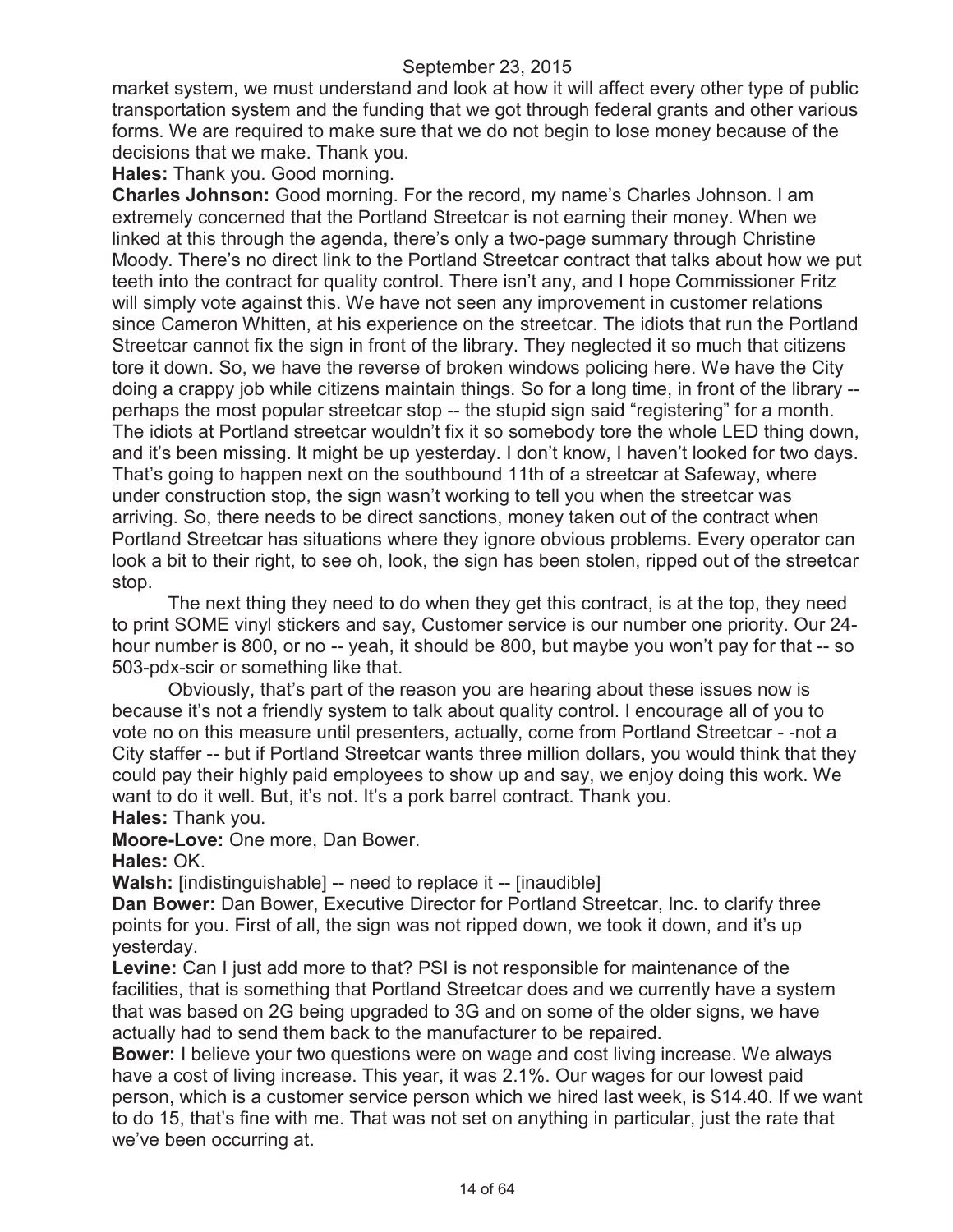**Fritz:** So would you please increase it to 15?

**Bower:** Sure. I'm sure they'd be happy to hear that.

**Hales:** A good idea for all of our contractors -- for us to systemically keep advancing that into other contractors. I appreciate you bringing that up, Commissioner Fritz.

## **Bower:** OK.

**Hales:** Other questions? Other things that need to be followed up on. Ok. Thank you both. Any further discussion? And if not, a motion, please, on the report?

**Fish:** So moved.

**Novick:** Second.

**Hales:** Roll call.

# **Item 975 Roll.**

**Novick:** I really appreciate Kathryn's and the procurement office's work on this. We've got a contract that is significantly better than the one that we had before. Aye.

**Fritz:** Thank you. Aye.

**Fish:** Aye.

**Hales:** Thank you very much. Aye. Let's move to 976, which was one of the other items pulled.

### **Item 976.**

**Hales:** Good morning.

**Jane Braaten, Office of Management and Finance:** I don't know if there were specific questions about this item, but we actually plan an event --

**Hales:** Tell us who you are, Jane.

**Braaten:** Oh, I'm sorry. Jane Braaten, Business Operations division manager. And with me --

**Karyl Whelan:** Karyl Whelan, I'm the charitable campaign coordinator.

**Braaten:** We actually have an event planned at Council to kick off our campaign and asked for a proclamation and have a full briefing planned for that time. This allows us to approve of the charities who've applied, who've gone through our review process, have met and signed off on all of our code requirements. It allows us to start our marketing materials for the campaign.

We plan to have our campaign start on October 21st and actually conclude just before Veteran's Day. We are offering all of our City employees an opportunity to select from one of our 16 eligible charities. Those are mainly umbrella organizations, so employees can choose up to 500 different organizations that they can give money to. The City has supported this for years, and it really allows employees an opportunity to choose to a charity and have that taken care of through a payroll deduction. Rather than end of the year financial constraints, they can choose an installment for their donations.

We have 16 charities participating. We are recommending that the Portland Parks Foundation and the Portland Fire Toy and Joy Makers -- they have historically not met the umbrella designation by contributing to nine different organizations, but they have had a long-standing history with the City and a connection to our City services. They do receive a fair amount of our City employees' pledges and are connected to our service, so we are, again, asking for the exemption from that nine organization umbrella requirement for those two organizations.

Again, we have almost 500 City employees donating almost a quarter million dollars through this campaign. It's a way that employees feel very good about giving back to their community in addition to their public service. They have enjoyed participating in this campaign, and we ask for you to recommend -- we are recommending the charities to participate and then have a full slate of campaign kick-off activities planned with the bureaus in your portfolio.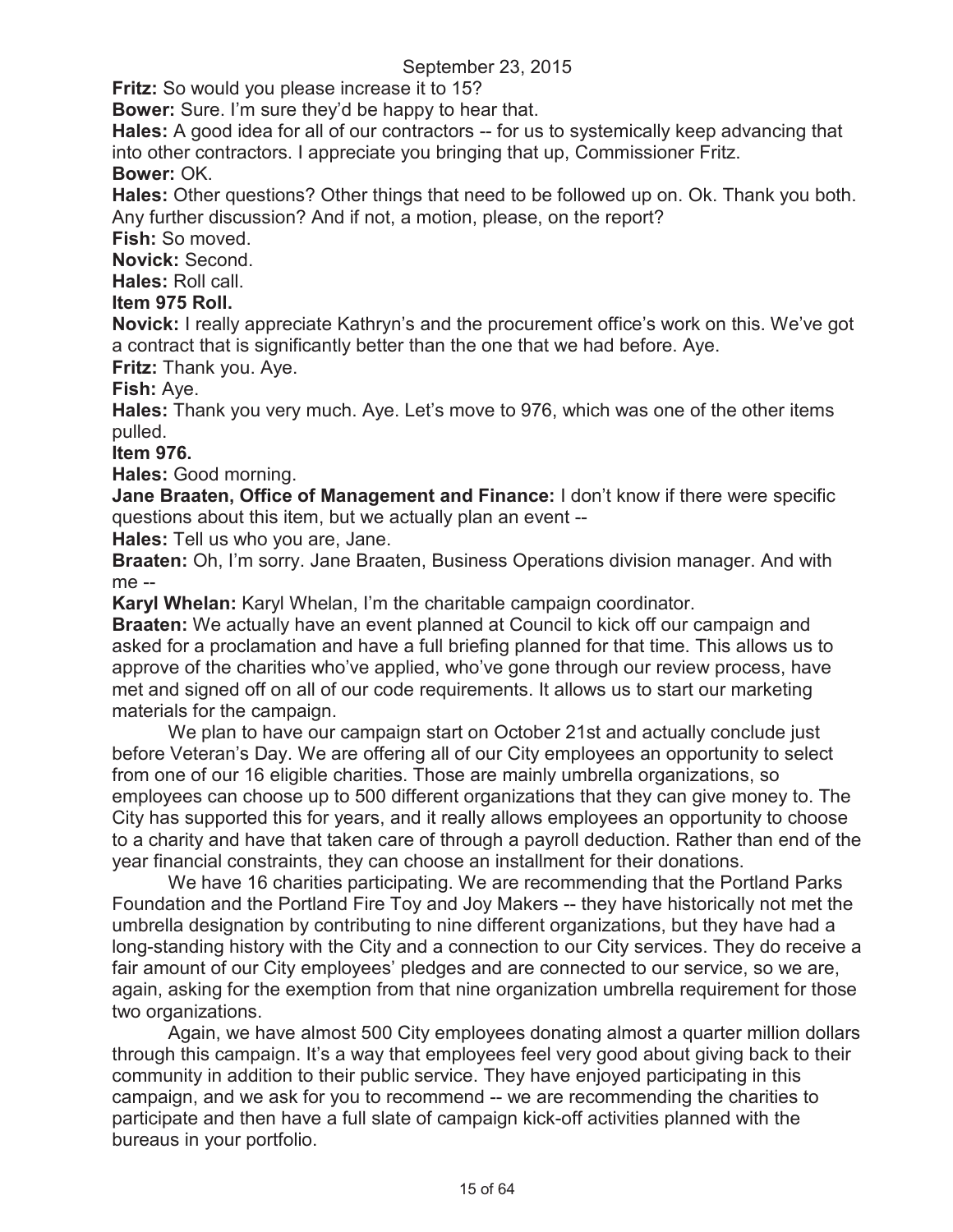**Fish:** I just want to make one comment, which is thank you for providing this benefit because it makes the act of giving easier when you can check a box and have it automatically deducted from your paycheck and go to a cause that you support. I think it's great that we do it, I think that it's important that we screen the organizations that make the list. I'm proud of the generosity of the City workers and really grateful that we have a system that makes it easy where it comes out of the paychecks, so thank you very much. **Braaten:** Thank you.

**Hales:** Other questions? Thanks very much. We are looking forward to the campaign. So, does anyone want to speak on this item? Come on up.

**Lightning:** My name is Lightning, I represent Lightning Watchdog PDX. As you know in the past, I've done speeches on the different foundations and of course, I support the foundations and hope that they do very well.

One of the issues I have on this whole situation is that when we're talking about authorized use of payroll deduction system, is that -- as Mayor Hales stated earlier today, we are in a state of emergency pertaining to the homeless, to affordable housing issues, and until we put that at the top of the list, and as Commissioner Saltzman has created the housing fund -- which I don't see on this list -- number one, I'd like to know if payroll deductions can go towards the housing fund, which I thought was originally set up to do. I'd also like to have this at the top of the list due to that state of emergency. I'd like all the employees of the City of Portland to understand that when you have homeless people scattered around on the sidewalks and in doorways, that is also your responsibility to make sure there is a solution for that.

Your salaries, your COLA, your pensions -- everything has an effect on that situation. I could sit here and start going after your salaries, your pensions, and your COLA, but I'm not doing that because you earn every penny. But you need to take into consideration that when we are in a state of emergency and other foundations can look other, to other areas to obtain their funding, the City and Portland's employees' first responsibility should be the homeless, should be to affordable housing. That is my position. Thank you for your time.

**Fish:** Lighting, Dan is not here to respond so I'll do so on his behalf. The fund you referring is the Housing Investment Fund. And it is an entity into which Dan has proposed putting general fund and other resources to build and preserve affordable housing. It does not qualify as a charitable 501(c)3 under this ordinance. I think you're raising a good question and we'll make sure that Dan hears your suggestion. I think that the broader comment you're making is that there is wonderful community nonprofits listed here, but there aren't any that are nonprofit housing providers.

**Lightning:** That is correct.

**Fish:** -- like JOIN and all the others. I think what you are doing is suggesting we go back and see if we can add an organization or two from that family to this list, and we will take that up with the folks that run the charitable giving campaign.

**Lightning:** That is correct. Thank you.

**Hales:** Thank you. I like that suggestion. So, Jane, you might want to respond to that now, but I think there's obviously an interest to making sure that's an option for people. There are great nonprofits that have their 501(c)3.

**Braaten:** Just to provide a bit of a clarification, the organizations that you see on the ordinance are all -- as the City requires -- umbrella organizations, so what we can provide to the Council is a complete list of all of the organizations that are under the umbrellas. So, an employee can choose the umbrella organization or any one of their affiliates.

We do have many of our local organization says participating under one of those umbrellas, including Street Roots, Sisters of the Road, Oregon Food Bank, and of course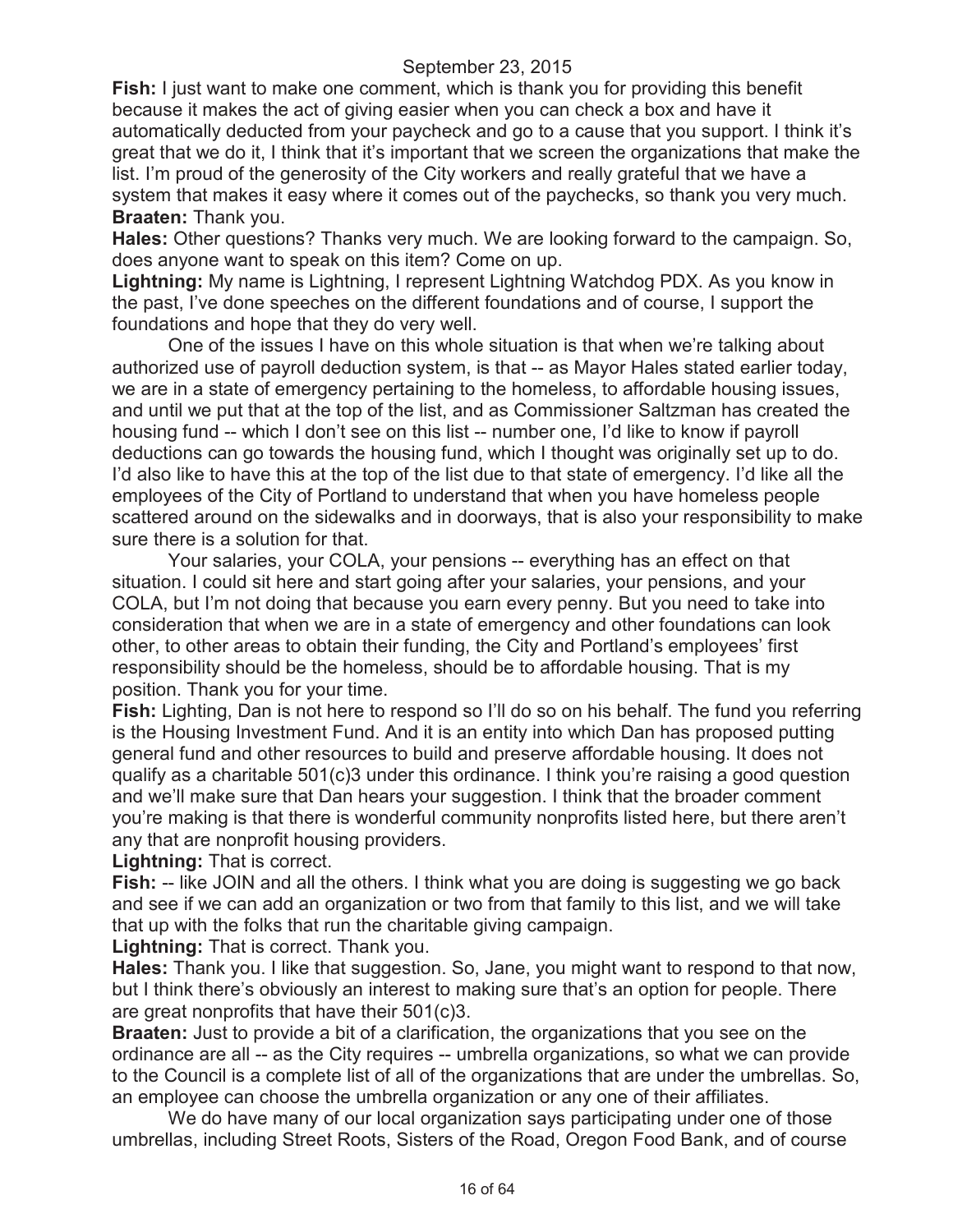as you can see, the Sunshine Division. We'll also check and make sure that JOIN there. Happy to provide that information. Like I said, that may not have been as clear in the audience reading the ordinance with the 16, but actually, those 16 actually represent 500. **Hales:** That's very helpful. So, can people designate when they make the charitable campaign decision to participate? They can designate where the funds go? **Braaten:** Yes.

**Fish:** If you could follow up with us on that. I think Lightning, probably, reflects a broader maybe confusion on that point. We think of the United Way as the umbrella. You know, you want to put money into that United Way account, but as you note, they also fund lots of organizations. So, to the extent that you can direct your money to one of the discreet recipients, I think we should get that message out.

**Braaten:** I think Portland -- you supported a charitable campaign that, as we understand it, has one of the broadest arrays of choices that people can participate in. So, thank you again for that support.

**Hales:** Thank you. Ok, any further discussion? Let's take a vote on the ordinance. **Item 976.**

**Novick:** This is a great program. It's a lot easier to give on, you know, a paycheck-bypaycheck basis rather than in one lump sum. So, I really appreciate this program. I appreciate your work on it. Aye.

**Fritz:** Thank you. Aye.

**Fish:** Thanks very much. Aye.

**Hales:** Thank you, and look forward to helping encourage all our fellow employees to make use of this option to do the right thing. Thank you. Aye. Let's go back to 972, if you are ready, Commissioner Fish.

#### **Item 972.**

**Hales:** Commissioner Fish.

**Fish:** Mayor, this shows up you were your name but you and I have agreed to tag team this morning, so I'll take the lead. A little bit of context.

When we adopted the legislation that created the Portland Utility Board, Commissioner Fritz proposed an amendment, and it was a very thoughtful one. She thought that during the budget season, we should expand the membership of the PUB to include three ex officio employees who would be resources to the PUB and essentially be the local experts on what's happening in the frontlines of the bureaus to be resources to the PUB. We memorialized that in the regulations. I'll just -- since I have them in front of me -- I'll just note that it's 3.123.040 sub C. The Mayor shall, in consultation with the Commissioner-in-Charge -- which is me -- appoint three non-voting ex officio members annually, to engage the utility bureau employees in the budget process. The ex officio members shall serve for a period equal to the budget process and they may be reappointed up to three times.

Council thought that proposal from Commissioner Fritz was a good one. It was accepted and incorporated into the legislation. Before us is the Mayor's recommendation in consultation with me, and the three names are listed on the ordinance. Marie Walkiewicz is the environmental program coordinator with Johnson Creek focus for the Bureau of Environmental Services, Alice Brawley-Chesworth a management analyst with the environmental policy division of the Bureau of Environmental Services, and Cindy Dietz is a manager in the Water Bureau's development services team. All three were selected by the bureaus to be representative of the employees in this process, and they are before us today for the purpose of confirming their appointment as ex officio non-voting members. Claudio, did I miss anything?

**Claudio Campuzano, City Budget Office:** Nope, that pretty much sums it up.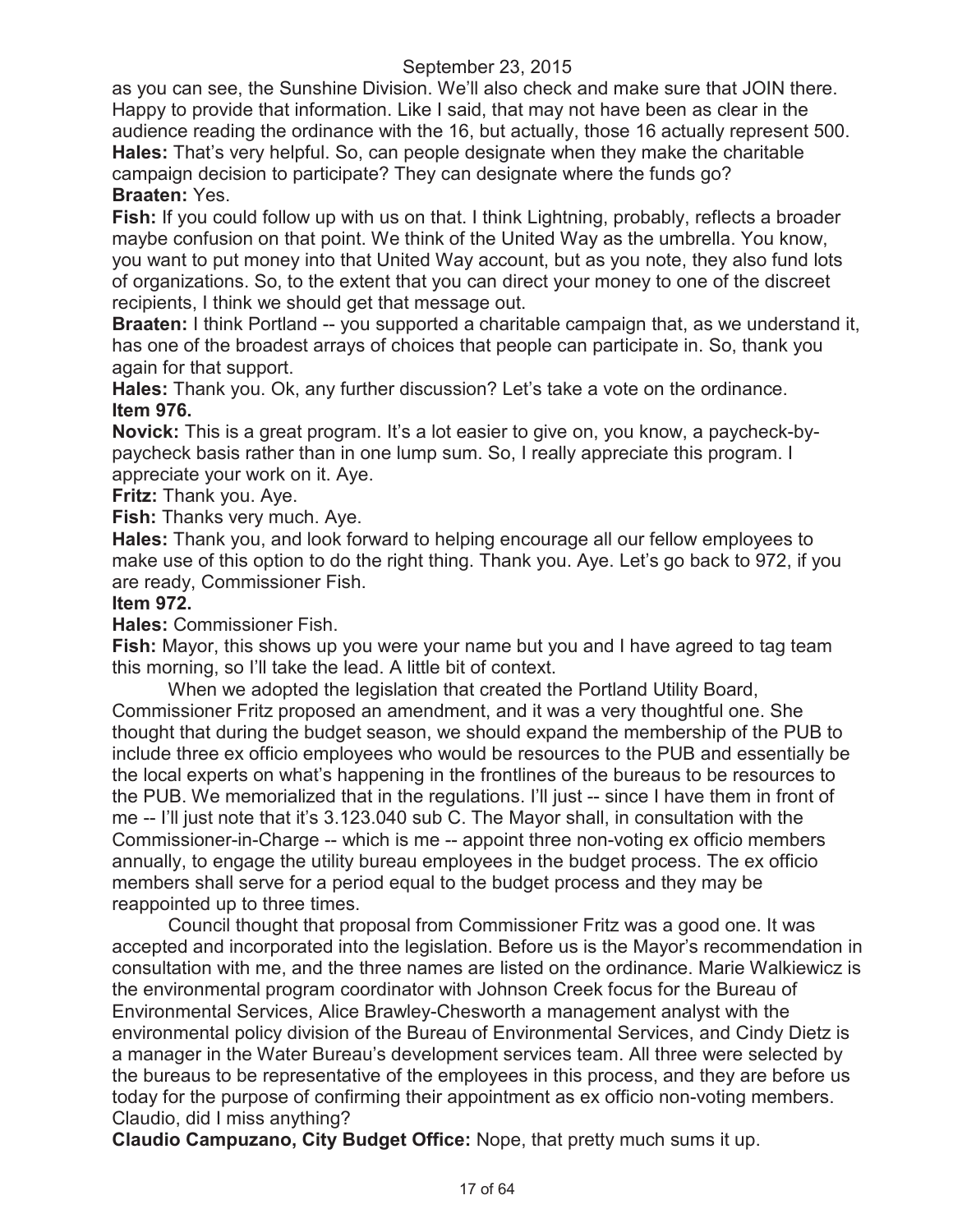**Hales:** OK. Questions from Commissioner Fish or Claudio? Thank you for being here. Stand by and we'll see if someone wants to speak on this. OK, come on up. **Charles Johnson:** Good morning. Charles Johnson, for the record. I'm glad that there are staff members assigned to go to the utility board meetings and to be there to interact with volunteer commissioners. However, I think that after yesterday's big story in the Oregonian, people are very skeptical about the utility board.

We have holes in the ground. Then we plugged them up and built more holes in the ground and poured money into them. The responsible thing for the City to do is not to change anything at the Washington Park reservoirs until the president of the United States sends the National Guard. Spending over 100 million -- these people should quit their job in protest and get on the board and say this is an insane procedure we're doing at Washington Park. We can't do this job in good conscience, we quit. Nothing should change at Washington Park, instead of -- I understand lots of people will get jobs when we pair down Washington Park reservoirs, and drive trucks through there. It's an insane thing to do with an unlimited price tag.

We had the stuff on the agenda many times over the summer. I don't know how many utility board commissioners can speak competently about what the public's input was, but I know, Commissioner Fish, that as a water commissioner, you feel that you are in an awkward position because of the requirements of the EPA, but I think that the due diligence and the responsible thing is for you to not proceed with Washington Park and for you to convene the utility board and have a large forum. We can hear that people are now very skeptical of what can be done with Washington Park and that anything needs to be done. I will be engaging with the board Commissioners to find out how they can possibly rationalize staying in their job with such a boondoggle. Thank you.

**Hales:** Thank you. OK. Any other comments? So, we need a motion, please. **Fish:** So moved.

**Novick:** Second.

**Hales:** Further discussion? Roll call.

#### **Item 972 Roll.**

**Novick:** Aye.

**Fish:** Mayor, I want to thank all three employees for agreeing to take this on this assignment. It will be time consuming, it will be challenging, and they will be working in concert with one of the nine board members that has been already appointed who actually was designated as a representative of represented employees. The additional three employees will ensure that the voice of the workforce is reflected as we go through the budget review process. They are, in effect, replacing folks that used to serve on the BACs, the budget advisory committee, but as you know, we folded the backs in with the PUB. So Commissioner Fritz I think astutely observed we ought to add the ex officio members at budget time to make sure that we have that staff input. It's a good idea and we're grateful that these three folks have agreed to serve. Aye.

**Fritz:** Thank you, Commissioner. Yes, I appreciate that these folks are willing to serve. It's always important to have employees on our budget advisory committees. Aye. **Hales:** Aye. Thank you. Now, we'll go to the regular agenda.

## **Item 980.**

**Hales:** Assistant Chief Modica is here this morning, I believe. Good morning. Tell us about how this agreement works and what's ahead.

**Kevin Modica, Portland Police Bureau:** Certainly. This was originally scheduled for June but we asked for an extension -- which we were granted -- so we could focus in on the specific language providing the selection criteria for the management of the policing.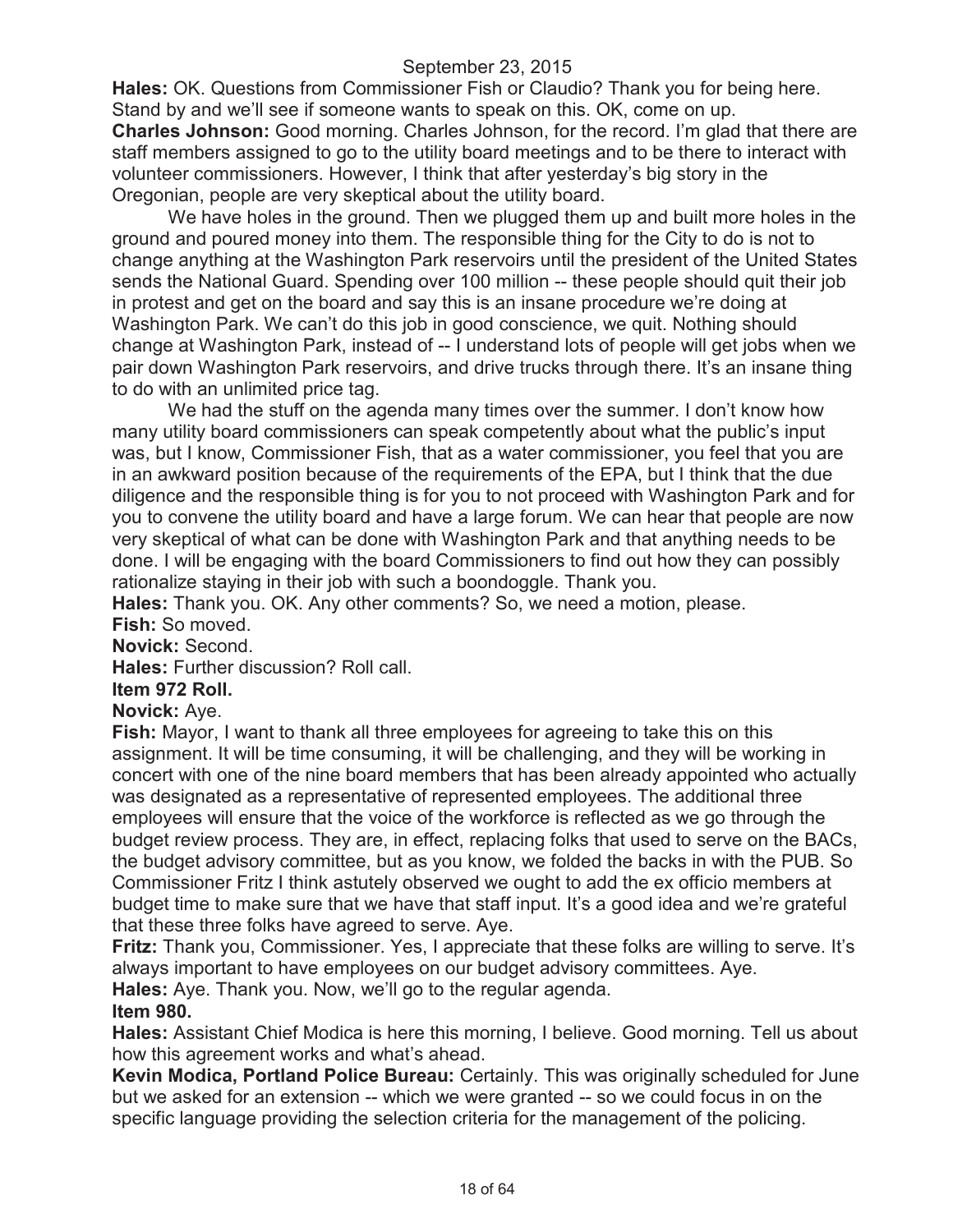So, in the City of Portland, with TriMet, the Portland Police Bureau's umbrella agency provides law enforcement services for the transit system -- that's bus and rail platforms, bus stops. This ordinance covers for five years of those services. It's the prime agreement. There are 18 other agencies that participate in transit policing with us, and there's a revenue value total for the contract with TriMet of a little over \$30 million. **Hales:** So TriMet contracts with each of them, as well?

**Modica:** That's correct.

**Hales:** With each of the other jurisdictions, and so they accumulate a police force by contracting with multiple cities and the sheriff's offices, right?

**Modica:** That's correct. It's considered best practice in the nation is to have a multi-agency task force model. We're the umbrella for that, so we provide logistical support, bricks and mortar, and supervision.

**Hales:** In terms of -- we have heard questions from the citizens about how these folks are deployed, how they spend their time, what they are focusing on. How is that determined - what the police work is? Is that totally under TriMet's control? Is that a collaborative process? How does the -- how do you and the leadership of our bureau interface with the leadership of TriMet to say we should be spending our type on this and not on that? **Modica:** I would like to describe it as collaborative. We really emphasize time on the line - so that's on the bus lines as well as the MAX lines. And ultimately, we use some data to help drive our deployment, and we listen to the customers. If the customers are identifying, the citizens are identifying particular issues, we will revisit those areas. It's a very large system. There are five rail lines and 80 bus lines. A MAX alone is 60 miles. We cover three counties and over 19 cities, and we do that with the 68 officers and supervisors from multiple agencies. But we are always open to being flexible on how we deploy.

**Hales:** And then the other question that we've heard a lot is -- maybe you can give us a rough proportionality -- how much time and effort is spent on fare enforcement versus more classic, you know, rider safety issues?

**Modica:** I think percentage-wise, it's probably a 30-60. You know, fare is fair. People really should be paying their fare to ride on the line. I think what many people don't recognize is that TriMet also has fare inspectors, so if you encounter somebody in a uniform on the system that's asking you about your fare, it's not necessarily a transit police officer - although we do do that -- but our officers are also equipped with courtesy tickets or warnings. You know, we really try to emphasize a safe, clean, respectful experience on the system. There are chronic issues -- as we all know -- on the transportation system, but those are national issues as well. You know, people seeing shelter and those that may have some addiction problems that seek space at the platforms or the bus stops, that type of thing.

**Hales:** Thank you. Other questions for Assistant Chief Modica?

**Fritz:** So, 30% of the time is spent on fare enforcement. And Mayor, as Police Commissioner, going after folks who are stealing a \$2.50 ride doesn't seem like a good use of our scarce police officer's time. We know that our police officers -- we have fewer per capita than many big cities our size. I would much rather, the officers -- **\*\*\*\*\*:** [phone going off] -- "I'm sorry, I didn't understand" -- [laughter]

**Fritz:** Siri!

**Fish:** This is what we have to deal with with the media. Commissioner Fritz, would you go back --

**Hales:** I don't know what's wrong with Siri, we all understood you --

**Fish:** We've always had a problem with your comments, let's go back to the beginning -- **Modica:** Commissioner, can I say that I certainly appreciate your perspective. I also asked for people to understand that it's a multi-agency task force, so it's not just Portland police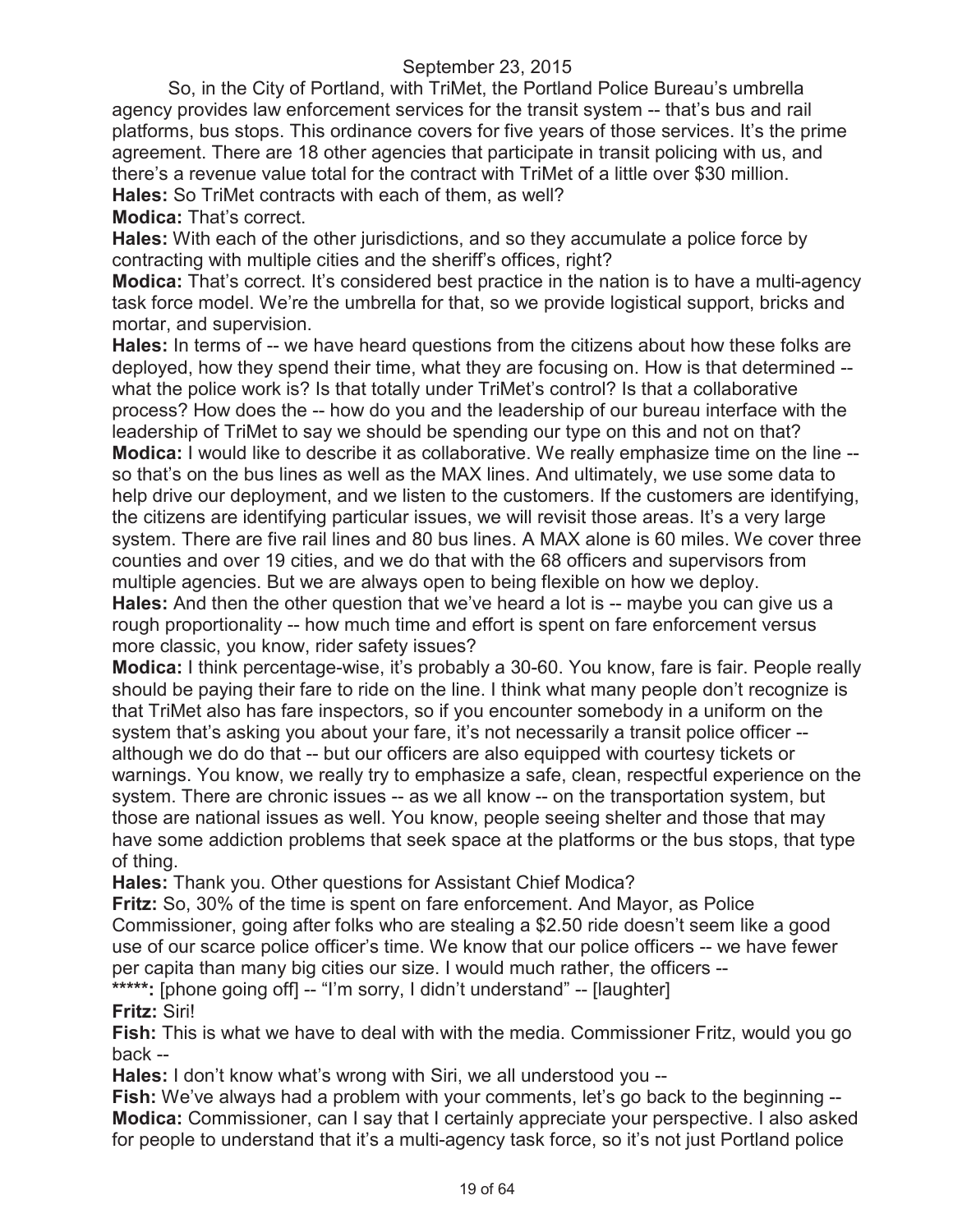officers. And in fact, it's the chronic issues and the safety issues, and then just presence - time and presence. I think that what we've experienced many times is those without fare are those that have other presenting issues. When we say fare enforcement, there's a large span of what that really means. To include, as I said, either courtesy tickets or warnings or sometimes a citation, but that is also something that can be mitigated. We do recognize it's a low level offense. It does inject people into the system, and especially with regard to our young community, our kiddo community, we endeavor to do everything to not inject them into the system. But certainly, all of our time cannot be spent on fare inspection or enforcement. There are park and ride lots and there are other issues along with such a large transportation system. We're considered very safe nationally, as a transportation system.

**Fritz:** It sounds, though, that you're using fare inspection as almost like a pretext stop to go after folks for other issues. And maybe those are low level offenses also. I'd like to get the data on how many of your fare inspections do result in catching serious offenders. I'd also, Mayor like a discussion of -- with the amounts of money that we're spending for 30% of the officer's time on fare inspection, if we were to use that to subsidize TriMet so we had a fareless system, with that be more cost effective? We're currently giving TriMet over \$900,000 for students in the Portland Public School district to ride the buses free. You mentioned the issue with young offenders. If all young people got to ride it for free maybe they could get to their job interviews and their activities, such as the ones you set up this summer for the teen programs in the community center. We have a big problem in East Portland right now because their schools don't get the free bus pass. They can't get to Montevilla teen center because they don't have fares. So if those folks are riding the MAX and walking all the way along 82nd to get to the Montevilla, wouldn't it be better instead of spending the money on the police officer's time to subsidize the TriMet? **Novick:** Commissioner, I have to say, I don't know what the number is but I think that making TriMet a fareless system is going to cost many, many times \$900,000. **Fritz:** Well, maybe we could with the school ID for under 18. I'm very troubled with or police officers being involved with the fare inspectors. The fare inspectors, when they are on the buses or by themselves, come along and ask me, "can I see your ticket?" I've been on the MAX twice at the Rose Center where the officers -- both fare inspectors and police officers -- rushing onto the train, obviously targeting folks who may appear to be young or homeless, and frankly, it was a very frightening experience. I don't think that's a good way for us to get trust in our police officers when that's happening on our public transportation. **Modica:** I certainly understand that, Commissioner. Hopefully, I haven't kicked the can down the road for you. But that 30% is spread out over three counties and 18 cities and really, it's just a part of what we do. We really, as a police force, focus on crime and criminal activity but also keeping the system safe and a preferably enjoyable way to commute. Part of our work is to ask if you have fare. I think one of the things that we'll experience is that with the updates to the TriMet system for fare payment with the cards and digital payment and so forth, they'll be less fare evasion, but that is part of the burden that we do share in keeping the system safe. I so recognize there's been Comments and observations about how the work is done, how the officers focus, where do they star -- it's a very simply just paying attention to the community' needs and concerns, which we do every day. We're obviously in a position where improvement is always sought, but I will say this, that the efforts that TriMet has made to provide fare for students enrolled in the schools has been tremendous. So, certainly appreciate your comments. And we do have a certified crime analyst onboard with our division, so data is forthcoming so that we can look at other issues that may be impacting how we provide public safety on the TriMet system.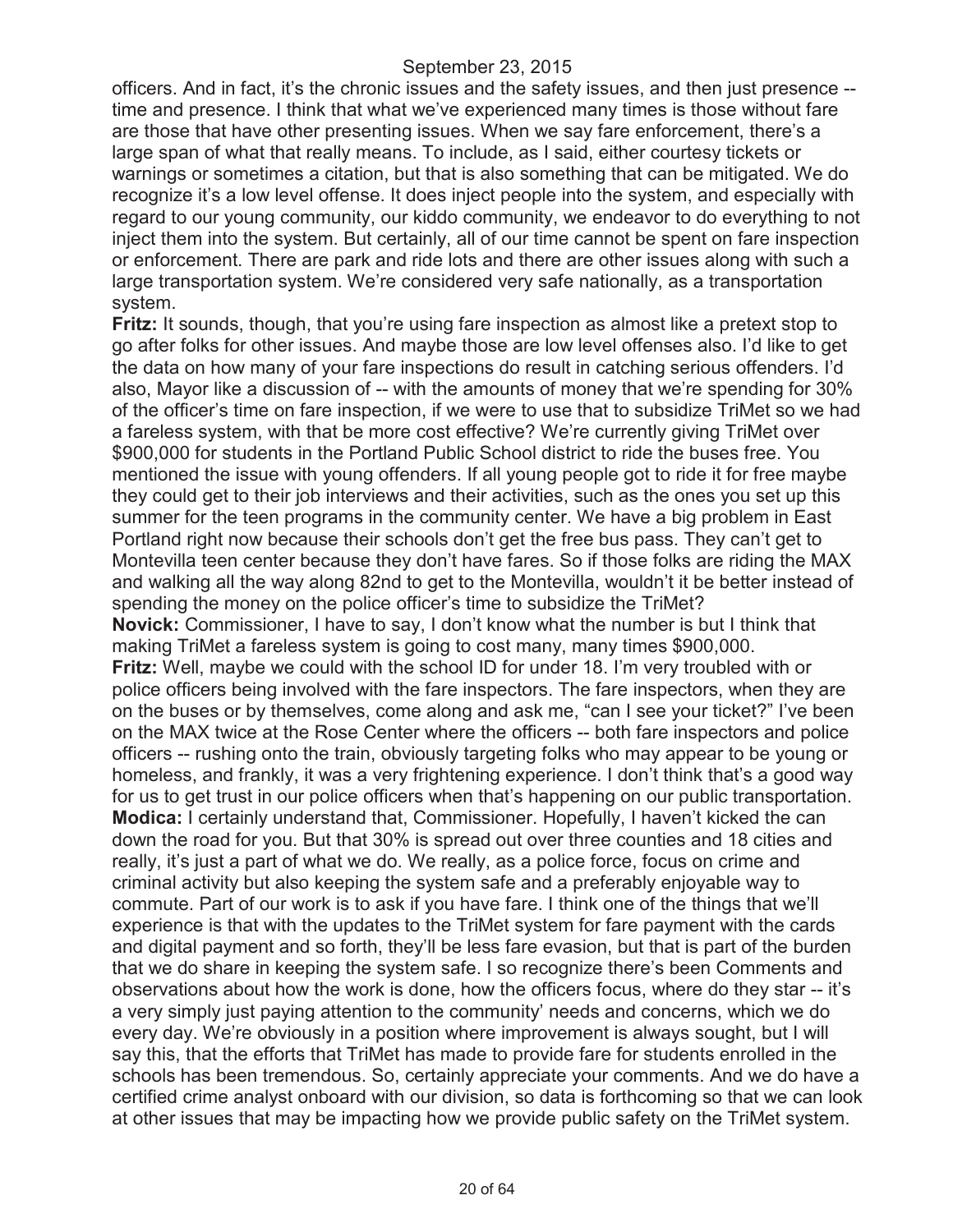**Fritz:** You and I have had this conversation before and I've had this conversation with the Chief O'Dea, and I continue to get, "no, we'll continue this level of fare enforcement." Mayor, as the Police Commissioner, do we really want to have our police officers enforcing \$2.50 fares?

**Hales:** I hear the concern. I've heard it and share the worry that we have too much of our effort going into that particular need. I have a great deal of respect for Assistant Chief Modica and his ability to balance the use of fare enforcement as a way to keep it safe and fair for everybody and not simply be chasing people around for money. **Modica:** Absolutely.

**Hales:** But I think he and I and the Chief have heard this concern, and I share it. Now, we have a contractual relationship with TriMet here. They want us to do certain things. They don't call the tune -- that's why I asked him the question, it's a collaborative process. So, we get to go to the table and say, here's what we're hearing from our constituents, here are the issues that we want to focus on, here's how we think that the priorities stack up and have that understanding with TriMet. So that's why I wanted to air this today because the Assistant Chief Modica has heard this from you and me and from others. It is heard and understood. The question again is how does he on a day-to-day basis strike that balance in terms of what people are doing when they are riding on a freezing rain or a bus. **Fritz:** I would like to see that in the contract. This is where we're reauthorizing the contract, so now is the time not just to be having the conversations but to be getting it in writing. **Hales:** So, what would it look like?

**Fritz:** I don't know. I just saw this when it came onto the calendar on Friday.

**Modica:** Commissioner, I can help you out here. Deployment strategy really can be derived without delaying the contract any longer. We hear the concern, and quite frankly, if you ask the officers ask the deputies assigned to the division, they would too echo what I'm saying. We really focus on crime interdiction and crime prevention. Fare inspection and fare enforcement is just a piece of that. The 30% number is an estimate if you spread that out over the total system over the total year. We're not hired as fare inspectors but as law enforcement officers that provide public safety for the transit system.

**Fish:** Sir, can I can you a procedural question? At some point, if Commissioner Fritz has a concern about language and wants to propose it, we may not have the votes to pass an emergency measure in which case it would come back next week. This is listed as an emergency. Is there some reason it has to be adopted today?

**Modica:** It was delayed in June --

**Fish:** I understand.

**Fritz:** It's already out of date.

**Modica:** And so, the dates for the contract -- this needs to be approved by the 30th of September to have the contract meet the --

**Fish:** So that means -- I'm not -- I don't control the time here. We have to have a unanimous vote. But that means technically, it could go to next week with an amendment and still have an emergency clause and meet your timeline, is that correct? **Modica:** Yes.

**Fish:** It may be more fruitful to have that discussion so Commissioner Fritz can get the briefing she needs rather than to do it on the fly.

**Fritz:** I'd appreciate that, thank you -- to see if we can put some language into the proposal.

**Fish:** The intent would be to come back next week with language that we could -- we would just send it over with the emergency clause with the intent to put it to a vote.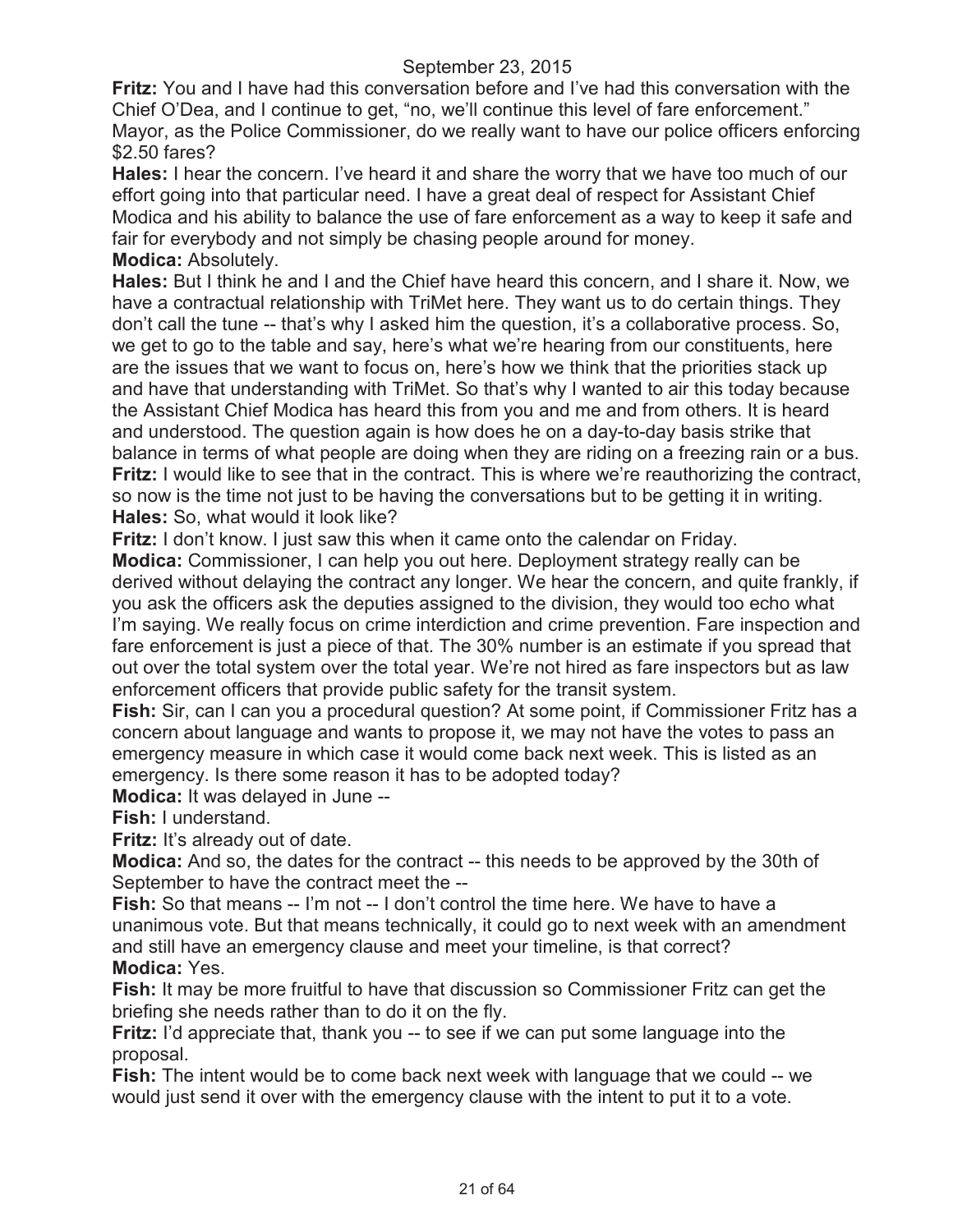**Hales:** Let's take testimony today because there may be people who want to speak on this item, and Assistant Chief Modica and I will follow up with the Council with language that maybe clarifies what the rules of engagement are.

**Fritz:** Right. And Chief Modica, I need to emphasize I have the utmost respect for you and for Chief O'Dea and for all of your officers. This is a policy question that the Council is engaged in, this is the point where the whole Council gets to engage in the policy issue. So, thank you for all your service and for your leadership on this division.

**Hales:** We certainly appreciate your comments.

**Hales:** Alright, thanks. I will see if there is anyone that wants to speak on this item. **Moore-Love:** We have two people, Joe Walsh and Charles Johnson.

**Hales:** Come on up. Thanks, Kevin.

**Modica:** You're welcome.

**Joe Walsh:** My name is Joe Walsh, I represent individuals for justice. Commissioner Fritz asked a lot of the questions that we had. However, let me give you some anecdotal information. I ride the MAX all the time. I ride the buses, I ride the MAX trains, and one of the things that we see is all the police checking for fares. And we have the same reaction, what is that? 70,000-dollar cop checking for \$2 fare. And in my case, some of the adults [indistinguishable]. We don't like them doing it. They have guns, and they scare people.

I pass through Gateway all the time. TriMet has their own police department. Let them do it and hire people to do it. They did it on the cheap, they built the damn thing on the cheap, so they didn't have each station taking the tickets and verifying the tickets. What they did was they said, "OK, let's hire a bunch of cops." You have much more goodwill with this police department -- this is the police department that is under investigation by the Department of Justice. When are you going to realize that? There's no goodwill here, folks!

You cannot believe the police officer when he says 30% -- maybe 30, maybe 25, maybe 40 -- you don't know, you represent the people of the city. TriMet is supposed to be an independent entity, am I wrong on that? My god! Why do we have to bail them out? These guys have got guns! They got mace! And they treat people with authority of a dictatorship! Got your fare? Oh, it's an hour over. Here's the ticket. He's got courtesy tickets? Does he give them out? How much? Good questions. How much? What percentage? When they make the contact with a little old lady or a little arrogant Irishman, do they give them a courtesy ticket or do they say, "go to court"? A couple hundred bucks it is. And you want to take their word face value? My god! Have you no shame? I better not do that, I'll get excluded again.

**Hales:** Good morning.

**Steven Entwisle:** Good morning, Council. My name is Steven Entwisle. I'm a founder of the healing man's sanctuary and I'm also a whistle-blower for the less fortunate. Yeah, the 900 million -- or excuse me, 900,000 dollars -- that is going for this enforcement aspect - you gotta remember that we used to have a fareless square. The fareless square was a pretty good deal and it helped a lot of people get around. My issue with the fareless square, the problem with that was it did not expand. It should have expanded up to Washington Park so that the people with the disabilities and such could have a free ride up to the park because the people that live on the fixed income -- even 250 you know, or -- is, is not -- it's too much. The students, people that need to get around, people need to make their meetings, people need to work, people need to go to school, people need to get around and do the things that they need to do. And any time that you go a subsidy for the fare that helps people, and it cost -- it actually lowers the cost, lowers the crime rate down when people have transportation to get around and get the things done that they need. And I commend Amanda Fritz for recognizing that fact, especially for the young folks and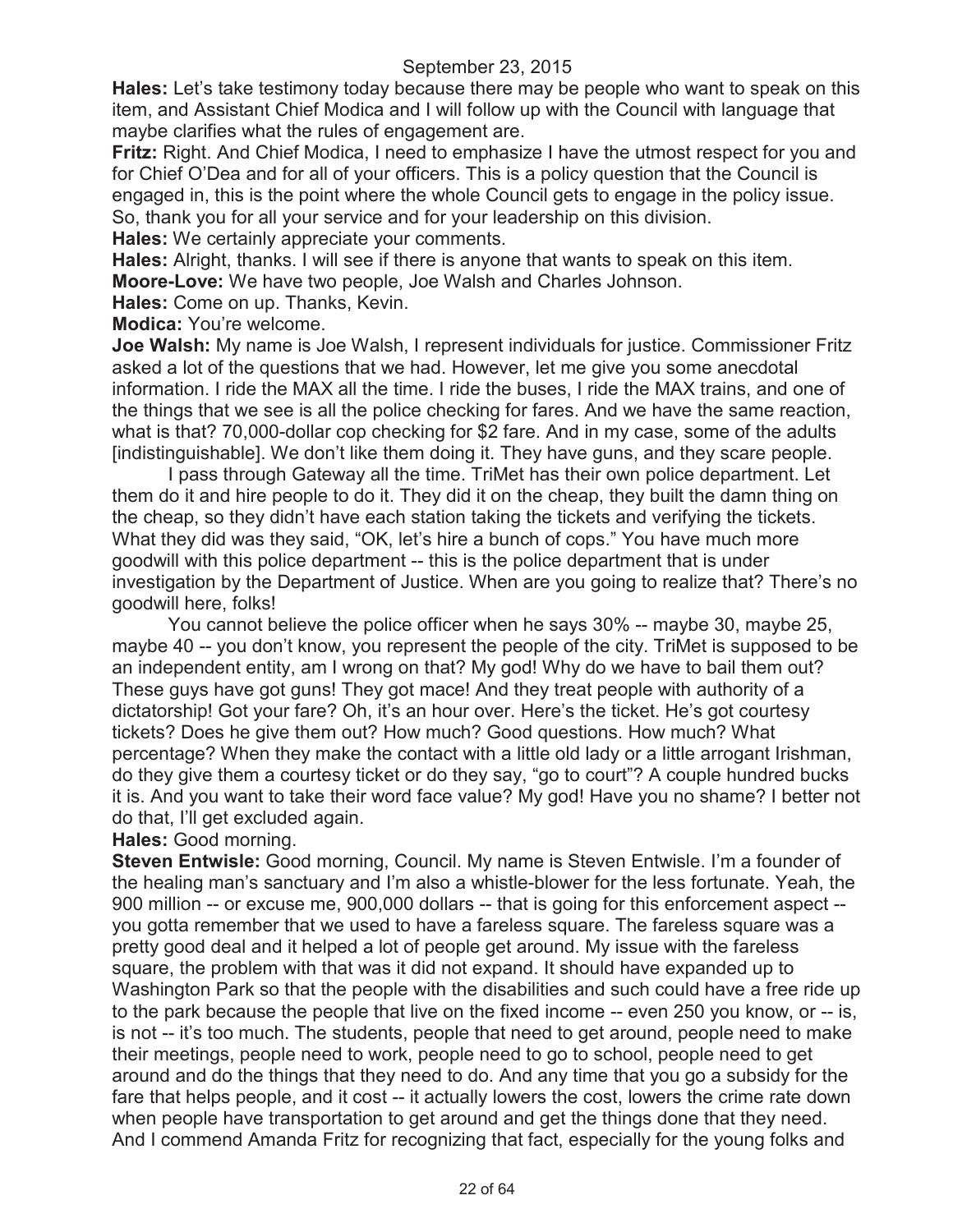the folks that really need a bed. The subsidies should be there. The reason it's not I think is quite obvious, frankly, and we should really take a hard look at the needs of the people that really need the transportation the most. Thank you.

## **Hales:** Thank you.

**Charles Johnson:** Good morning, Commissioners. For the record, my name is Charles Johnson and I have direct experience, as I mentioned. The main thing that I think Commissioner Fritz highlighted through her questions is we have this 29-page of information here. We have -- because we live in a society that's obsessed with lawyers and litigation -- we have vehicle information numbers from vans from 1987 in here but we don't have any performance goals. We don't have any commitment from TriMet to give us information about how many times the MAX has delayed so that four or eight police officers can block all the doors, hold the MAX in position, come on and do a fare inspection. I think the City should use its authority to have some public review on whether this is really a way to accomplish the public policy goals of the greater Portland area.

When the fareless square was taken away, we never really got -- Mr. McFarlane continued to collect his big check as director of TriMet, but we never got any public information about what was going on. There was publicity about how they would reach out to TPI and help people in serious need, but I think that you could withhold the contract, you could just not partner with TriMet and everything would be fine. We need police there. When someone snatches an iPhone or purse or something like that, that's an issue for police involvement. But TriMet will run just fine without police. Actually, one of your armed security guards who comes here works for G4S, they can contract with them at a better rate. So actually, you don't need to improve this contract at all. It doesn't save lives. Chief Modica does good work and I would rather he be relieved of these duties and be able to work on improving Portland police performance under the DOJ settlement.

I encourage you to think long and hard about whether this needs to happen at all. There are public policy issues where it might be useful to talk about getting statistics the best way to influence things, but the best way to influence this is to say, "TriMet, G4S is enough for you." When G4S workers need police, they can have a communication system that will get them there, thank you.

**Hales:** Thank you. And anyone else want to speak on this? I will plan to continue this and give the bureau a chance to follow up with you, Commissioner, and anyone else on the Council who wants additional information. We'll bring it back next week. **Fritz:** Thank you.

**Hales:** Thank you. Let's move onto the next item on the regular agenda. **Item 981.**

**Hales:** Good morning, Ms. Moody.

**Christine Moody, Chief Procurement Officer, Office of Management and Finance:**  Good morning. Christine Moody with procurement services. We have before you a procurement report recommending a contract award to J.W. Fowler. The engineer's estimate on this project was 4.5 million.

On August 4th, 2015, six bids were received and J.W. Fowler is the low bidder at \$4,237,700.

**Fish:** Stop right there. Let's just let that sit in. [laughter] The one thing that we noticed, colleagues, is that in this period of construction boom, our bids come in above the estimate because there's such competition in the marketplace, there's a scarcity of supply. So, we should acknowledge that we came in under the estimate, which means we're going to save ratepayers a few dollars.

**Hales:** And how many bids again?

**Moody:** We received six bids on this project.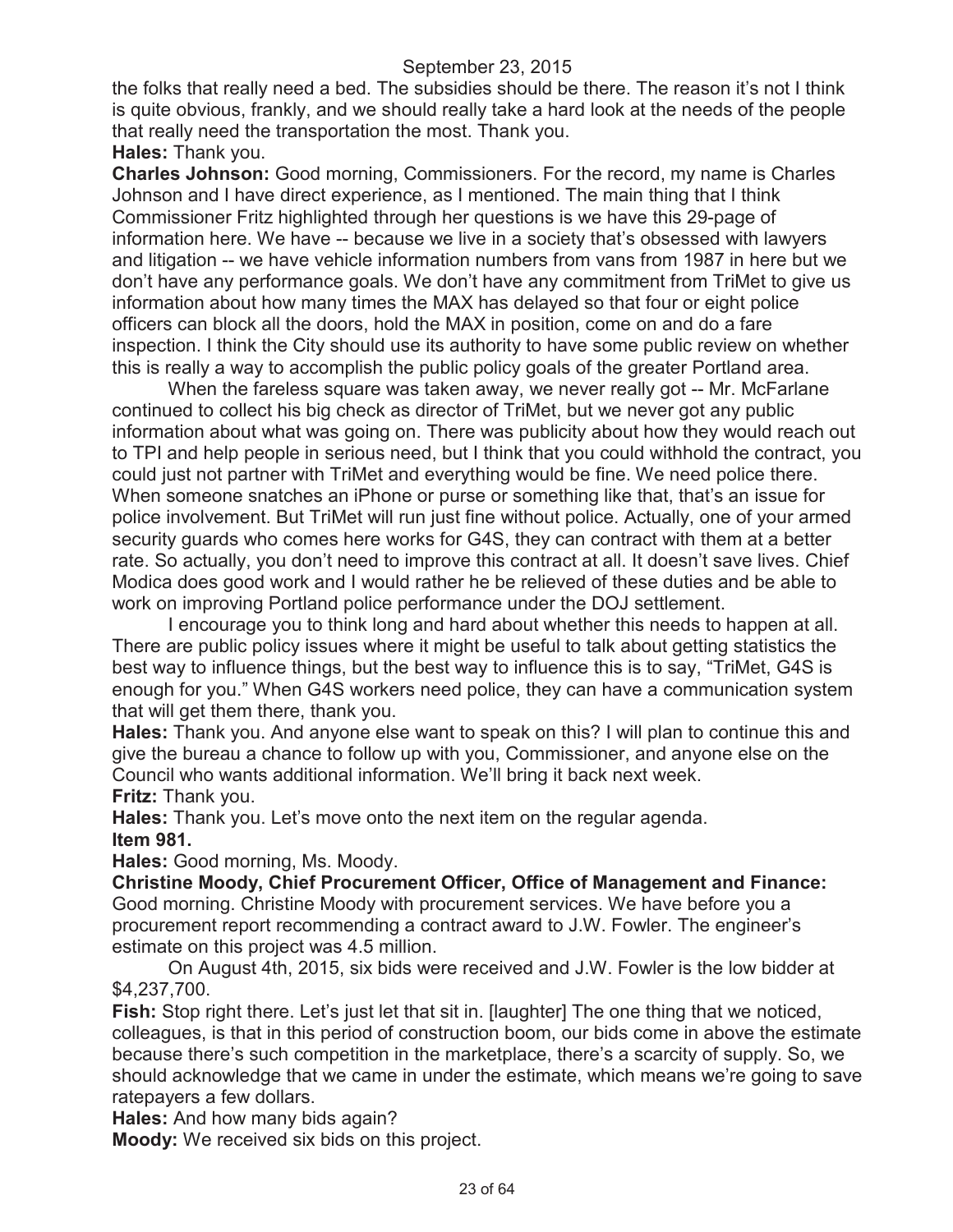**Hales:** That's good.

**Moody:** Thank you, Commissioner.

**Fish:** This will be noted, salary -- [laugher]

**Hales:** If this was the private sector, that would be true.

**Fish:** OK, we'll split it with you.

**Moody:** OK. So, the Bureau of Environmental Services reviewed the bid items and they accept the proposed pricing, as the Commissioner stated. The City identified 10 divisions of work for potential minority, women, and emerging small business opportunities. The MWESB subcontracting participation on this project is at 78.5% with work being performed in concrete cutting, hauling, traffic control, and landscaping. I'll turn this back over to Council if you have any questions, and Scott Gibson from Environmental Services is here to answer technical questions as well.

**Hales:** Great. Questions for Christine? Thank you very much. Any for the bureau? Anyone want to speak on this? OK, then a motion, please.

**Fish:** So moved.

**Hales:** Second.

**Hales:** All in favor of approving the report, roll call, please.

**Item 981 Roll.**

**Novick:** Aye.

**Fritz:** Thank you. Aye.

**Fish:** Thanks to the bureau and thanks to the procurement services and Christine for their great work. Aye.

**Hales:** Aye. Good work, thank you.

**Item 982.**

**Hales:** Good morning.

**Jennifer Cooperman, City Treasurer:** Good morning. For the record, Jennifer Cooperman, City Treasurer. This ordinance authorizes a revolving line of credit in an amount not to exceed \$20 million and for a term no longer than five years to provide interim financing for the local improvement district projects located throughout the city. This request will authorize a new line to replace an existing line of credit that expires December 21st of 2015. Approval of the ordinance will ensure continued funding for local improvement district projects throughout the city. Amounts borrowed on the line will be repaid from assessment payments from property owners and from proceeds of long-term bonds. We will be selecting a commercial bank to provide the line of credit through a request for terms process.

**Fish:** Jennifer, I just have one comment.

**Cooperman:** Yes.

**Fish:** You know that I hold you in the highest regard, are we correct on that? [laughter] **Cooperman:** You've told me.

**Fish:** OK. Big fan of your kids, I love your work, and grateful for your service.

This isn't really directed to you, but when I saw the schedule, the agenda, I had no idea what 982 was reading off text. And all I'm going to ask is that if we can go the extra mile when we write these up to provide a little more detail so that the public doesn't have to read the underlying documents -- something a little bit more about what we are doing and why, because 20 million to fund the local improvement projects is very, very generic. And we have made a lot of progress in making sure that our descriptions actually put the public on notice as to what we're going to do.

**Cooperman;** OK. I will note that for the future. Thank you.

**Hales:** Thanks. Any other questions for Ms. Cooperman? OK.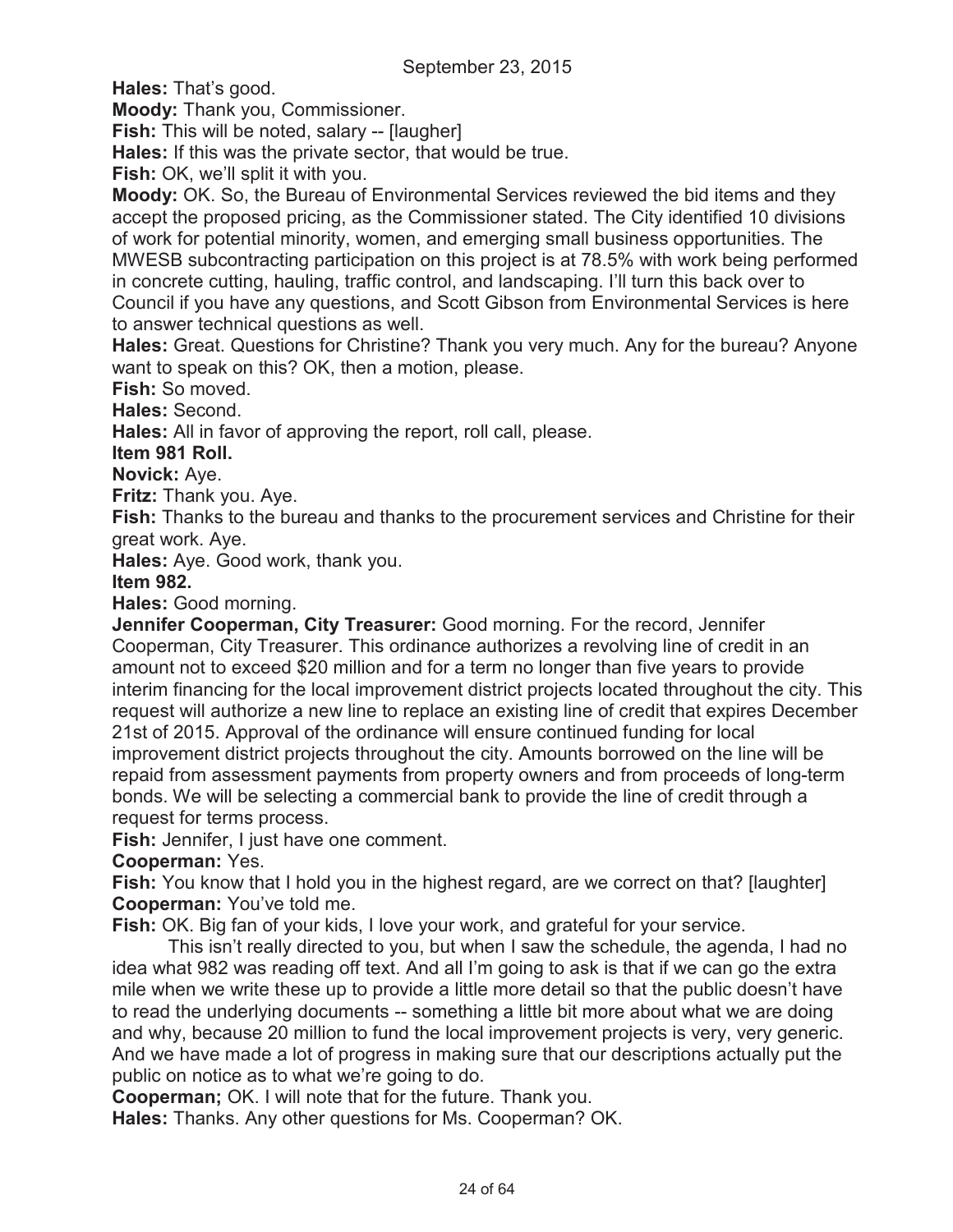**Fritz:** I have a comment in that I do appreciate that information was in the impact statement, so I think maybe what Commissioner Fish is referring to is to put it more details in the ordinance just so that it comes up front. I appreciate your attention to the financial impact statement.

**Cooperman:** Particularly the title -- that's what I am hearing.

**Fish:** The part that's actually on the agenda.

## **Cooperman:** OK.

**Fish:** Because that's what people, the public triggers off of. Sometimes, we just put "authorize money for financing," and it doesn't really give the public enough information about what and why.

# **Cooperman:** OK.

**Hales:** Any other questions? Thank you very much and we'll see you again tomorrow afternoon.

**Cooperman:** Yes, you will.

**Hales:** Thank you. Anyone want to speak on this item? If not, then it passes to the second reading next week.

## **Item 983.**

**Hales:** Second reading. Any comments Commissioner Novick or others before we vote? **Item 983 Roll.**

**Novick:** Yes, colleagues. This is, of course, the second reading -- or as Yogi Berra would say, it's deja vu all over again -- but I'm glad that we have two opportunities to talk about the fact that we are finally going to have bike share in Portland.

I want to give a shout out to two members of the world's greatest bike share band who are here, lead singer Steve Hoyt-Mcbeth and lead guitarist Margi Bradway. Our drummer, Gabe Graff, was here early but had to leave.

I know that some people have a concern about Portland based on another Yogi Berra-ism which is that people are afraid nobody will come here anymore because it's too crowded. And people might be concerned that adding bike share -- which is among other things, a tourist amenity -- will contribute to that problem. But I would note that bikes take up less room than cars and that their contribution to overcrowding is minimal. Finally, I want to note that, in order of Yogi Berra, anybody who rents a bike share bike will be instructed, "if you see a fork in the road, take it." Aye.

**Hales:** Would you call the next one?

**Moore-Love:** We're doing roll call -- is that it?

**Fritz:** That was the vote, right? [laughter] Got it.

It's been several years since the Council made the policy decision to apply for grant money for a bike share program in Portland. At that time, I opposed the request for various reasons -- first and foremost because I believe the funds would be better spent on safety projects that would save lives. Other issues I was concerned about includes a lack of helmet, safety of pedestrians with inexperienced cyclists riding on sidewalks, protecting the City's general fund.

Later, when the contract implement came to the counselor I voted for the contract because the policy decision to move forward had already been made and the contract implemented that. So, I'm going to support this ordinance for the same reason. The policy of bike share has been made, and as Commissioner Novick mentioned, your team has worked very diligently on trying to address the issues I raised. I remain very concerned about the lack of progress made in finding a bicycle helmet solution. I appreciate the commitment of 120 days to figure one out. We recently adopted Vision Zero. Putting cyclists on the street without helmets available to riders who may be tourists who did not bring their bike helmet and who may not want to purchase one is counter to Vision Zero.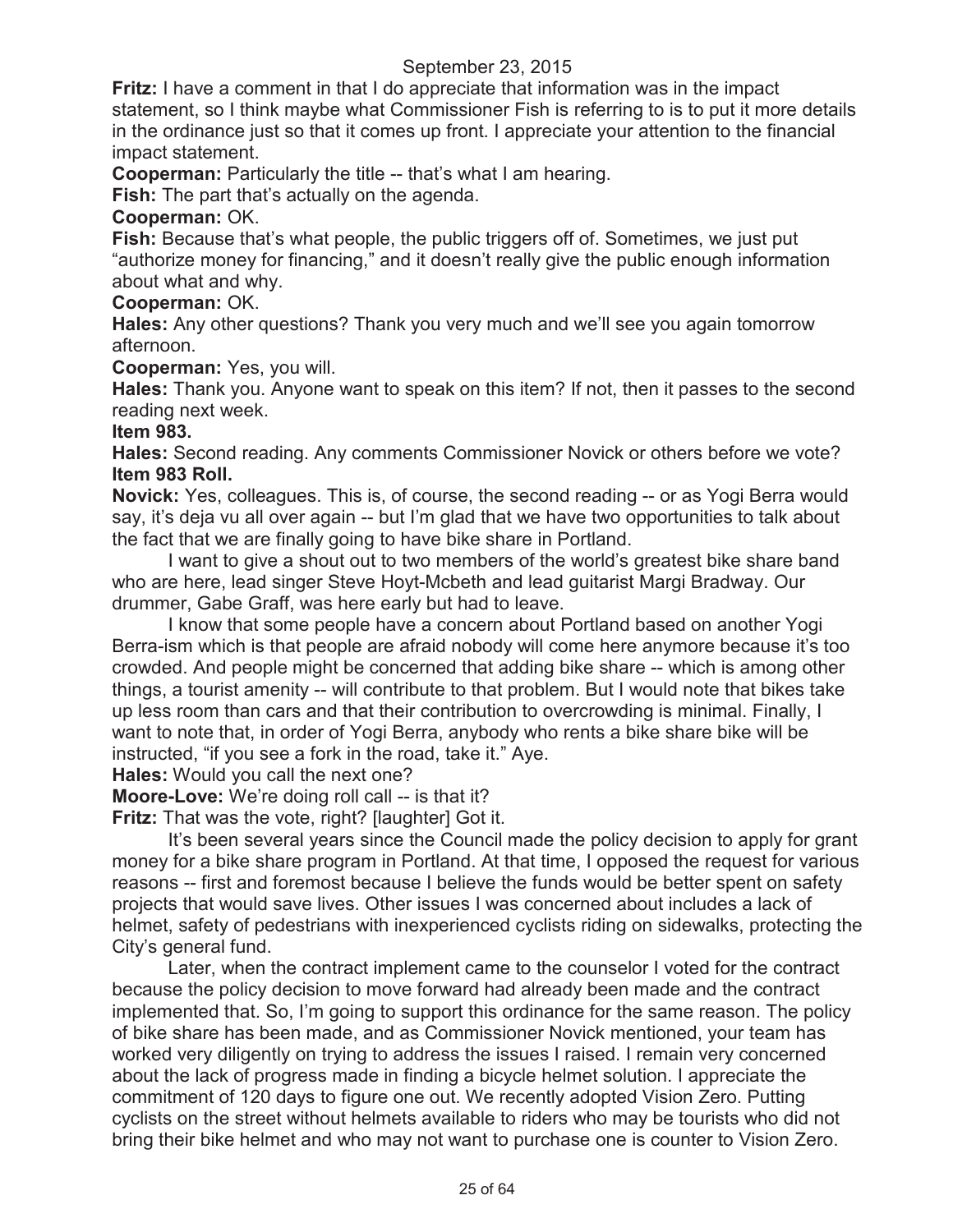Similarly, inexperienced cyclists riding in the wrong places downtown -- particularly on sidewalks and along the MAX tracks -- creates a dangerous situation. I personally witnessed a cyclist crash on the MAX tracks right after the orange line opening, and it wasn't pretty. I obviously of course also see a lot of cars driving in the wrong lanes on 5th and 6th as well -- they obviously have a lot more protection than a cyclists or pedestrian.

So, I'm voting for this contract amendment and I look forward to working with the bureau and the Commissioner on a strong education component encouraging helmet use, giving directions on when helmets can be purchased, and giving directions that it is illegal to cycle on sidewalks in the downtown area and it is very dangerous to drive on the tracks. Thank you for your attention to my concerns. Aye.

**Fish:** I want to begin by just acknowledging all of the hard work of Leah Treat and the professional team at PBOT who have brought this home and congratulate them and also acknowledge that Commissioner Novick has worked tirelessly to bring us to this day. Thank you, Commissioner.

I first started working on this in 2011, and that was the year in which there was a contentious debate at Metro about how the federal funds would be divided, and that's when I really first had a chance to learn about bike share and the benefits to our community. But frankly, what sealed it for me were two things. One was just the experience of visiting other cities in the country where bike share is a huge success. I have mentioned New York, Washington, and San Francisco, in particular. The second really was the opportunity to meet with the proposed new operator, and I could not have been more impressed with their team and their commitment. It frankly brought some of my concerns down about what happens in years four and five. I think we are linking our fate to a professional operator that gives us a great chance to be successful.

I guess just a point of pride -- I wish we weren't the sixty-fifth city to adopt bike share. I think we all wish we were in the top 10. But we are now joining 64 other cities that have experienced bike share and have provided this additional transportation option to their residents and to visitors, and I am confident that this will be a success. I also appreciate all of the steps that the bureau and the Commissioner have taken to ensure that the general fund is protected in this enterprise. I wish you the best of success, and I can't wait to be one of the early adopters. Again, congratulations, Commissioner. Aye. **Hales:** Great work, Commissioner, and bureau. We often say that we should measure twice and cut once. I think this twice we measured three or four times and cut once, but it's a good piece of work and it will make a difference in a city where we've long believed we ought to give people transportation choices and make them attractive. And this one will be, too.

As I mentioned last week, we've heard lots of predictions over the year of failure every time we have done something in terms of transportation innovation from gubernatorial candidates who said we should lock up the light rail and throw away the keys when it was open because no one would ride it to a friend of mine at TriMet --- who I'll protect his anonymity for the minute -- who used to call the streetcar the "donkey trolley" and also predicted low ridership.

Every time we've done this, it's been proven that choices attract peopled to take then, and this is a good one. I look forward to having it on our streets. And although I still have a sticker on my bike that says, "Portland is just an avenue in Minneapolis" that was supplied to me by one of the cities that's done this before us, that's OK, as long as we're all still going in the right direction and more quickly. So, well done. Thank you very much. Aye. OK, we have a couple more regular agenda items left.

# **Item 984.**

**Hales:** Commissioner Fritz.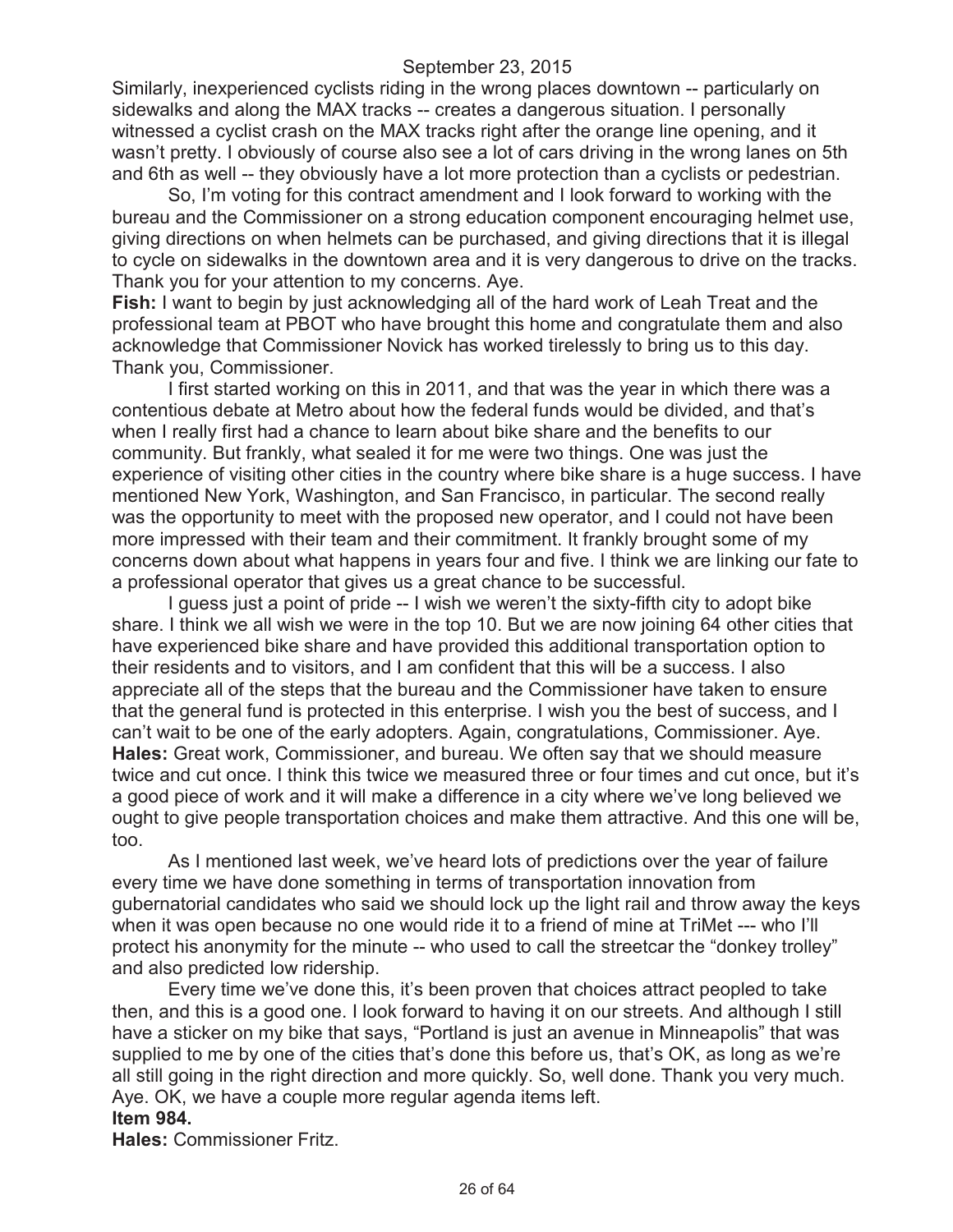**Fritz:** Thank you, Mayor As requested by Council after the hearing last week, we are returning with amendments to limit locations to a thousand feet across both medical and retail. We are also amending the fee schedule to cover the cost of the program with fewer successful applications likely, and we're adding a severability clause to the ordinance so if any part of the proposed code is found to be problematic, the rest of it still stands. With that summary, I will turn it over to Theresa Marchetti.

**Theresa Marchetti, Office of Neighborhood Involvement:** Thank you so much. Good morning, Council members. I'm Theresa Marchetti, I'm the livability manager for the Office of Neighborhood Involvement. And really, I'm just here to answer any questions that you may have.

**Hales:** Questions for Theresa or Victor?

**Fritz:** Do others have the amendment language and also the ordinance change with the severability clause in it?

**Fish:** Yeah.

**Marchetti:** Yes.

**Hales:** Do we need a motion for those amendments?

**Fish:** So moved.

**Fritz:** Second.

**Hales:** Further discussion of accepting the amendments in our packet dated today? Roll call on accepting the amendments.

## **Roll on amendments.**

**Novick:** Aye. **Fritz:** Aye. **Fish:** Aye. **Hales:** Aye.

**Hales:** I believe we need to provide the opportunity for anybody who wants to speak. **Moore-Love:** Yes, we have a sign-up sheet.

**Hales:** Good morning, come on up.

**Nathanial Williams:** How are you doing? My name is Nathanial Williams. One of the issues that I feel like the City lacked in this amendment is that regulations on schools. Because my my nephew is 12 years old in middle school and he said the teachers -- when the kids are on break, they're smoking pot. And I know the industry is growing large in the state of the Oregon. The thing is is that they're advertising more and this is leading kids to do more to recreational drug use and leading them away from education. When schools are allowing kids to do this at school and no one is enforcing it, the City should look more close into getting superintendents into school enforcements in these things and having control over these things.

And also, I'm really against regulations on local business because these are businesses and, you know, they have a right to make a living. And that's what voters pass these things for.

One thing that the industry should take into consideration is they should promote more on advertising, like, "hey, don't do drugs at school." You know, go talk to schools and say, "hey, drug-free zones," more things like that instead of posting marijuana attractive everywhere in all communities wherever you go, they're promoting smoke pot. And that's my concern on that issue that school should be a number one focus. Do not lead our kids astray. Education is the key to success. Marijuana is a gateway drug to a lot more things and I know a lot of kids start off smoking at 14, 15 years old and they should be focusing on their school work. Industries are now freely promoting it wherever you go and passing out flyers and saying, "hey, come smoke" and a lot of our kids are doing it. And schools should be held accountable for those things and should be enforcing teachers with allowing kids to smoke because probably the teachers probably smoke pot as well -- it happens. They're not enforcing it. I feel like it is a concern for my nephew when he's telling me kids are smoking weed at schools. I'm like, "wow, do the teachers do anything?" He's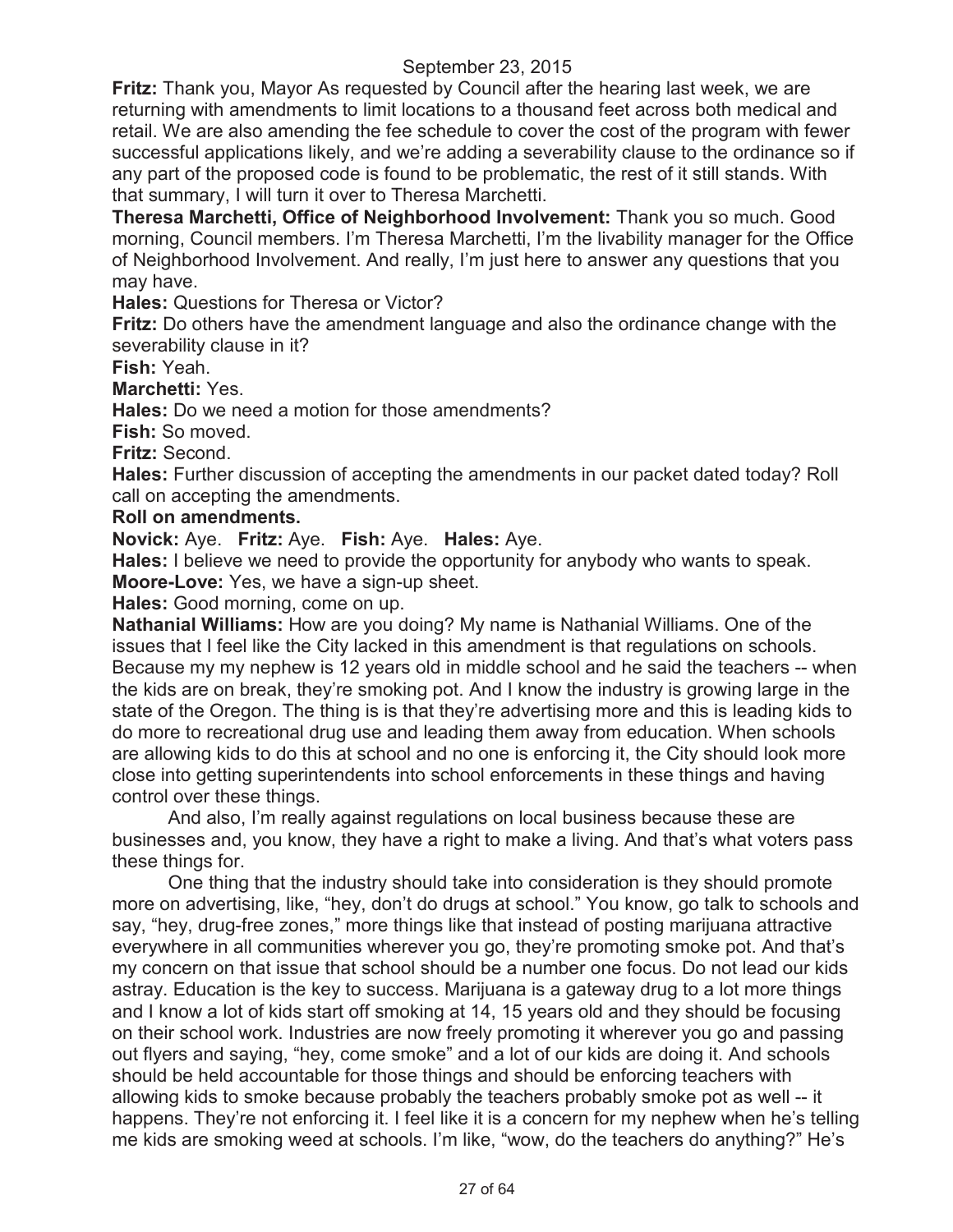like, "no." So, I think you should take that into consideration and give that really strong look into the school districts in the city of Portland instead of putting more regulations on the cannabis and come agreement on promoting it. Thank you. **Hales:** Thank you.

**Fritz:** Thank you. I do think it maybe is not an either/or, it's both. This is the regulatory system and we are going to have a big education campaign. If you could talk to Rachael Wiggins who's behind the Council Clerk, and let her know which school your nephew attends, because we do have school police officers, and absolutely, it is not legal it marijuana in public -- and kind of public , and that includes to any place that you can pay to get into if anybody can pay to get into it. There is a lot of education that we need to do. It is not, "hey, this is legal and we can do it anywhere we want." I appreciate your comments. **Williams:** Right. Teachers should be held accountable for those things and the superintendent should be really strict.

**Fritz:** If you could talk to Rachael, I would appreciate it. Thank you.

**Hales:** Very helpful, thank you. Good morning.

**Alex Pavich:** Good morning. Thank you, Mayor Hales and Commissioners. My name is Alex Pavich, I'm a city business owner here in Portland. I'm here to represent the citizens and marijuana patients that strongly urge you to vote no on this last minute, poorly thought-out ordinance that duplicates current state laws and regulations but also includes higher standards and guidelines that are already existing on an Oregon state level.

The people understand there's a fear for lack of regulations in this new industry, but this ordinance is an unnecessary overregulation at a City level that duplicates two state agencies that already have set laws and have already been regulating the marijuana industry for almost two years. Creating a duplicate oversight committee and division at the City level is a waste of taxpayers' money and valuable City agencies' time. This ordinance will create such overregulation and City bureaucracy in an industry already facing overregulation more stringent than any other industry at this time.

This ordinance undermines the state agents -- the OHA and the OLCC -- that have been working tirelessly to create new divisions, agencies, and educational programs to help teach our public. More importantly, this ordinance creates conflict between City and state laws which will inevitably increase conflicts, black-market sales, potential lawsuits against the City, which is a further waste of taxpayer money.

The people understand that the City want more oversight and regulation. We can agree on a City fee for business permit, but it should not include more stringent guidelines that are outlined by state laws. I also urge you to review the fees so that they are fair to business owners rather than the noted fees listed at greater than 10 times higher than any other business fee in this City to date. Do use these fees to help raise awareness in educational programs -- since the gentleman was mentioning there -- please help fund schools, help the homeless situation, fix those transportation and streetcar sign problems. Do not fund a new City division or program wasting time and money duplicating already inplace state laws. I again note that conflict will rise when already-licensed state businesses and invested business owners potentially fail to receive a new City permit under this more stringent guideline outlined in this ordinance.

In conclusion, please don't make a hasty decision based on fear of the unknown, but do take the time to propose a logical guideline for the marijuana industry at the city level. Do require a registration of business in city. Do require a fair City business permit fee. Do require these businesses to apply with local business and building codes. Do require this list of businesses to be accessible to other agencies, but do not require these agencies to waste more time and taxpayer money having to approve each application under this ordinance, and please do not conflict with current state laws and regulations. Do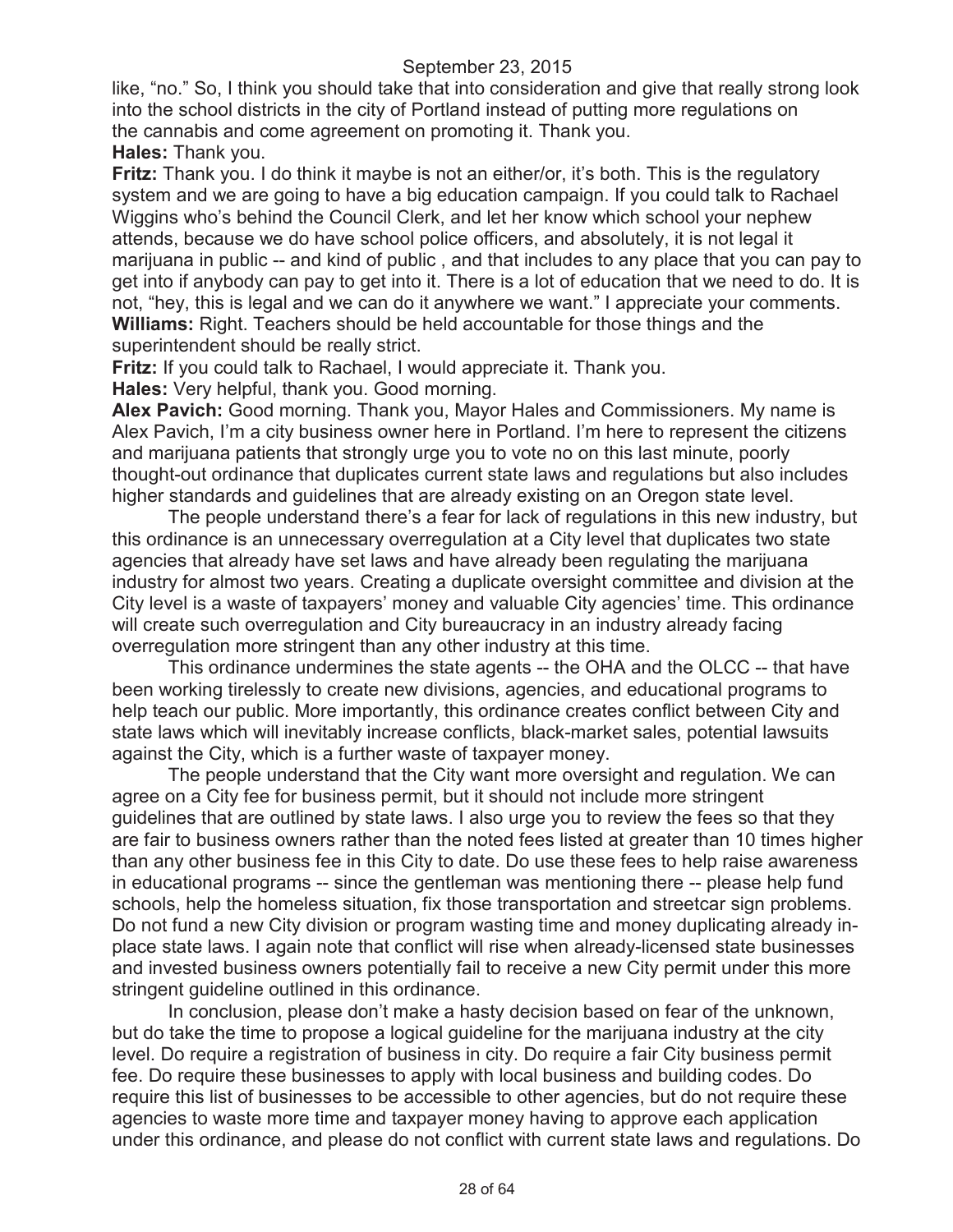require the City Attorney to review a proper ordinance so as to not conflict with current state law, and please do not use taxpayer money or moneys collected from fees to fund duplicate oversight committees and programs at the City level that already exist at the state level. Thank you.

**Fish:** Just one comment you made I just want to respond to and maybe give you a chance to comment.

I've been on the Council for seven years. This is the first time I have ever heard someone from the public say that when the City proposes to regulate in the public interest in a way that's more stringent than either the OLCC or some other state regulatory body that we are quote "undermining them." Just from my vantage point, the typical testimony we get in this body is that they haven't gone far enough in protecting public health and safety. So, we are urged to step in to the breach and to adopt local standards and community standards consistent with our values. So, I'm a little surprised -- I understand you have a disagreement. And I would also quibble a little bit with your comment this is poorly thought out. Just about everybody who testified last week said they thought this was the best public process they had ever participated in -- which is not surprising, because Commissioner Fritz supervised it. We also had a hearing in which a lot of people testified and led to these amendments. So, I don't think it is poorly thought out, I think we have an honest disagreement, and you're free to have a disagreement. But the notion we're going to do something different and it undermines the OLCC -- I don't understand that perspective. And maybe take a second just to help me understand your point.

**Pavich:** Commissioner Fish, have you actually read the ordinance in full and compared to the current state law guidelines? I mean, there are more -- the City is trying to impose more stringent guidelines --

**Fish:** Right. And sir, whether you agree or disagree with that, the City is a separate entity with its own powers and if the City chooses to regulate at a higher level than state -- we're usually applauded for doing that, not criticized. I'm curious why you think that undermines the OLCC. You may disagree with the level of regulations --

**Pavich:** It might be a personal interest being that if I owned a business that was currently licensed by the state and I've been operating for numerous years with numerous employees, and now the City comes in and requires further regulations and says that I am

unable to obtain now a City permit even though I've been operating for years under state law -- basically you're telling me that I've just lost my investment, I've lost my employees, who have to find new jobs --

**Fritz:** Let me just ask a question about that. So, you're a medical marijuana dispensary. **Pavich:** I own a medical marijuana dispensary, correct.

**Fritz:** And the amendments we are making today were made at the request of multiple medical dispensary --

**Pavich:** Not arguing that. Like I stated, there are numerous things in the ordinance that I do agree upon -- fees and certain oversights -- you know, making sure that agencies are aware that we're doing business in the city. I wholeheartedly agree with that. I

wholeheartedly agree with the gentlemen stating there are going to be bad apples in our industry that are putting out horrible representations of what we are trying to do. I mean, this is something that cannot be overregulated, through. You are just going to push people back to the black-market. Once again, imagine a business owner saying I've been operating here for two years and now you're taking away my ability to operate because I can't get a permit through the City -- that individual is going to be left without jobs.

**Fritz:** We'll have the staff come back and address your concern. Thank you for raising it. **Pavich:** Thank you.

**Hales:** Thank you very much. Good morning.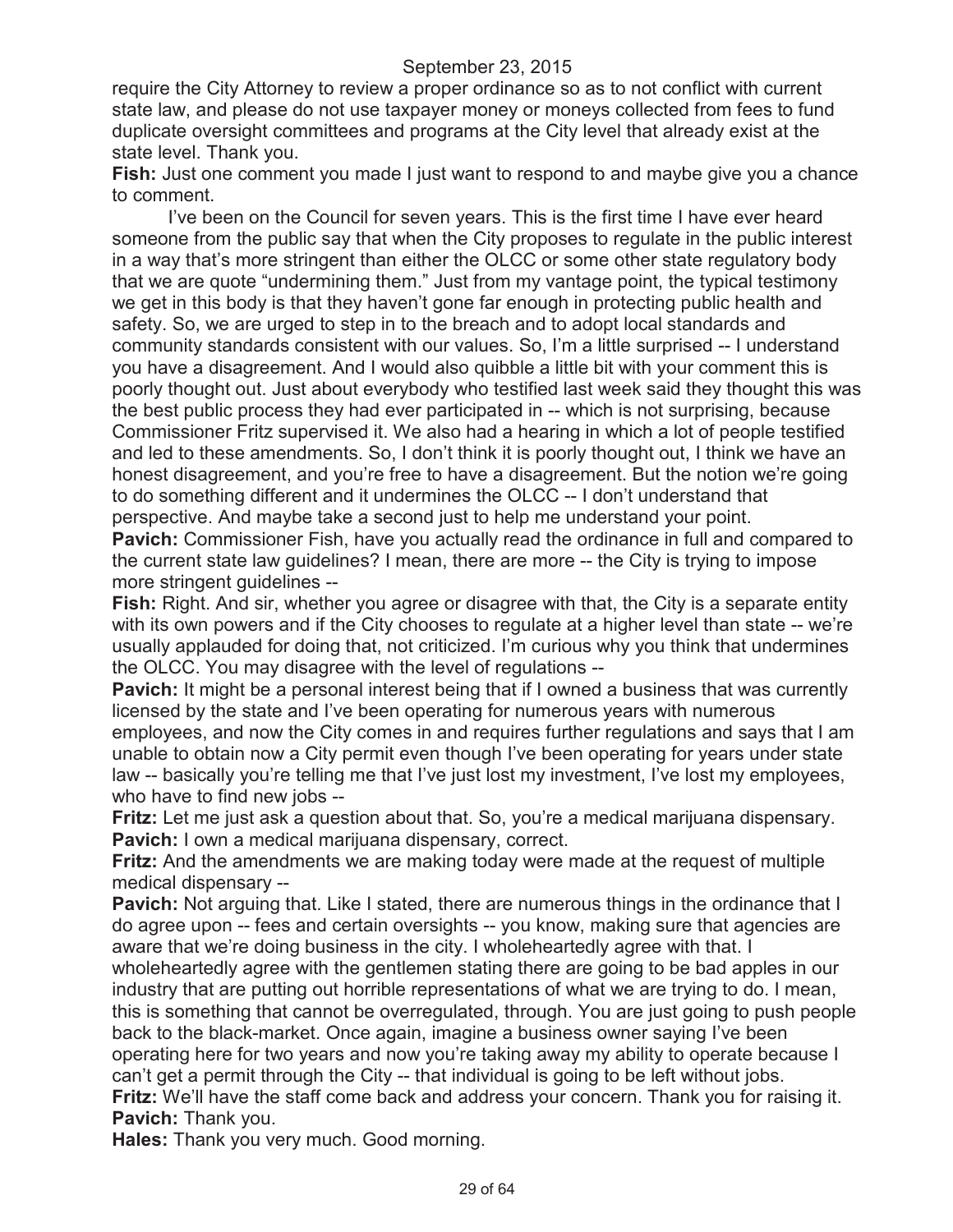**Aligra Rainy:** Thank you guys. Hi, my name's Aligra Rainy and I'm an OMMP patient and a resident of Portland. I also sit on the chair for the ACMM and for the OLCC. Appreciate your time.

I feel that the regulations and licensing of the application fees are extremely unjustified. I agree with the City of Portland that we do have to have some sort of limited involvement with the marijuana facilities. There must be a more appropriate happy medium for both of us.

Dispensaries have proven they can exist for over a year and a half without causing any concerns in regard to public health and safety. The City of Portland would like to have the marijuana business, which means you would like to have the taxpayers' money, which means it should be accepted that the OHA and the OLCC has done their regulations.

HB 3400 granted local government to adopt an ordinance prohibiting the sale of limited marijuana product from SB 460 and HB 3400, the local opt out section, which you may allow to do if you would like to do. It is not granted to the local government to create its own set of rules -- which you are trying to do -- and regulate for the business to submit to. This is why we have the state agencies in place and ready to go. If the state clears PRF for operation, there should be no further testing that a person should to operate a business here in Portland. I don't understand that with a personal history form it could provide, after residency, background check and more has been cleared by the state.

In response to the ordinance, in part14 B 130.080, Oregon's existing dispensary law can protect an OMMP patient who works at the licensed medical facility to consume marijuana. Again, I don't believe you as the City of Portland should have the override of what the state law has set in place.

I don't think the City of Portland understood the implications what it might be premises in any room in the property of the location. You do not have to have your ID checked at the door of the liquor store, just at the point of sale. By not allowing minors into the premises or even at a waiting room of a medical dispensary and/or rec at your choice, it would make it difficult for many patients to get transportation or even their medicine. For the patients who need information and for minors that come in, we need to allow that space. The marijuana is in a separate room and away from the public, so you guys understand.

Air filtration regulations also seem to be excessive, and it is shown to not be deemed that smell is a nuisance. There is also a link I could quote for you guys.

Portland Police Bureau's inspection is also an unnecessary allotment of our taxpayer money and a huge waste of time. Facilities have already met regulations and regarding to a location and security set in place by OHA. It seems unnecessary to implement these large application and license fees to carry out unnecessary oversight on a small business as what you're trying to promote here in Portland. I would like to see that both reach and oversight and fees come down to a regional point for both of us, at least for the medical side because they serve the patients who need this.

You cannot develop a program to try to regulate October sales. It is too late, you guys. Regulations and fees have been set and they should be set until 2016 forward.

It is necessary to not allow new marijuana facilities to come into existence within the thousand feet of the school or existing medical marijuana dispensaries. They have been serving their populations and fulfilling their needs. They should be able to serve those patients and now choose to serve the general public as they need it.

Please do not pass this ordinance and please take extra time to read this. I don't know how much more I can hope that you guys would actually read this, and I don't know if you have actually read the OHA or OLCC, but you guys are super redundant and I think it's a huge waste of time as patient and an advocate in the city of Portland. This is my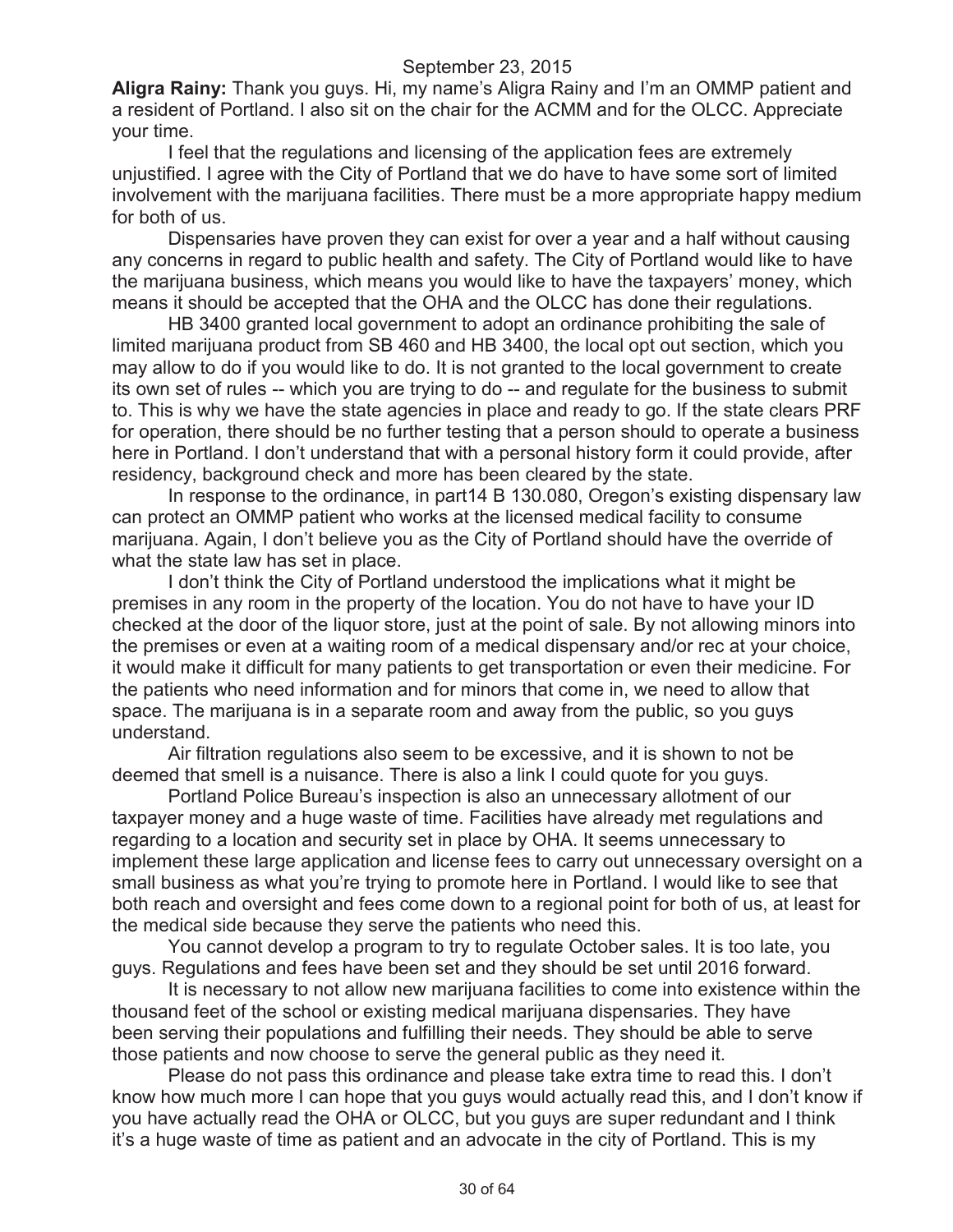home town. I've been born and raised here and it makes me sick to my stomach to see this go in. Thank you for your time.

**Fish:** Are you here as individuals or representing a trade association --

**Rainy:** I'm representing about 45 patients who could not be here. I'm representing myself as a person as an OMMP patient, and I'm here representing as an operator of a medical marijuana dispensary.

**Fish:** Right. I've been doing this long enough -- your testimony sounds like a tort claim notice and you have every right to put that in the record. You've laid out what is potentially a legal challenge, and it sounds to me like the crux of your argument -- and I'm not judging your argument, I'm just trying to understand it -- is that you don't think we have the legal right to do this under state law.

**Rainy:** It is not that I think you have legal right but I don't see how guys have legal right to go against what we've already put in the effort for, what OHA and OLLC has already been working and --

**Pavich:** You're creating a program to create a job for a director that already exists by the state.

**Rainy:** And you stated in there that you were  $-$  it says in the amendment of your ordinance that this is solely to fund the program that you solely creating. Why are we creating another program, more fees for a program already set?

**Fish:** I'm going to ask you a couple of questions because I'm trying to understand. You've been very clear in your testimony so you don't have to state it over and over again. It is your view that we don't have the legal authority to adopt these regulations? **Pavich:** That's up to an attorney, Commissioner Fish.

**Fish:** In fairness, sir, you have both been reading a script, you've been reading testimony that has been crafted -- I'm guessing -- with an attorney. I'm just asking your opinion. Do you believe we have the authority to adopt these regulations?

# **Rainy:** No.

**Pavich:** I believe the City is trying to oversight already imposed Oregon law, absolutely. **Rainy:** I think you guys are going overboard.

**Fish:** I'm anticipating a legal challenge, and you have every right to do that. What specifically --

## **Rainy:**

**Fish:** OK. And what specifically do you want us to change in the ordinance that is before us?

**Rainy:** I don't think the ordinance should be involved in anything. I don't think the ordinance should have to be passed or be brought up. I don't believe the neighborhood has --

**Fish:** That's clear.

**Hales:** Thank you both. Others that want to speak? Come on up.

**Lindsay Rinehart:** Mayor, Commissioners, my name is Lindsay Rinehart. I testified last week and I also sent you numerous emails and asked others to do so as well. I'm back again because I'm a little confused by your intent.

Last week, we testified that we would like the fees lowered. They have been raised tremendously. I also asked for the right to consume my medication on site in an enclosed, locked room the way the state law reads and that has not been changed. I also asked for businesses to not merely be registered with the state and to be licensed, and that's the crux of the argument against you.

The dispensaries that are licensed with the state have already paid a \$4000 fee, they've already been operational since 2014 or longer, and they've already a patient and employee base that they already serve. These dispensaries provide wages between two to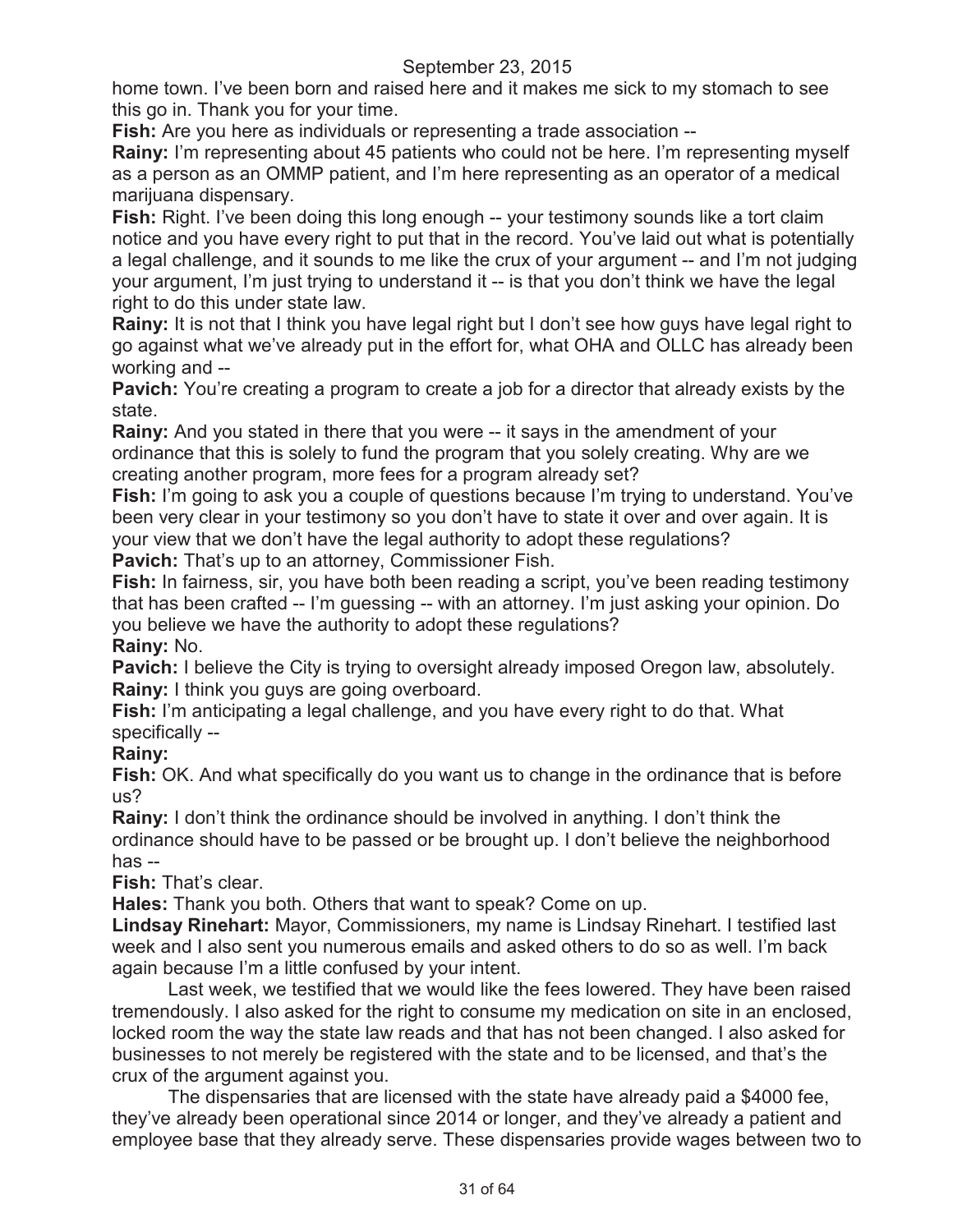15 people, depending on the size of the facility, and they are already providing medicine from 200 to 4000 patients each. To let a registered business open prior to allowing a medical business to open under Portland licensing is exactly the problem that you're facing.

The people that testified before me saying that you will have legal problems are absolutely correct. If a medical facility that's already been operational is forced to close because a recreational facility is merely registered with the state but not licensed with OLCC, you will force small businesses to close their doors. Patient will lose their access, recreational users will lose their access, and people like me will lose their jobs. This job provides for my family of four. I am the sole person that provides income for my family.

If a recreational facility opens their doors across the street from me as a registered facility but not licensed and they hit enter before the PRF of my medical facility, you effectively closing a medical facility and allowing the recreational facility to open in its place that has not done their due diligence. They have not been serving this community, they have not been providing jobs, they have not been providing medicine. Frankly, the argument is that's not fair. It's not. These licenses were approved by the state. So when people say you're superseding the state and OLCC, that's probably likely where I come from is that these businesses were already operational, they were already licensed. You're going to force people to close their doors the way this is written. That's why we testified the way we did last week. And to come back and see the amendments worse is not OK. **Fish:** So when you say worse -- the amendments say that we're going to treat both classes of uses the same for purposes of the anti-concentration rule, the one-mile - whatever it is -- thousand foot rule. Are you saying as you read it, an existing -- there is an interpretation that an existing operator, let's say a medical marijuana dispensary, would have to close if someone opened within a thousand feet of them?

**Rinehart:** Yes, sir. That's the way it reads. The language says "licensed or registered." So, if you are licensed with OHA, you have paid a \$4000 fee and you've gone through everything.

**Fish:** We'll ask staff that question. We had a clear intent when we were talking about this, and we'll come back and have that conversation. Thank you.

**Rinehart:** Thank you.

**Fritz:** Thank you for your very clear testimony this week and last week.

**Hales:** It helps, thank you. Charles.

**Charles Johnson:** Good morning, Commissioners, Charles Johnson. I don't have near the breadth of experience, I'm not a consumer or medical marijuana patient, but I do think that we should sit back for a moment and look. We know that our city -- even though the economy is rebounding -- is always looking for new sources of revenue, even though we don't know what we're going to do about the streets since the legislature let us down. But I almost want to ask the Auditor to review what has gone on here. How many hours and how much wages of City workers -- which hopefully will be recouped by the fees -- is going into marijuana while people are still being killed by drunk drivers and people are dying on the streets of Portland from heroin?

I think that there is -- it is a little bit of a rabbit hole because this ordinance comes with a funding mechanism, and, you know, we can argue that that's an argument why Portland should be in the lead to adopt a better drug policy -- like many cities in Europe - to deal with our heroin problem. But that would be a big fight against the federal government, which can't even figure out what to do about marijuana yet. I do want you to listen to the voices of these people who've said that there are problems that could impact existing medical marijuana dispensaries. I think that nobody in any neighborhood wants to see a dispensary that has been around for a year or more and which they have some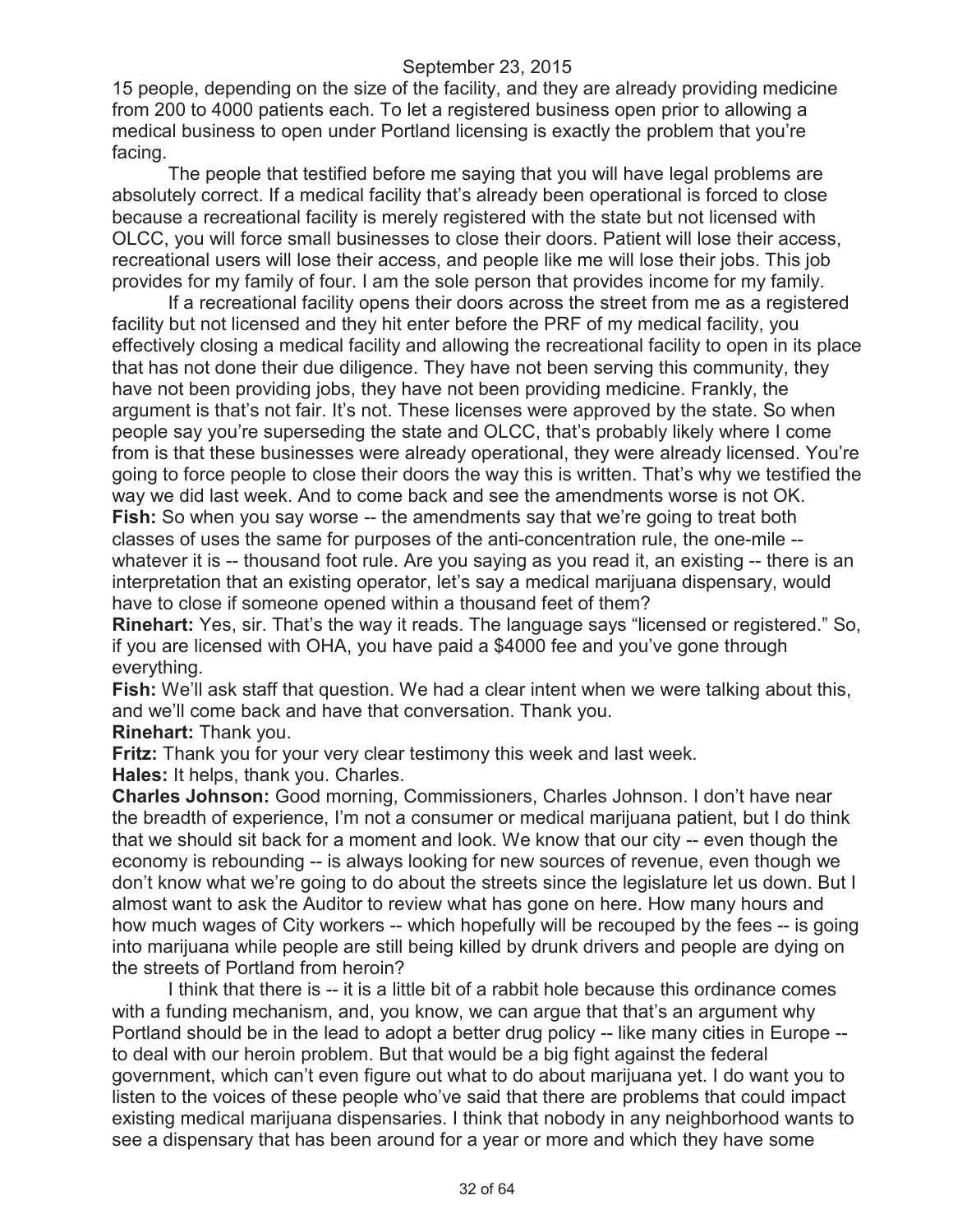comfort level with be replaced by a recreational marijuana facility. So, consider not passing the ordinance.

And also, it's just marijuana, people. We really have more important things to worry about. Let the process -- don't make this person or staff that's hired bust their butts. Have them sit by the phone and wait for complaints and get input from neighbors so that they can really find out -- nobody really cares -- unless you have extreme sensitivity to the smell -- nobody really cares about marijuana, what they are worried about is other criminal activity, which the police should be taking care of without a fancy 15-page marijuana ordinance. So please-- regardless of whether you have the sense to strike down this ordinance or pass it -- make sure that the enforcement is complaint-driven and sane. We all know that there are occasional -- people who process complaints for City know that there are some intense complainers and that the complaints need to be put into broader perspective of the neighborhoods. Thank you.

**Rinehart:** May I ask a question, please? Is there any way -- I heard you all discussing before delaying a vote until next week that could still be done in an emergency -- is there any way you could delay this vote until the language is clear?

**Hales:** We'll check on that. We'll get staff back up and get some answers to these questions.

**Fish:** Thank you for being here.

**Rinehart:** Thank you.

**Hales:** We appreciate that point. If there's no other public testimony, anyone else? So, come on back up, please.

So, yeah, walk us through this based on the testimony that we got last week and the amendments in front of us. There was this concern raised that -- and we've heard it again here today -- that we have existing medical marijuana licensees that are located with or without a thousand-foot spacing standard somewhere, right?

**Fish:** Let's assume there's nothing within a thousand feet.

**Hales:** OK. So, they're located here and there. Are any of them within a thousand feet of each other now?

**Marchetti:** Yes, some of them are.

**Hales:** Some of them are. OK, so the state didn't enforce a consistent thousand-foot spacing standard on their own --

**\*\*\*\*\*:** [indistinguishable] -- not true -- [indistinguishable]

**Hales:** Hang on, folks. We got a chance to --

**Fish:** Sir, please, you don't score points talking over others and you're going to get the same respect that they're going to get. So, please. It does not help your cause. I can see your thumb. It does not help your cause.

**Hales:** So -- alright. So, we have --

**Fish:** Mayor, you made a point. Let me piggyback off of it. Why are we not grandfathering people in who find themselves in that circumstance? Our rule is a thousand feet. **Hales:** Right.

**Fish:** But to the extent there are people who through no fault of their own would be within a thousand feet, why aren't we grandfathering existing licensees in?

**Marchetti:** We don't currently know where all of the licensees are because up until this last legislative session, there were confidentiality parameters. So, there are some licenses, or some -- I'm sorry, some dispensaries, that are operating as dispensaries that doesn't have a registration with OHA. We don't know who those are until we actually receive their paperwork and can make that phone call to OHA. It's one of the challenges we're trying to work out with that agency. The other -- go ahead.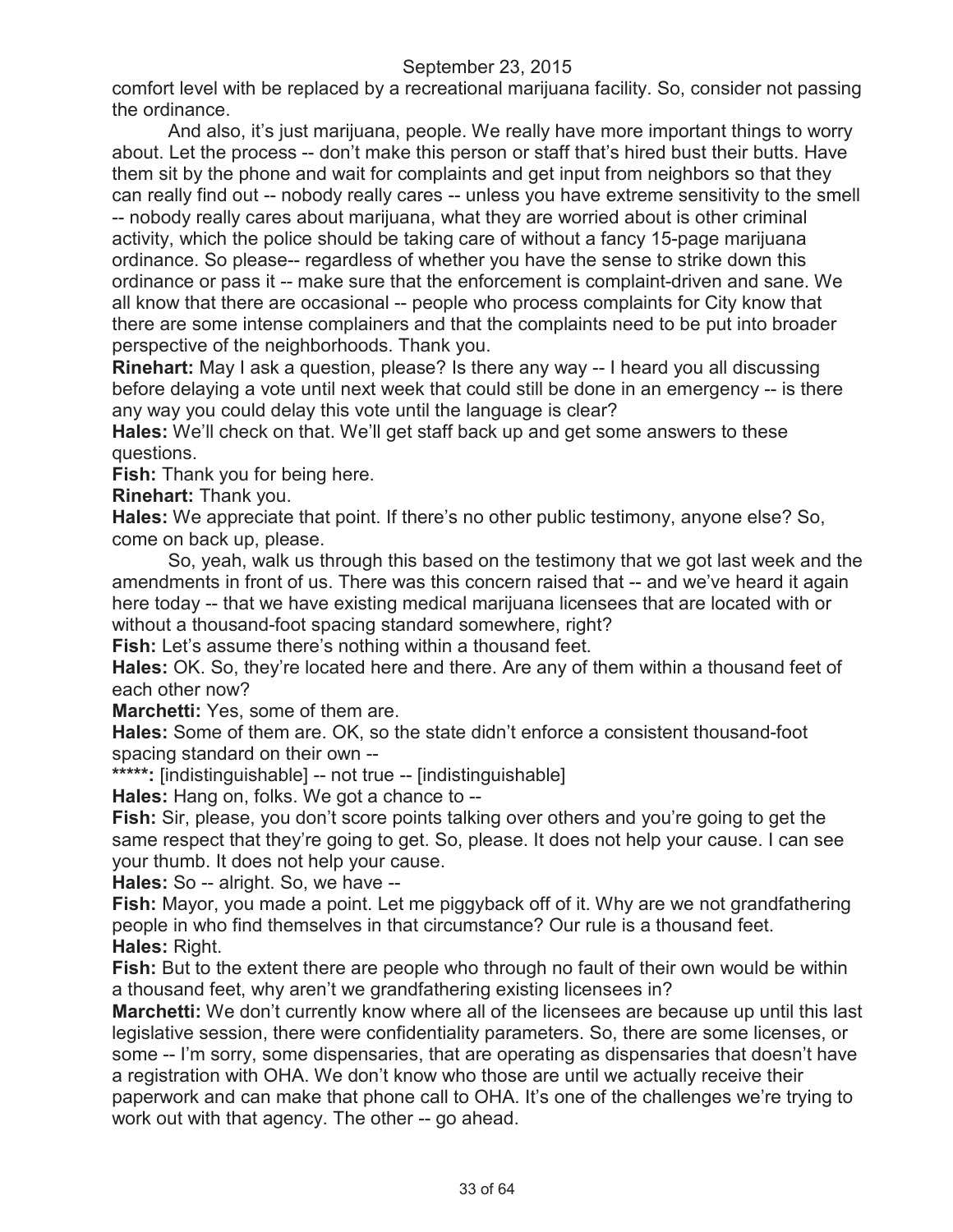**Fish:** I was going to try to simplify the question because I appreciate the thoughtfulness that you are answering. But let's assume we knew where everyone was.

**Marchetti:** OK. So, we've also been asked through the entire process to apply an equity lens to this, and the medical dispensaries -- again, before last legislative session -- really existed in an unregulated market. They had a registration. And the philosophy behind the medical dispensary's existence was that they provide medications for their patients. So, there is not necessarily a history of compliance that we can look back at and say, OK, these businesses therefore need to be grandfathered in." In fact --

**Hales:** Wait a minute --

**Marchetti:** -- we give them a leg up over a population of a lot of individuals that we've heard from that look at that as a barrier --

**Hales:** Wait a second, we have no history of compliance or non-compliance, right? I mean, we know that there are dispensaries here, there, and everywhere. Some of them located within a thousand feet of each other. Many of them were licensed by the state. **Marchetti:** Correct.

**Hales:** Not all, but many of them were. OK. And now, we're going to have a City standard that I think the way this reads now that says regardless of whether you're a medical dispensary or recreational dispensary, you must be a thousand feet from everybody else in that business, right?

# **Marchetti:** Correct.

**Hales:** That's what the words on the page say. We'll figure out if it is good public policy or not, I think it is, but that's what the words on the page say. Then the question that Commissioner Fish has raised is, so what about the people who are already there and who weren't subject to that standard at the time they located their business? What happens to them under this approach?

**Marchetti:** There is the possibility that -- I mean, as it is right now, if we were to accept on a first come, first serve basis applications that came into City, there is the possibility that we would say no to an existing medical dispensary.

**Hales:** So they would lose their ability to operate in that location.

# **Marchetti:** Correct.

**Fish:** So, now I understand it, and thank you for your clear view. So, if the Council decided to tweak that, I can think of two possible options. And the Council may not want to, but let me just put them on the table for discussion.

One is to grandfather existing entities defined a certain way, because we would have to be satisfied that they met some qualification. Or, two, if we didn't want to do a blanket approach like a grandfather, we could just have a provision that says that you can -- if you're denied and the reason you're denied is because there is someone else within a thousand feet and you weren't first to market, there is a process to seek a review of that and to get an exception. And the exception would go to someone who could show they've been operating, paying taxes, you know, don't have any complaints against the business, those kinds of things. They would then be eligible for an exception. That's not the blanket grandfathering, that gives us a little more latitude to make sure we're only extending the exception to the good actors. Steve can you think of another option?

**Novick:** I like that option, I like your exception option.

**Fish:** I kind of like the exception, too, provided we are on solid legal ground, which means we'd have to have a clear standard that you apply. We can't put you in a position of saying, "yeah, maybe, not." It would have to be provided they meet two, three, four criteria, they would be eligible for the exception.

**Hales:** I like that, too. What are we trying to accomplish here? We're trying to make sure that we don't have a concentration of licensees for marijuana because we've been there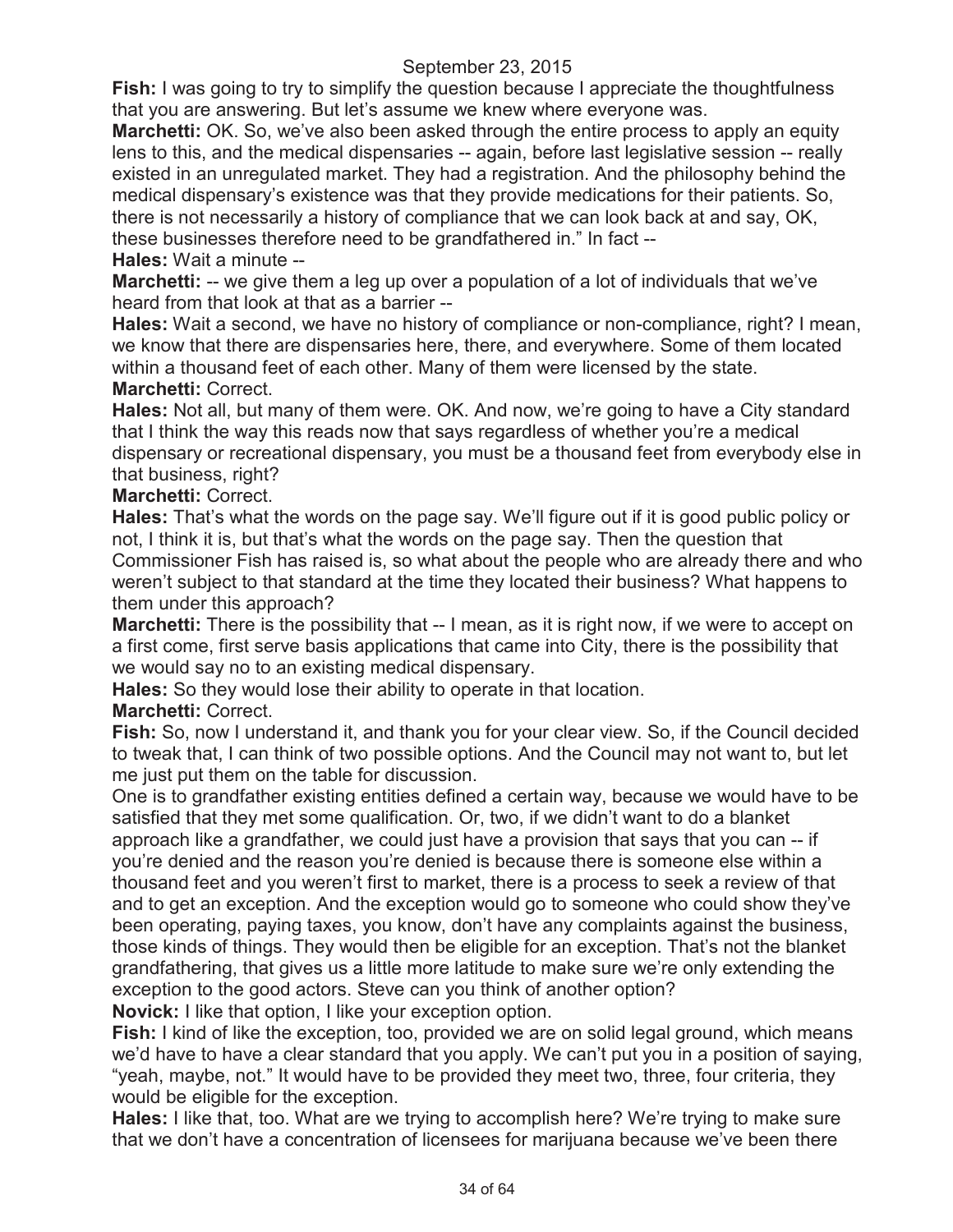before with other state licensees. And as I mentioned last week, I'll try to say this respectfully to our state agency partners, it hasn't always been ideal to have a state agency regulating a business that then has neighborhood side effects. We have been there before. It's not pretty. See Hayden Island. So, therefore, that's why we're exercising - - that's one of the reasons why the City is exercising its regulatory authority here, once burned, a little bit shy.

We also heard a lot of testimony from the community and the public involvement process that Commissioner Fritz led that created this ordinance -- we've lot of genuine concern about impacts on schools and all of the rest. So, we tried to capture all of that and say a reasonable spacing standard is going to work for everybody. Plenty of places where you can locate either a medical or recreational dispensary and we're making sure that they're not so concentrated that they change the character of a neighborhood commercial district in ways that most people would find unfortunate. That's what we're about here.

Well, as far as I know, we're not over-concentrated with dispensaries today. **Marchetti:** Correct.

**Hales:** So, the ones that are on the ground doing business we're not getting a lot of complaints about. Maybe they're not all exactly a thousand feet apart, but we're OK, in my opinion, based on the lack of screaming and yelling -- at least in my office -- on this subject. Plenty of other subjects illicit that, but not this one. I'm being a little playful here, but my point is I have not heard in these two hearings or otherwise that the existing situation on the ground is terrible.

**Marchetti:** That's true.

**Hales:** So, a thousand feet is a nice number but it's a standard for getting a result, not something that is mathematically pure.

**Fish:** So, Commissioner Fritz, how would you feel about a carefully-crafted exception that says if you've been operating a responsible small business and you meet a certain set of criteria, you can get an exception to the rule if you -- again, if you meet a standard that we establish for demonstrating that you have been operating and operating in a responsible way. There would be an exception to enforcing the thousand foot rule for an existing business.

**Fritz:** I'm certainly open to that. I think in addition to the public safety issues that the Mayor raised, we've all been very clear that we want to support medical marijuana continuing to be available for patients and supporting existing businesses.

So, I'm wondering -- on page four of the proposed code, we have a definition of medical dispensary, which means a business located in the city that is registered with the Oregon Health Authority under ORS 475314. I'm wondering if there's a way to reference that on page give where we talk about minimum standards and the medical dispensary.

What we want to make sure of is that we are talking about licensed businesses. So, for businesses that are properly licensed with the state now, then yes, I believe we should grandfather. If there are businesses that haven't been licensed, none of us are OK with that. What I've heard a lot from the businesses and the advocates is that we want to go through the steps, the proper steps.

We also do have on page 16 of the code the administrative review by director and appeals to the code hearings officer, which you'll remember that we amended last week at the request of the Auditor. So, it's possible that we could put something in there. But I'm wondering, staff, how quickly could you craft an amendment with the City Attorney? I know Ben Walters is out today.

**Marchetti:** He is. You know, in terms of setting a criteria for an exception -- and correct me if I am wrong -- I don't think that needs to necessarily hinder the adoption of the rules with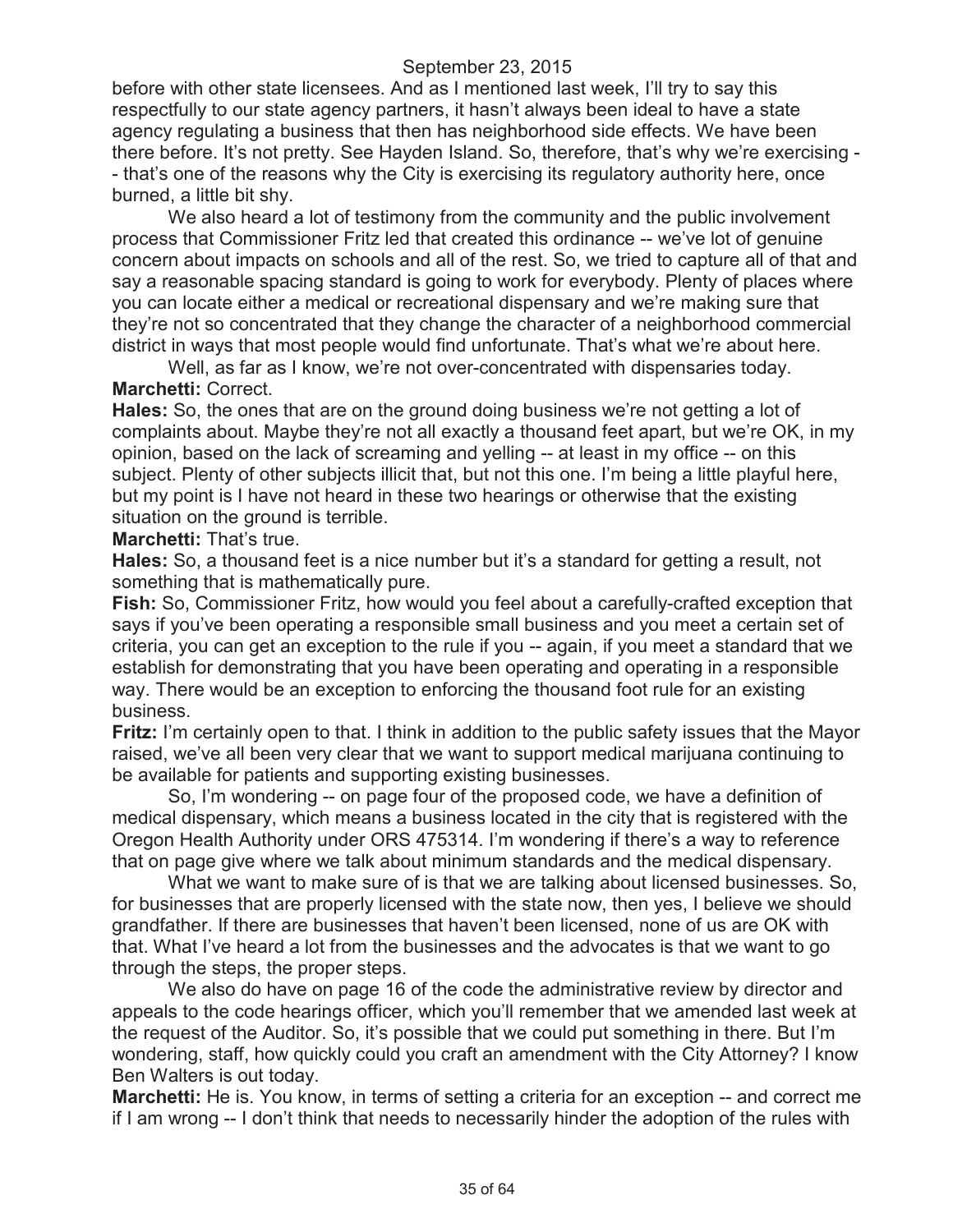direction from Council to develop a criteria for exception by rule that comes back to you for approval.

And the reason I say that is because I think there are probably a pretty good set of criteria that we could come up with that would be very fair and equitable in its practice, but I wouldn't want to do that in a rush necessarily -- definitely in time and in place for when we decide to roll out the program on December 1st, but having these regulations in place - the comprehensive scheme is quite important for addressing some of the concerns that we started to see across --

**Fish:** It is an emergency ordinance. You may be being very modest because you've done a ton of work in one week to bring this to us. And I actually don't think this exception has to be a complicated exception. I think that we just establish the sense of what you've heard here, that an otherwise licensed business -- we don't want a bad actor getting the benefit of the exception, but I think everyone sort of knows what we're talking about and we just come up with the simplest way of stating that to give you the right to on a case-by-case basis make an exception so that people are not put out of business. The safety valve is if they disagree with that, it goes to a code hearing -- to delegate to you right to make an exception, and if the applicant disagrees with you, let that go to code hearing and just agree that we won't take any negative steps against you until the code hearing is completed.

**Fritz:** For the City Attorney, are we allowed to do that kind of exception by administrative rule or does it have to be in the code?

**Ellen Osoinach, Deputy City Attorney:** Ellen Osoinach, deputy City Attorney. I was just looking at it. I mean, I think the policy intent is very clear, but we -- I think we're going to have to look at an amendment because what you need to do is to delegate that authority to the director, and right now what we say is if the minimum standards are met the director shall issue the license. So, we don't -- even though we provide for an appeal, we would need to craft an amendment to make the exceptions something that you delegate -- **Hales:** Right, there's already section 14 B 130.1 20, right, that talks about appeals, so -- **Fritz:** The Mayor likes to say, measure twice and cut once. Think we've measured about 16 times at this point. Still, could you remind us the timeline of when things are going to happen?

**Marchetti:** Recreational sales of marijuana in limited quantities will start from dispensaries as of October 1st. And I think that the variation in compliance will be more evident then. There have been many anecdotal complaints -- I'm sorry, anecdotal stories about individuals looking to push the bounds with that new ability to sell recreational as of October 1st. I think that these -- our intention to get these regulations in place for the City of Portland before that October 1st date was specifically to address that spectrum of licensees looking for what's going to fly here.

**Fritz:** So as of October 1st, only medical dispensaries will be able to sell recreational. **Marchetti:** Yes. And I did want to clarify one point that we heard from the community. The OLCC has not developed their rules. I am part of their rules advisory committee. We just had an eight-hour meeting on Friday to look over a subsection of them. We are going to have another one in October. Hopefully, there will be something going before the commission by the end of November for their licensing scheme starting in January. So, there really is no framework at this point at the state level.

**Fish:** Help us understand a procedural point. If we adopt the rules today and we come back a week or two to deal with the additional component that is under consideration, would any of the folks who testified today and expressed concerns be prejudiced? I mean, they might disagree with parts of the rules we're adopting today, but in terms of the overall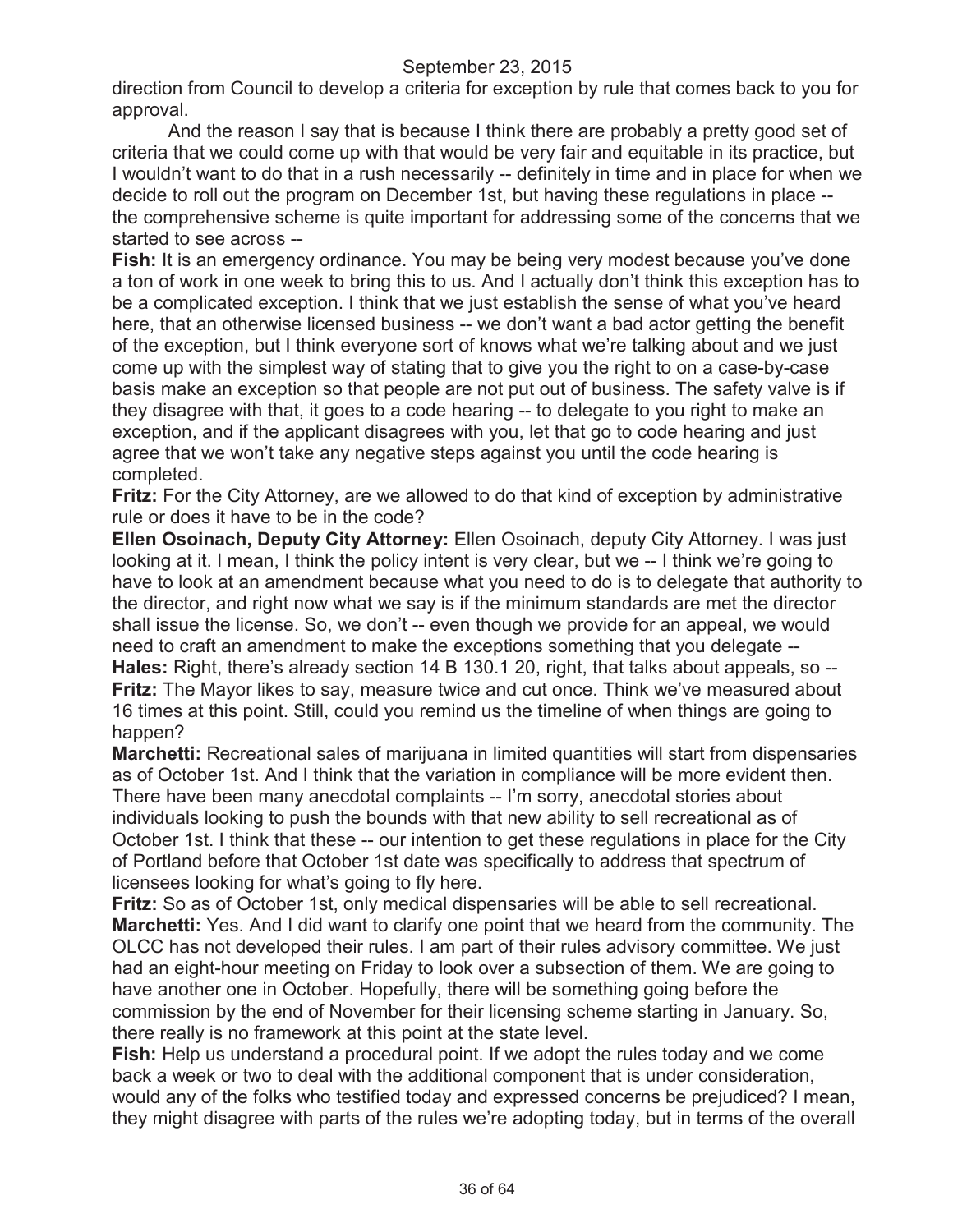concern that they could be prevented from doing business or put out of business, would they be prejudiced?

**Marchetti:** No, not if we're coming back in two weeks to address this exception.

**Fritz:** Just let me continue asking you about the dates. So on October 1st, do the medical dispensaries have to apply for a recreational license or are they allowed to sell recreationally by right?

**Marchetti:** No, Commissioner Fritz. They simply need to notify the OHA of whether or not they will be selling recreational items.

**Fritz:** OK. And is any recreational retailer allowed to apply for a license on October 1st? **Marchetti:** No, ma'am. The availability for those licenses -- even to receive the application -- is not until January 4th with the OLCC.

**Fritz:** So, we don't actually have to adopt this before October 1st, even.

**Marchetti:** We don't have to, but the regulations that are in place here with regards to the environment in which the service is occurring -- which means the hours of operation, the standards by which consumption can or cannot happen -- those kinds of elements will not be in place as of October 1st.

**Fritz:** So those would apply to the medical dispensaries for how they can sell retail. So, as long as we were to adopt them next week, which is September 30th, and we all have had a very robust discussion of what that should be -- actually we could adopt them today because since we're not going to have the issue of anybody applying to us for a retail license as of October 1st, that's not what is being contemplated, all we would be doing is setting the standards --

## **Marchetti:** Correct.

**Hales:** So, we might get advice of legal counsel on that point, but it would seem to me that given that there will always be someone who questions the City's authority to do something and that there is an important turning point in this issue on October 1st, that it would be wise for the City of Portland to have the regulations in place on October 1st. **Osoinach:** Yes.

**Hales:** Given that we can still amend the regulations later or we could adopt them on the 30th -- I don't think either of those choices make --

**Fish:** What's the sponsor's preference?

**Fritz:** I think we could probably craft another amendment and bring it back next week -- I'm looking at my staff who look like they're about to cry because it has been a very long road. **Fish:** It's a comprehensive package.

**Fritz:** I think it's actually better to get it as close -- now that this issue has been brought to our attention -- and I again appreciate all of the constructive comments we've had, and some of them we will be able to accommodate and some of them we are going to choose not to -- that is why we have these public hearings -- there is this tweak that I think we can craft some language on and bring it back again next week, still adopt it on the 30th - looking at my colleagues because I want to make sure that we are going to be adopting it on the 30th -- and obviously there is still time between -- December is when other new dispensaries can apply -- retailers can apply. Is that correct?

**Fish:** Commissioner, I want to note, we wouldn't just be adopting this, we'd celebrating an important birthday that day, too. We would have to find time for both.

**Fritz:** Indeed so, sir.

**Fish:** I think if we set this over a week, we can do both. And then to the extent there are folks here who still have concerns, Mayor, I find it very useful last time to allow -- to signal that we'll certainly be reading our emails and any comments that come between now and then because we will, in fact, be taking a vote next week.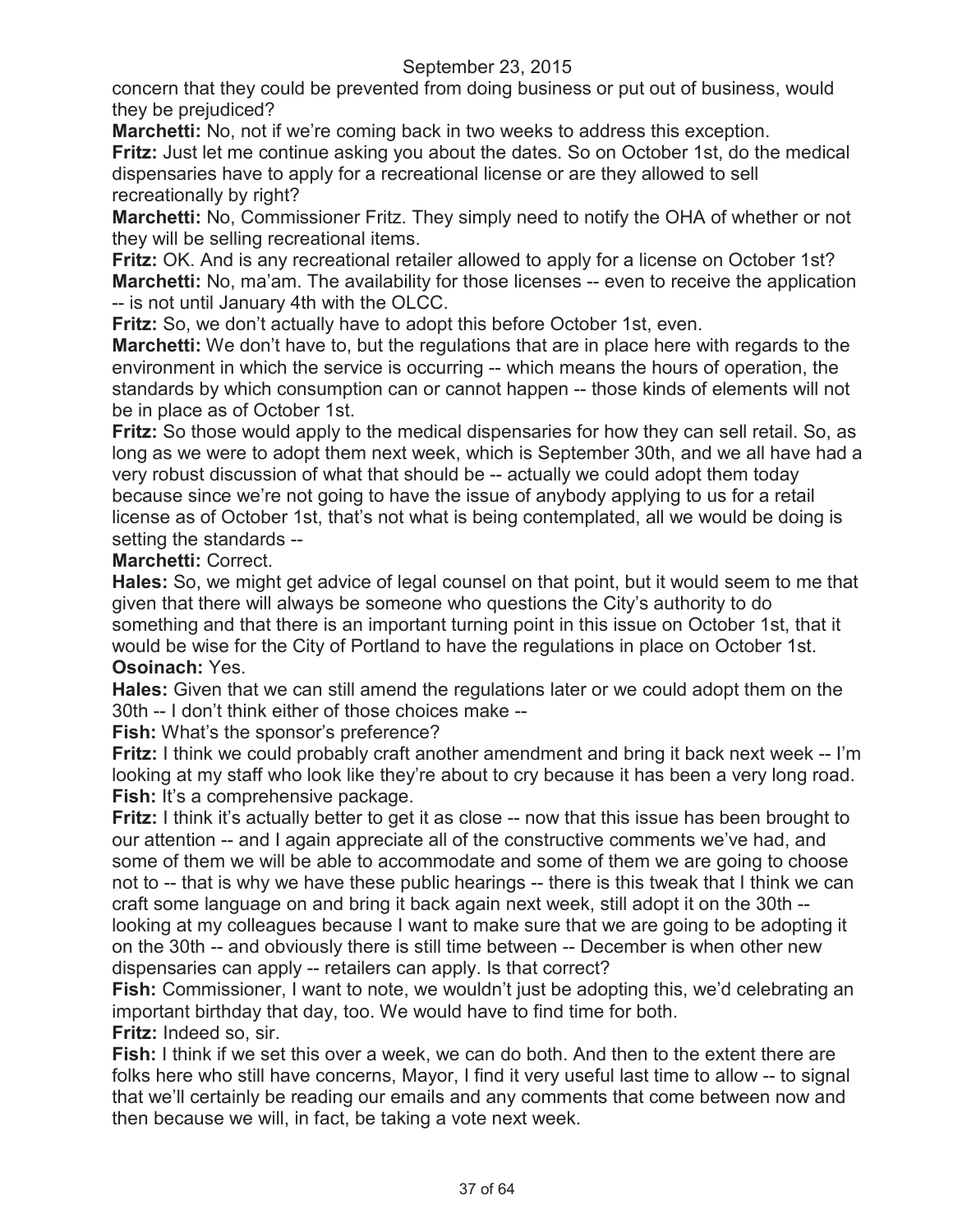**Fritz:** I believe actually, many of us have the same interests at heart. We want to continue to make medical marijuana available. We want to be clear in our rules. Some people don't like the rules, but from my perspective, I want to be clear in the rules, and we want to have a program in force -- in effect by October 1st so that the staff and everybody else knows what the rules are.

**Novick:** Colleagues, I just want to point out I'm going to be out on the 30th.

**Hales:** But I think Commissioner Saltzman is going to be here so we'll still have a quorum. **Fritz:** We'll have four on the 30th?

**Moore-Love:** Yes, we will still have a quorum.

**Hales:** Good. OK. That sounds like we may have a consensus that we will continue this item a week. We're going to give people in the community a chance to continue to communicate to us by email or phone call or any way you can -- street corner conversations -- whatever it means you want to make yourselves available to to let us know if you think we're getting to the right place. That's the intent here. I appreciate the testimony. I think if I can capture this, it is the Council's intention to amend this ordinance to allow existing businesses to continue even if they happen to be located a thousand feet from another such business --

**Fritz:** As long as they're licensed.

**Hales:** As long as they've been properly licensed before a date we will specify in the ordinance.

**Fritz:** Right.

**Hales:** That's the goal to not put people out of business, to establish a reasonable spacing standard going forward, and to assert the City's ability to regulate beyond the level that the OLCC regulates. That's again an area where we may disagree philosophically but certainly that's my feeling and I think that was the intent of the draft.

**Fritz:** Thank you, colleagues, and thank you everybody for your testimony. This is a rare occasion that I wish we had an afternoon hearing because I don't think it will take a great deal of time to craft this amendment, and I do appreciate all of the time that was put in. That means there will be a lot more testimony and comments and such.

This is going to be a process of us figuring out what's legal, what we want in our community for the wise and useful use of this new substance, which is going to be legal. **Hales:** Thank you very much. Continued one week until next Wednesday. Thank you. OK, we have one more item.

**Item 985.**

**Hales:** Comments, concerns? Roll call, please.

#### **Item 985 Roll.**

**Novick:** Aye.

**Fritz:** Aye.

**Fish:** I object to this procedure -- [laughs]. Aye.

**Hales:** You better not. Aye. We're recessed until tomorrow at 2:00 p.m.

At 11:49 p.m., Council recessed.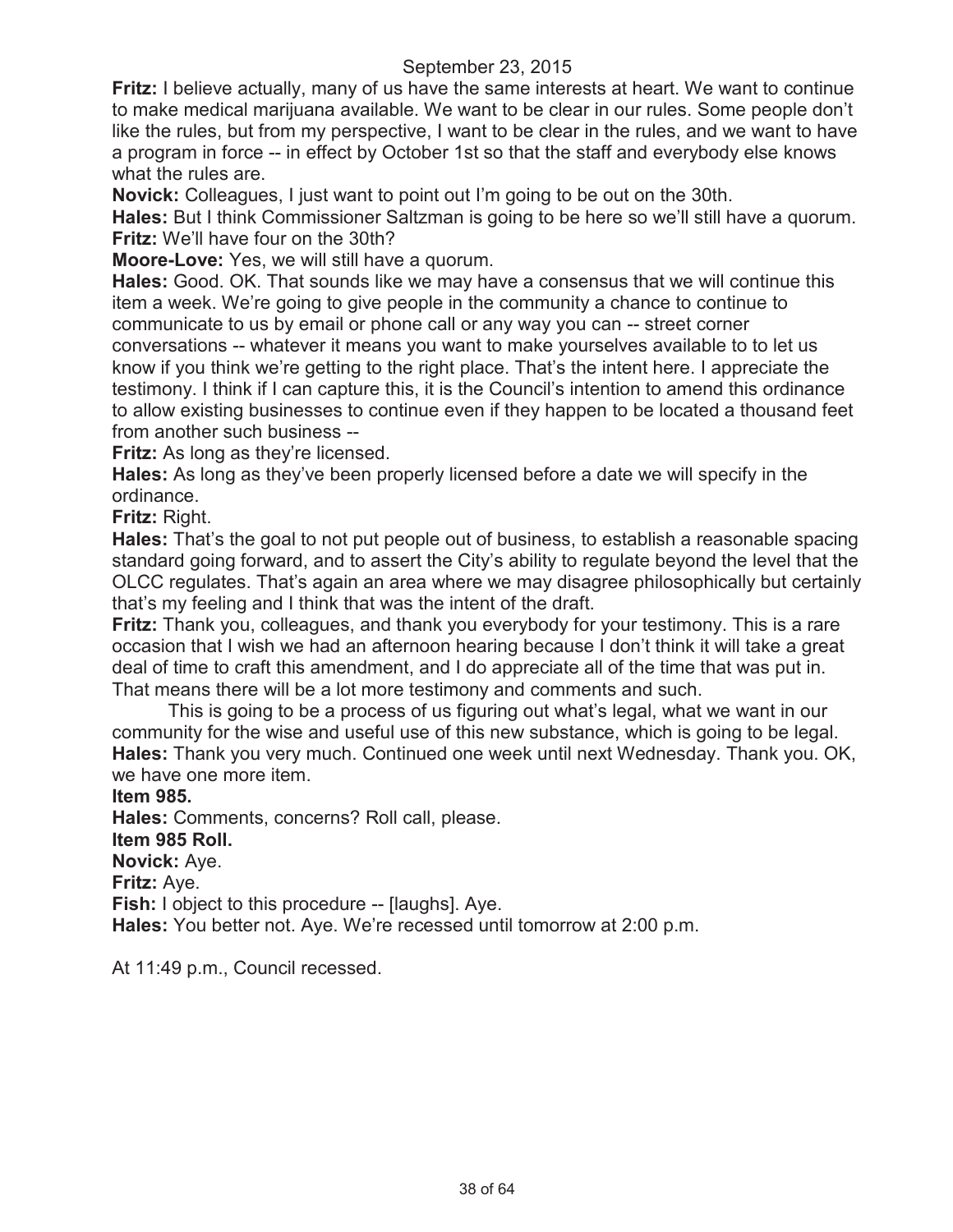### September 24, 2015 **Closed Caption File of Portland City Council Meeting**

This file was produced through the closed captioning process for the televised City Council broadcast and should not be considered a verbatim transcript. Key: **\*\*\*\*\*** means unidentified speaker.

## **SEPTEMBER 24, 2015 2:00 PM**

**Hales:** Good afternoon, everyone. Welcome to the September 24th meeting of the Portland City Council. Would you please call the roll?

**Saltzman:** Here. **Novick:** Here. **Fish:** Here. **Hales:** Here.

**Hales:** Welcome, everyone. We have two time certain items on the Council calendar this afternoon. We think they'll each take roughly an hour and we'll get to the first one in a moment.

Just basic ground rules. If you're here to testify, sign up with our Council Clerk. If you want to speak, you need to give only your name, no need for addresses and such. If you're a lobbyist representing an organization, under our code, please disclose that. Obviously, we always maintain the rules of decorum here, so please no vocal demonstrations in favor or against your fellow citizens' point of view but if you'd like to give them a thumbs-up or thumbs down to show how you feel, that's fine. So welcome, and let's hear please item 986.

### **Item 986.**

**Hales:** I want to call up a panel for presenting this. Commander Westbrook, are you coming up? I know Sergeant Simon is. Kelly Sills I believe is coming up with you, and Art Pearce. Come on up on whatever seating arrangement we can manage for the four of you and then we also have a couple of other folks as well. Alright, we'll make it a five-person lineup.

**\*\*\*\*\*:** Interagency coordination --

**Hales:** It takes a village to do this. Commander and team, good afternoon.

**Sara Westbrook, Portland Police Bureau:** Good afternoon I'll start this off. I'm Sara Westbrook, I'm the Commander at Central Precinct. I'm really here to give that introduction and say that we are in favor of the street closure. Sergeant Simon here is going to give you the history of the street closure and some of the specifics about what we know about it, particularly in this last year.

**Hales:** Good afternoon.

**Robert Simon, Portland Police Bureau:** Good morning, sir. Sergeant Rob Simon. I'm a member of the Portland Police Bureau. I'm currently assigned to the entertainment district downtown.

**Hales:** Sergeant, pull that microphone a little bit closer to you. There you go.

**Simon:** The closure began and has been operational since December of 2012. It's basically Friday and Saturday nights from 10:00 p.m. to 3:00 in the morning, and we do it only special occasions. But generally, it's one sergeant, four to six officers. We close the area off at a request for public safety -- just the sheer number of people in the area. On the screen there is the map of the closure. It is NW 2nd to 4th, Burnside to Davis. And again, that's Friday to Saturday night we do that.

Some of the statistical analyses that have been done was mostly done in 2012 and 2014. It shows self-initiated calls, dispatch calls. 2015 data is currently unavailable with our operating system issue -- we're having problems crunching those numbers on that.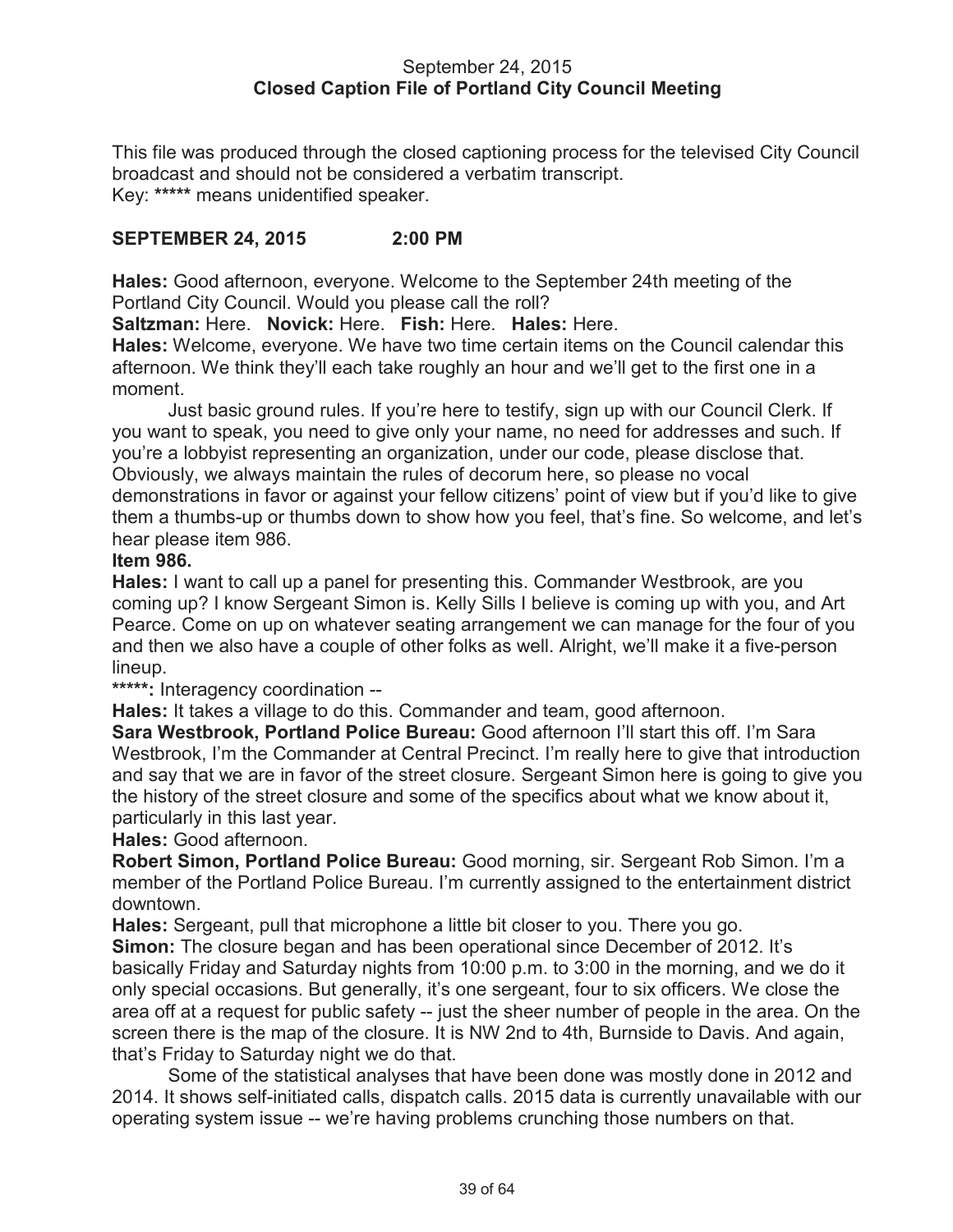Hopefully, it will be remedied soon, obviously, but right now, our statistics for that are unknown.

This graph shows kind of the second one in 2013, this spike in self-initiated calls. That's when the closure first started. We did some things to tweak that because that was the officers going out to the bar areas doing self-initiated calls all the time. We changed that radio dispatch coding system. After we changed that, the calls went way down -- the self-initiated. However, the dispatch calls you can see went down as well. Once the closure happened -- the streets were closed off -- it became a safer environment for citizens and everybody else, and those crimes and calls for service went down.

This graph shows the total offenses, part one and part two crimes. The big thing to get from this graph is the simple assaults -- that's most of your bar fights and things like that -- that number 2012, 2013 was 18. That went down to seven in 2014, and we believe that trend to be down even further now. That's the majority of calls we get --the bar fight calls, typically.

The total calls for service between '13 and '14 went from 75 to 46. That's a pretty significant decrease. We believe that's all based on the closure.

Certain things we do within the closure to modify things and kind of work as we go is we established the new radio code, as I mentioned, to bring that self-initiated number back down to reality, which is on par, about the same.

We believe that the officers' use of force within the closure is less, and that's because we often preempt fights. We're there when tensions get heated up. Typically, if you respond to a call for service, you respond to fights in the process or just got broke up. Tensions are way high. For us being there all the time, we can literally preempt fights. When we see two guys squaring off or security dealing with somebody, we just intervene immediately and the problem is just squashed.

We're that visual presence of the officers there in uniform and often, security uses us to defuse their problems. Someone will have a problem with security, they'll point to a police officer sitting half a block away and say, "if you don't want to deal with me, you can deal with them" and typically people will just go away. It's kind of a livability issue that's increased.

Another thing we've done is to continue to improve collaboration among the safety and bar personnel stakeholders. Since we've started the closure, two more locations have opened up within it and both their capacity combined is about 300, so we're adding 300 more bar-goers and citizens within that closure.

The area has become a tourist destination. Every weekend, we're having pictures taken with bachelor and bachelorette parties. Every weekend, we get people from all over the country -- Seattle, saying, "we don't have this in Seattle, what is this place? This is great." It becomes a tourist destination. It seems like that's what it's become.

We also handle livability issues in the area. Every weekend, we deal with people who got their credit card stolen a weekend ago or someone using a doorway as a urinal. We deal with livability issues as well, and that's because we're there, we're handling all the issues as we go.

We select the officers to work that area based on their temperament, their personality, kind of their patience level. They've got to be friendly and outgoing, kind of a face for the Police Bureau to the public. And that's where we get -- I mean, if you look at Twitter and Facebook, you'll see pictures every weekend of officers posing with citizens in the area, and we believe that's positive. That's part of our gig is kind of being an ambassador for the Police Bureau.

For all those reasons, we believe the closure should stay. I don't know how the sidewalks would handle if everybody were let out at the same time in the area anyway.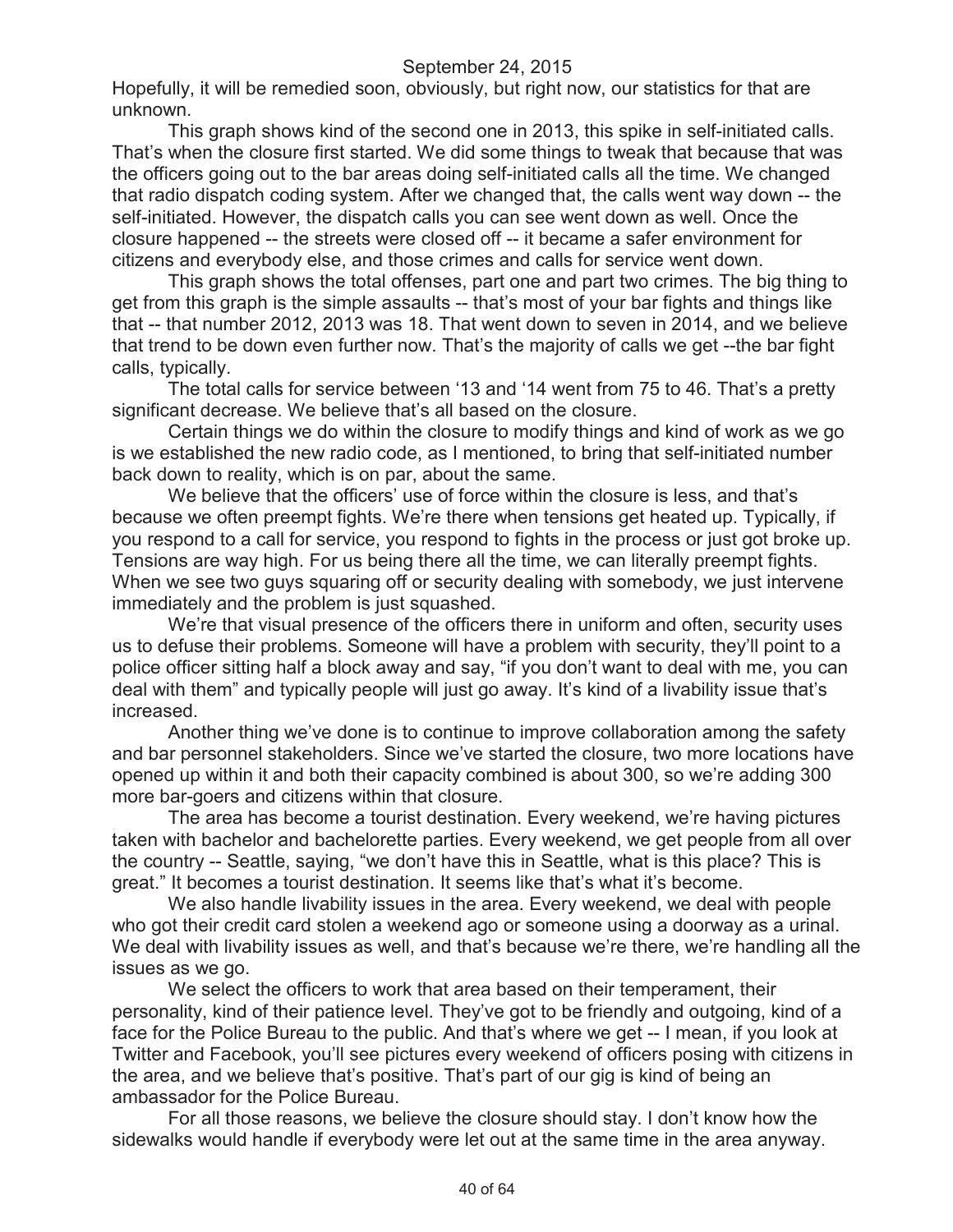There's thousands of people who come through this closure on the weekend, and if it wasn't there and the bars let out at 1:30, people are going to be in the streets and someone's going to get seriously injured by a car coming through. I'll pass it back to the Commander.

**Westbrook:** That's our part of it.

**Hales:** Thank you very much. Good report. Good afternoon.

**Kelly Sills, Portland Bureau of Transportation:** Good afternoon, Mayor and City Council. My name is Kelly Sills, I'm the parking control manager in the Bureau of Transportation. I just have a couple of slides.

The first one I want to present to you is the occupancy data for the Naito and Davis Smart Park garage. The reason that's relevant is it's within close proximity to the closure area, and one of the changes between last year and this year is that the Davis Street portion between 2nd and 4th Avenues in Northwest was withdrawn from the closure area to allow not only parking but better access to the garage.

**Hales:** Those are all Saturdays, is that right?

**Sills:** Actually, it's both. The bars represent the weekend data.

**Hales:** All weekend, OK.

**Sills:** The bright red line, which is inclining, is representing Saturdays only, and then that kind of brownish line, which is relatively stable, is Fridays.

**Hales:** OK, I get it now.

**Sills:** And the opening of Davis Street really has had no appreciable impact on Fridays, but it has resulted in some increases on Saturdays. And so, we think that's a positive thing and we would like to see it stay open.

Moving on to the next slide, this is the information about citations and tows. This slide reflects data just from summer of 2015. As you can see, it's quite variable, which is probably a reflection of what the attractions are within the closure area on any given weekend, but the average number of tows during that time frame is nine. That's out of a total of approximately -- or I should say, exactly, 386 citations of which 250 vehicles were towed. So about 65% of those vehicles cited were towed. The reason there's a discrepancy between the two is that between the time a vehicle receives a citation and the time that a tow car is available to pick it up, the people may in fact leave the closure area in that window of opportunity. And that really is all I had.

**Hales:** Great, thank you. Who's next?

**Art Pearce, Portland Bureau of Transportation:** I think I'm next. We're demonstrating all the different City agencies it takes to help support these efforts.

Coming out of the nighttime closure work, we heard requests that not just during the weekends and not during just these late evening hours, there was a desire from Old Town businesses and Chinatown businesses to see a more livable streetscape as a more permanent structure there. So, PBOT was engaging at the request of the adjacent property owners and the Old Town/Chinatown Business Association to come up with a suggestion of a pretty simple striping change we could make to the section of 3rd Avenue from - specifically Davis to Stark. So this is a hard graphic to see. We were hoping we would have "after" pictures to show today. We thought we might be able to do that this past weekend -- it's likely to happen this coming weekend.

The key piece of it is that -- particularly in that area right around Ankeny Alley - we're able to narrow the number of vehicle lanes, add in a protected bicycle lane, and create about 28 feet of additional plaza space for Ankeny Alley. Just by some restriping and really we think minor operational tweaks, we'll be able to narrow down that space.

A lot of the concerns we heard was about the crossing of 3rd itself, but also the crossing of Burnside and the crossing over to Ankeny Alley -- that the pedestrian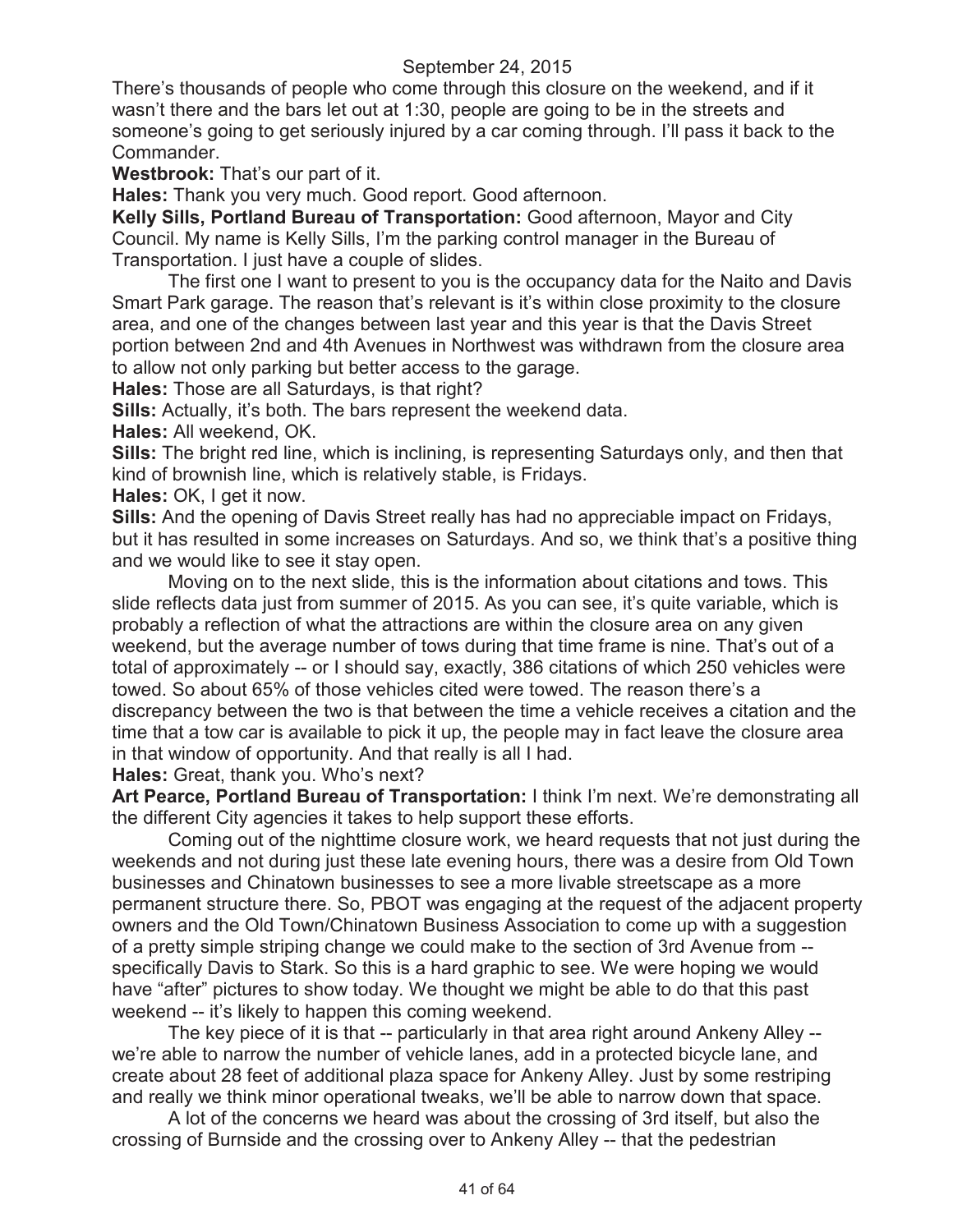environment is not very friendly the way it's designed now. So, we think this change is a relatively minor tweak, but it will make a real difference in the 24-hour day experience of this area.

It also comes with eight additional crossings -- and this is one of the areas where we just did those raindrops crossings at 3rd as well. That's sort of a hint to come of what the street might be able to look like long-term.

**Hales:** Eight crossings on 3rd itself or not all?

**Pearce:** I think it's the surrounding area. It's sort of complementing that. So we hope that probably this coming weekend will be when that striping will occur, so we'll show some pictures or direct you to those.

**Hales:** Great, thank you. Sarah, welcome.

**Sarah Harpole, Portland Development Commission:** I think a recurring theme is both the interrelationship of the number of activities and the inter-bureau effort, and that was echoed in the five-year action plan that was before Council a year ago. We're one year into a five-year plan, and that was a three-pronged effort to focus on business vitality, neighbor investments, and livability efforts. And so, I wanted to highlight one effort in particular.

Last year, we unrolled the community livability grant program for the first time in Old Town/Chinatown, and we awarded five projects through that grant program and I want to highlight one project in particular that's related to the efforts we're discussing today along 3rd Avenue.

One of the challenges that we highlighted in formulating the action plan was the challenge crossing Burnside and some of the balance of uses and activities that we have seen in Old Town/Chinatown. So, the Ankeny Alley Association is a nonprofit association that was founded by the businesses that are adjacent to Ankeny Alley to activate and effectively program that area. They applied for a grant to improve the cleanliness, the safety, and the activation of Ankeny Alley, as well as expand and capture some of the unused right-of-way into the 3rd Avenue plaza area. They were looking to improve some of the drainage challenges they have and some of the safety and livability challenges with sight lines that would allow them to reconfigure and better program the space in collaboration with some of the partners you see here today who would allow them to better program.

As was mentioned, Ankeny Alley -- as well as other old areas of Old Town/Chinatown -- are one of the premier destinations of Old Town/Chinatown when you think of entertainment. If you Google what to do in Portland, you will see Voodoo Doughnuts, you will see Ankeny Alley, you will see Old Town/Chinatown as an entertainment destination. We saw this project as a way to highlight how to enjoy Old Town/Chinatown as a positive entertainment destination, and this nonprofit association has really focused on doing that in a positive way and the positive activation of this plaza was seen as a pilot to help demonstrate that.

So again, it's about an \$88,000 project. PDC through our grant program they're providing the majority of funds, but the association is also bringing in-kind dollars as well as real dollars to the match for this project.

We are currently in the process of working on operations and maintenance agreement and securing the final design and bids for the project, and hope to wrap that up by the end of the year, at which point they can move forward with construction and hope to be over for the next spring season.

I think one of the key things to feature is the staff at the Bureau of Planning as well as PDC and other partners, including the Clean and Safe at the Portland Business Alliance, have been focusing on how to positively program this space. It is a significant improvement -- [indistinguishable] -- expansion of space that goes beyond just the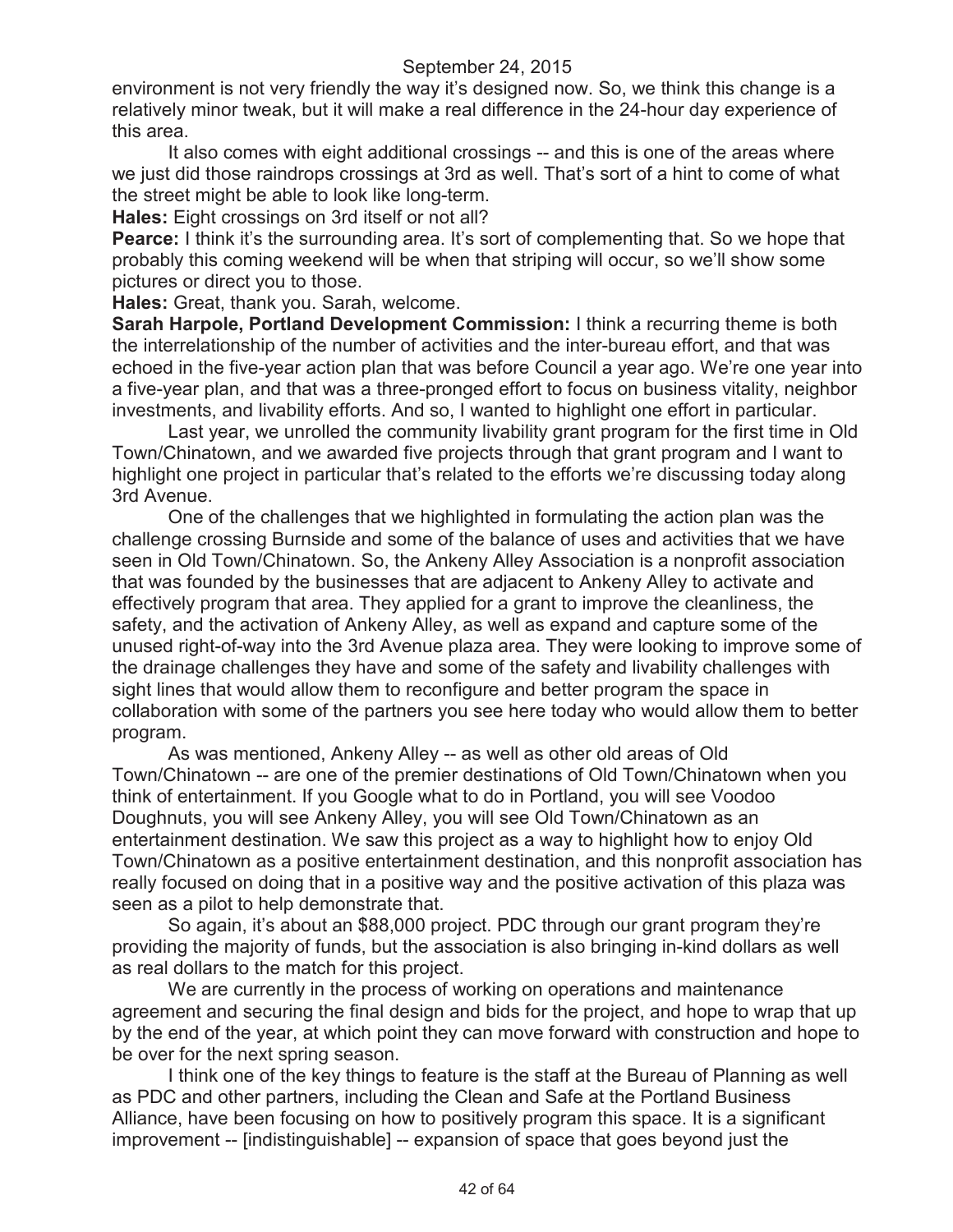businesses' immediate front doors, and so how to make this a positive environment that is adequately programmed and creates the kind of space and activities we would like to see in this space will be important and so the operations and maintenance agreements are an important first step. And again, having this active environment helps bridge that to be able to cross Burnside to the closure area.

So again, touching quickly on some of the benefits of kind of the improved drainage that would allow them to better reconfigure and orient their space and better program their space, and again, that connectivity. It's really a good pilot program of how we can see positive activation and entertainment uses through kind of a broader range of hours within this area.

**Hales:** Thank you all very much. Questions for this panel? Great work. I know we Ryan Hashagen here from our community advisory group and some others that want to testify, as well. We'll bring you up, Ryan, since you've been part of this project since the beginning.

**Ryan Hashagen:** Hello, Mayor and Commissioners. My name is Ryan Hashagen, I've run Icicle Tricycles and Pedalworks in Old Town and I'm the chair of the 3rd Avenue stakeholder advisory group. Our group includes a wide range of stakeholders from social service providers and residents to night life businesses. Over the last several years, our group has worked in partnership with the City, Portland Police, and PBOT to enhance the live ability of our neighborhood.

While the street closure has enhanced public safety for the people enjoying the night life of Old Town, it also brought our community together to create a plan for incremental neighborhood improvements for everyone in Old Town. With the help Chad Stover from the Mayor's office, PPB, Commissioner Novick's office, PBOT, and Better Block PDX, our stakeholder group has seen the City designated taxi loading zones on Burnside; installed eight new crosswalks on 2nd, 3rd and 4th Avenue; created better access to the Smart Park garage; and will soon see the restriping of 3rd Avenue and a future expanded plaza at Ankeny Alley.

These improvements recognize the historic nature and density of uses in our neighborhood and create safe routes for people and maintained mobility for all users. They improve pedestrian crossings and connections in the neighborhood, calming traffic speeds and allocating a dedicated space for people walking and biking while also maintaining neighborhood parking and mobility for all users with no anticipated additional traffic delay.

The overall projects stem from community demand for a safer more walkable Old Town/Chinatown for residents, visitors, locals, and tourists at all hours of the day. With the help of Better Block PDX, a pilot project brought our community vision to the street and we had the opportunity to test out what worked and what didn't work. This allowed our stakeholder advisory group and the Old Town/Chinatown community association to reach a unanimous decision in support for the 3rd Avenue street safety plan. These plans build on the PDC's five-year action plan for our neighborhood by increasing access north and south across Burnside and creating opportunities for better daytime business environment in Old Town/Chinatown.

Our stakeholder group will continue to meet and provide feedback on the results of the street closure and the street safety plan. We've had active recent discussions with the City regarding reducing the amount of vehicles towed, installing TNC loading zones, and reviewing the seasonality of the closure in addition to managing parking with later meter hours. Our stakeholder group would like to thank the City, Portland Police, and PBOT for responding to our community needs and continuing to work for a better Old Town/Chinatown for all visitors and locals to enjoy. Thank you.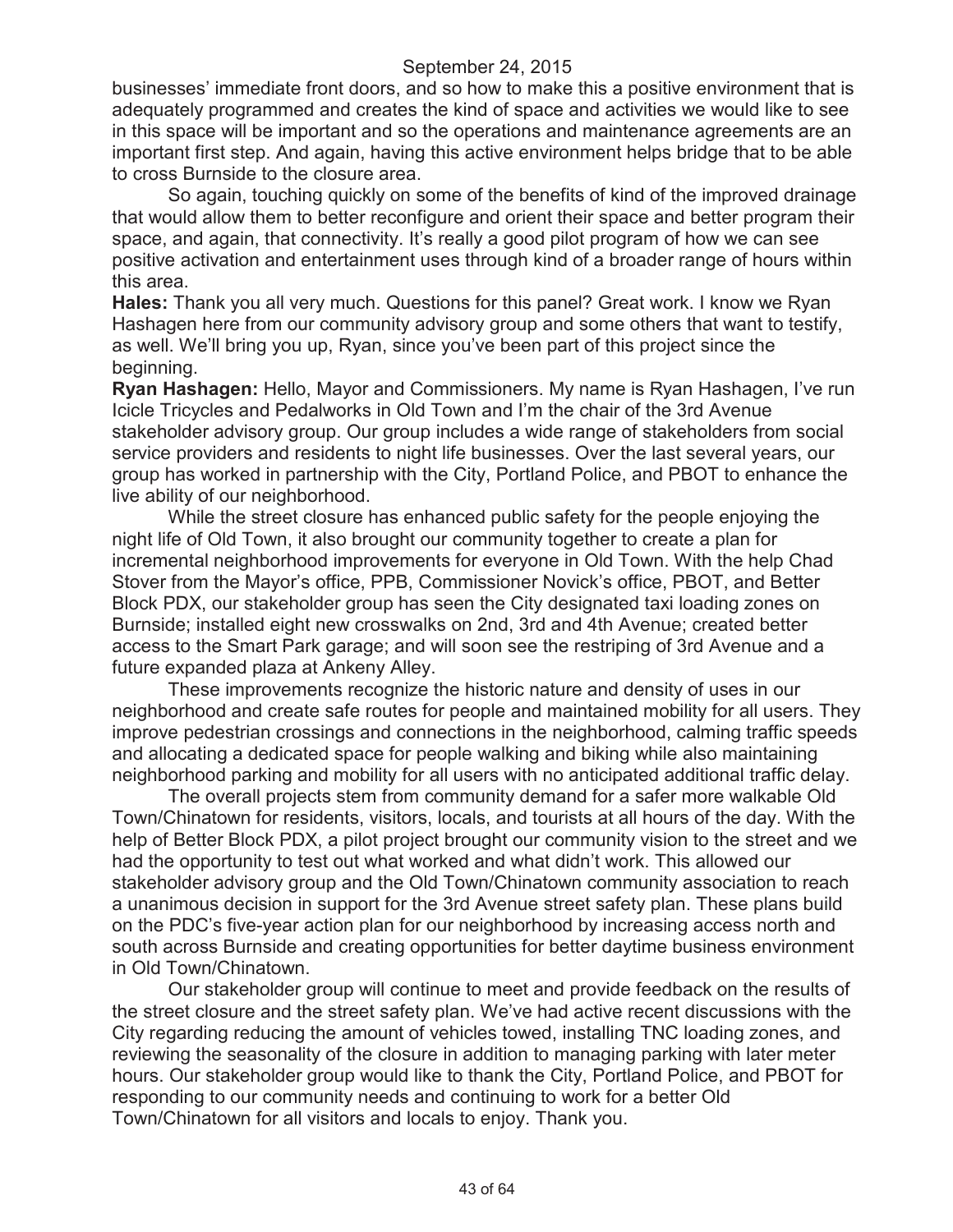**Hales:** Thank you. Really appreciate your leadership on this and you pushing us to try experiments as a way to figure out how to make places better. It worked. **Hashagen:** Thank you.

**Hales:** OK. I see we have some other folks signed up to testify, is that right? Lisa Frisch from the PBA is here. Lisa, why don't you come on up and we'll take you first and then we'll take the sign-up sheet.

**Lisa Frisch:** Good afternoon, Mayor Hales and Commissioners. My name is Lisa Frisch and I am the downtown retail program director for the Portland Business Alliance and Downtown Clean and Safe.

I'm here to support the Old Town/Chinatown Community Association and their efforts to foster a vibrant neighborhood. You've just heard testimony -- well, you haven't heard testimony, sorry -- you just heard staff members talk about the Old Town community's support of the extension of the entertainment street closure project and the 3rd Avenue restriping plan. I want to reiterate that this is a success story.

When we were here two years ago, there was considerable conflict with residents and entertainment-based businesses in the neighborhood. The City has proposed formalizing street closures in the night life area, closing the area to cars to allow for safe pedestrian passage as well as visibility for the police to spot any trouble that might occur. The project was met with concern from both residents and long-standing businesses in the neighborhood. The night clubs were very worried about the real threat the street closure could pose to the survival of their businesses in the district, but the night clubs took this as a challenge as a call to action on their part to ensure patrons were engaging in safe and responsible behavior in the district. They organized a hospitality committee, developed standards and best practices, and have engaged in self-policing to improve their operations and reaffirm their commitment to the neighborhood and being good neighbors in the district.

For the past two years, the committee has been working closely with partners, including Portland Police and the Bureau of Transportation, on enhancing the environment for pedestrians during the day as well as Friday and Saturday evening. Enhancements suggested by this committee that you just heard included adding new crosswalks on 3rd Avenue and Davis Street amongst others, supporting the development of an active Ankeny plaza, modifying the street closure to open Davis Street to allow access to Smart Park garage and hopefully reduce the number of car tows, creating taxi pickup zones in the closure area for their patrons, and the overall 3rd Avenue restriping plan that you just saw.

The initial restriping plan developed by Better Block PDX seemed really focused on restricting automobile access, much to the chagrin of long-standing neighborhood businesses that rely on this auto traffic to bring customers into the district. We applaud PBOT's efforts to develop a comprehensive plan that accommodates existing automobile traffic and retains much-needed on-street short-term parking for customers in the area. The width of the street allowed for a bike lane to be added and should not negatively affect capacity levels in the neighborhood.

It is not easy for a project to satisfy the needs of varied interests in the neighborhood, and I want to again thank committee members and City representatives for truly making this work for all Portlanders. Both the ongoing street closure project and the restriping plan support the ongoing vibrancy in the Old Town/Chinatown neighborhood and the City's adopted five-year plan for the district to spur market-rate housing, retail, and restaurant development. Thank you.

**Hales:** Thank you. Questions? Thanks very much. Who else do we have signed up, please? Come on up. Mr. Walsh, I think you're first.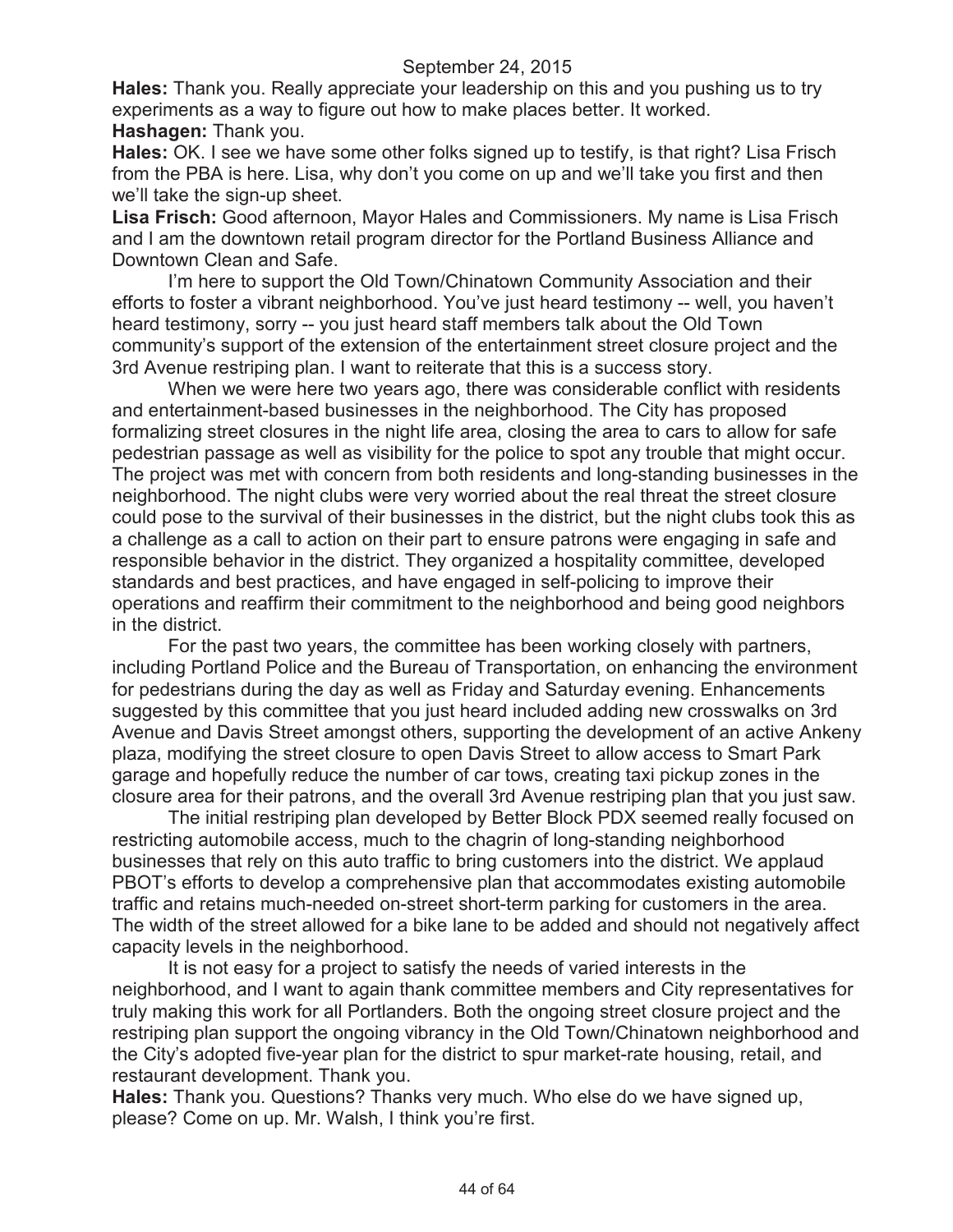**Joe Walsh:** For the record, my name is Joe Walsh and I represent individuals for justice. We have no serious objections to this. We think it's a good idea, it should be extended for the year. We do have some concerns about the noise level, but my understanding is this is on weekends and it ends at 2:00. I asked some questions of one of your staff and we have no serious objections to this.

However, I think the police department could at least be sensitive to the noise level. You know, once it gets 3:00, 4:00, that noise travels. In our apartment complex, we have people coming and going on Friday nights and Saturday nights going to party. It's part of living. You know, you've got to be a little flexible. However, it shouldn't be ignored, and it's a problem because we don't have -- apparently in this city -- a really good noise level monitor. You know, we seem to be always talking about sending somebody out -- check it out, find out what's going on. My understanding also from your staff again is this lasts about an hour after the people come out of the bars. I haven't been in a bar so long, I had to check the closing time, but that's from 2:00 to 3:00. So, those are our concerns. We like the idea. It sounds like fun. People should be able to enjoy their lives within reason. Thank you.

#### **Hales:** Thank you. Mr. Lenzen, welcome.

**Dan Lenzen:** Howdy. Good afternoon, Council members. My name is Dan Lenzen. I'm a partner with venture hospitality and real estate. We have 30 years of experience owning property and operating hospitality venues in Old Town, Portland. I am also a board member with the Old Town Community Association and chair of the Old Town Hospitality Group representing nearly 40 restaurants, bars, and clubs in Old Town.

Prior to the street closure, hospitality businesses in the closure all vied for business in a vacuum, meaning the collaboration between business owners, management, and staffs was minimal. As the closure continued and in 2013, a collaborative of businesses emerged named the Old Town Hospitality Group or OTHG. This group quickly found its voice and since has moved on to making great strides.

Some of the accomplishments that have come of it are advocating for better mobility; shared resources in employees and management; mitigating issues and lowering calls for service; working actively and proactively with police, fire agencies, OLCC agencies; marketing outreach to the metro area; creating and distributing a best practices for neighboring businesses; and coproducing the Portland bar academy with big village to raise the bar.

Members of the group are actively involved with the 3rd Avenue steering committee, Ankeny Alley Association, Old Town/Chinatown Community Association, and our national speakers. Businesses in the street closure have said how much they enjoy working with Sergeant Simon and his associates from Portland Police, john maureen [spelling?] from OLCC, and Rob Cruiser from Portland Fire. These individuals have fairly worked to achieve compliance through the respective roles they enforce.

The surviving businesses in the street closure have adapted and innovated during this time. Now, they're doing better.

Old Town Hospitality Group generally is a proponent of the extension of the ordinance. The support comes with the caveat to continue finding ways to implement the recommendations previously submitted by the Old Town Hospitality Group to include seasonality with a final goal of possibly removing the street closure as it is if it morphs into something else. From the hospitality group, we thank you for this opportunity to speak. **Hales:** Thank you. Thanks for your work. Mr. Isaac, welcome.

**J.E. Isaac:** Thank you, Mayor and Commissioners. J. Isaac with CFM, we're representing Oregon Theater Management which owns and operates the Roseland Theater, which is an Old Town entertainment venue and member of the Old Town Hospitality Group.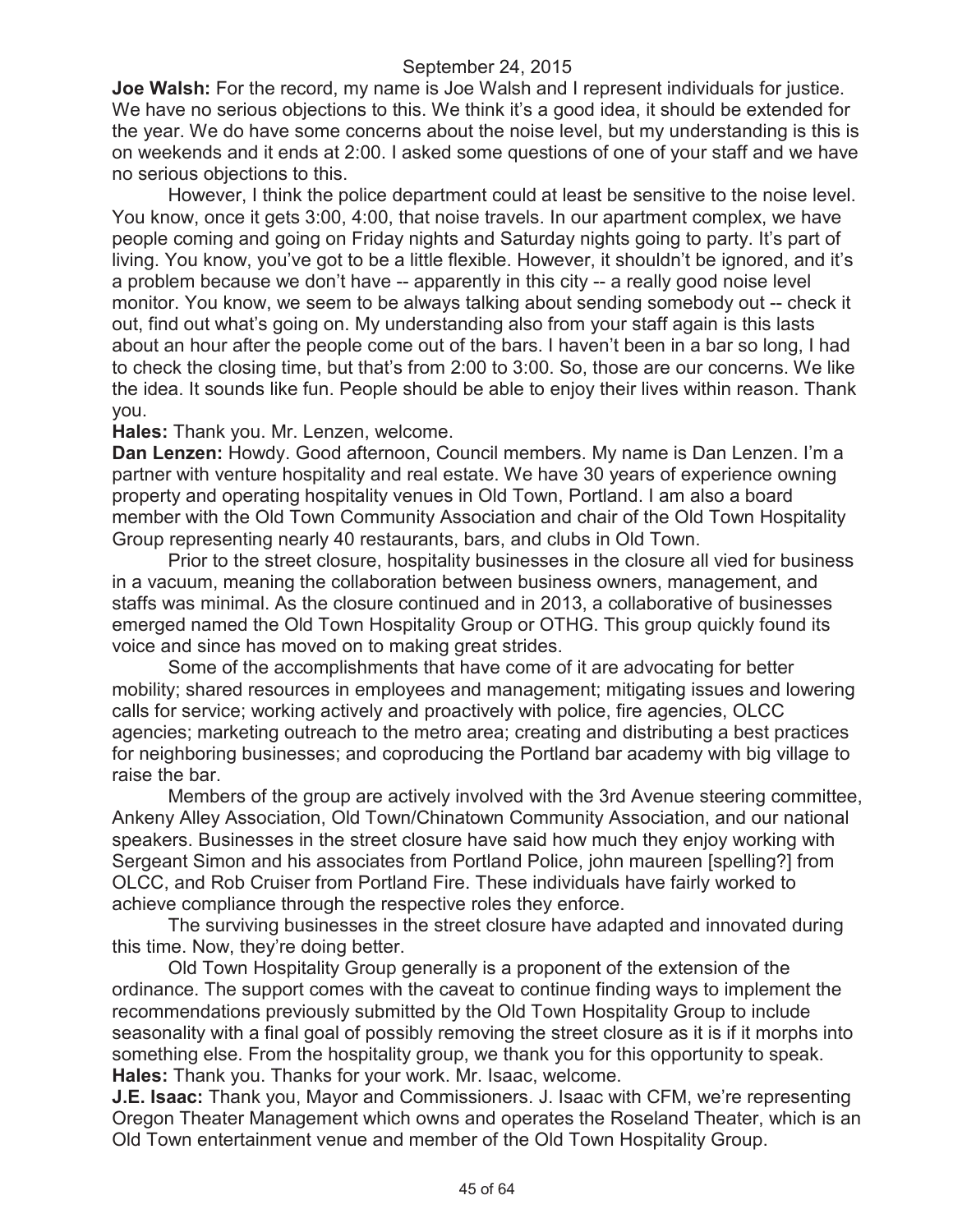We believe the history of the closure thus far is an excellent example of publicprivate joint efforts to improve our community. We support the continuation of the closure for an additional year, provided -- as others have mentioned and will mention -- that Davis continues to remain open. That was a tweak that our group asked for last year, and it was instituted and it's been great.

The recent efforts to reduce towing of cars -- which creates an unbelievable amount of bad will -- if we can continue that and not only continue it but augment it and try to figure out a way where there can just be really expensive ticketing or something so that people don't have to go through that really expensive situation of waiting on their car all night and paying \$400 or \$500.

Physical improvements that are being planned and talked about -- hopefully, those can be brought online as soon as possible.

We strongly support this idea of this year trying seasonality. And what seasonality means, not to reduce the police presence -- hopefully, that would continue to be 365 days a year -- but in the heart of winter where we really don't see the type of street activity that we see other times year, it may be possible that we wouldn't have to close streets at all for certain weekends say in January, February when we're having the wettest part of our weather. So that's what we would like to see going forward -- a test of that this year. **Novick:** Mr. Isaac, this is a bit of a tangent, but you brought up the issue of towing. One of the things we've been looking at at PBOT is should we move from a system of towing to one where we rely on boots?

**Isaac:** The boot idea -- I didn't know if we had that technology or could do that but I think that's an excellent idea because there is the issue of if someone comes out of the bar during the closure and the barricades are up, how are we supposed to do deal with that? A ticket probably won't do it but I think boots or something like that would be an excellent solution.

**Novick:** Thank you.

**Hales:** Good thank you. OK. Others that are signed up to speak, come on up. Welcome. **Karen Bowler:** Thank you. Hello, Council. I'm Karen Bowler with Tube and Fortune in Chinatown. Turns out I'm reiterating a lot of what J. Isaac said. I'm a member of the Old Town Hospitality Group. We'd like to request that the City stops its practice of towing vehicles parked in the street closure.

Currently, drivers must pay around \$300 in tickets and tow fees to get their vehicles back. Additionally, a driver must go to a lot under the freeway in industrial Northwest to wait until 6:00 a.m. for the tow yard to open to reclaim their vehicle. Needless to say, we've all had countless former patrons tell us they will not return to Chinatown again after such an experience. Frankly, we do not feel that we can afford to lose 18 vehicles' worth of customers every week. We believe that the \$90 ticket currently issued is punitive enough to deter repeat offenses and yet reasonable enough so as not to deter people from coming back to the district.

Additionally, I'd like to thank you for declaring a state of emergency for housing the homeless in Portland. We're excited to see more beds become available for those in need. I do ask that you please also address the other piece of the puzzle by establishing enforceable laws to curb nuisance behavior by those on the street. We are truly hoping that this state of emergency will help homeless people as well as local business. Thank you.

**Hales:** Thank you very much. Welcome.

**Steve Entwisle:** Good afternoon, Council. I was told not to speak too close to the mic. **Hales:** You're fine, that's good.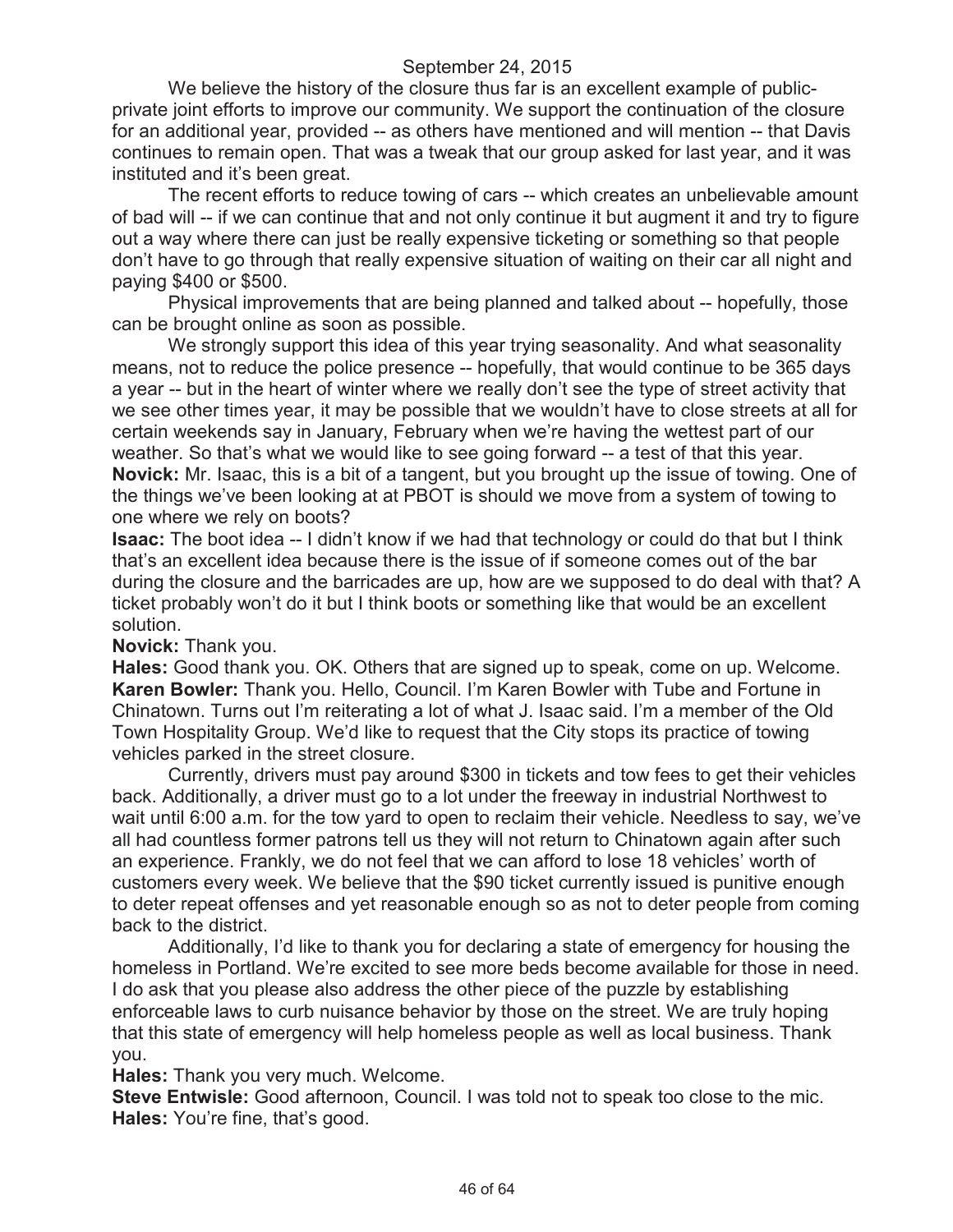**Entwisle:** Steven Entwisle. I am a cofounder of Oregon healing man sanctuary. I'm also an advocate and whistleblower for the less fortunate, and this is one of the issues that we've been dealing with for a long time.

We have here in this city an historic indifference towards local residents. Let me repeat that again. We have in Portland a historic indifference towards local residents living here for a long time in these areas that are affected by noise. Noise is the n word that nobody wants to speak about because we have a problem with that.

I'm a noise-affected person on a daily basis because I live next to one of these bars and when you try to make a complaint, when you try to get any kind of result -- best practices are never in use, not for us, not for the people, okay. But it's actually -- when you complain, there's bad will that comes at us. We are the neighbors. We're the ones that are there that live there. We're not there partying. We're there living there. Some of us work and live and when you take away our ability to sleep, it takes away our health, it steals from our job, it steals from our livelihood, the livability is basically what you guys are doing is irresponsible capitalism.

You talked earlier this morning about responsible capitalism, Mayor. This is irresponsible capitalism. When you ignore the needs of the citizenry of your City and just go over the top and don't care about them, don't care about their complaints. And then you go well, nobody complained over here. Everything must be fine, right? No, it's not. People getting hit on the chin every night. They've complained. But you know what? They get no results, nothing happens. How many citations have you given these bars on noise in the last year? Two years? Three years? Tell me how many? Does anybody know?

People are dying. Homeless folks are trying to get into housing. Some of these areas. They're leaving that housing because of the noise and they're going back on the street. Think about that for a moment. I think the officers should be required to live in the housing units affected by the noise. Thank you.

**Hales:** Thank you very much. Anyone else? So any Council questions for staff? This actually is going to come back for a second reading. I have a few comments and others may want to make comments as well.

First, I want to appreciate the comments that were made in the hearing about both noise and towing. I think those are two issues where we have to tune this particular tool a little bit better. I've been out with the team sometimes to see how it works, and the noise level is significant. I think we only have one and a half or two now noise officers for a city of 600,000 people, so managing noise in an increasingly busy city in a very busy entertainment district is a challenge and I appreciate the points that were made about noise.

I think Commissioner Novick may speak to this as well, but it's certainly not the City's goal to tow people. We certainly want this public space to work, so that's why vehicles that are there when the closure starts are ticketed, and I like the suggestion about boots and certainly think it's worth pursuing but I want to reflect on the success here overall and the huge progress that's been made in a couple of years.

This went from a damage control strategy in the Police Bureau to a communitybuilding effort led largely by people from the community with support from the Police Bureau and elsewhere, and that's the way it should be. I appreciate the business owners and the organizations that have stepped up to build that civic infrastructure that makes this a great neighborhood and so it's our job to be an effective partner for that. I think it's pretty remarkable -- and I think Dan does, too -- to see where we are now given where we were. And it's our goal as a City for this to be a lively, successful entertainment district and a great neighborhood. And that's a difficult balance to strike, but it certainly sounds to me like we're striking it better.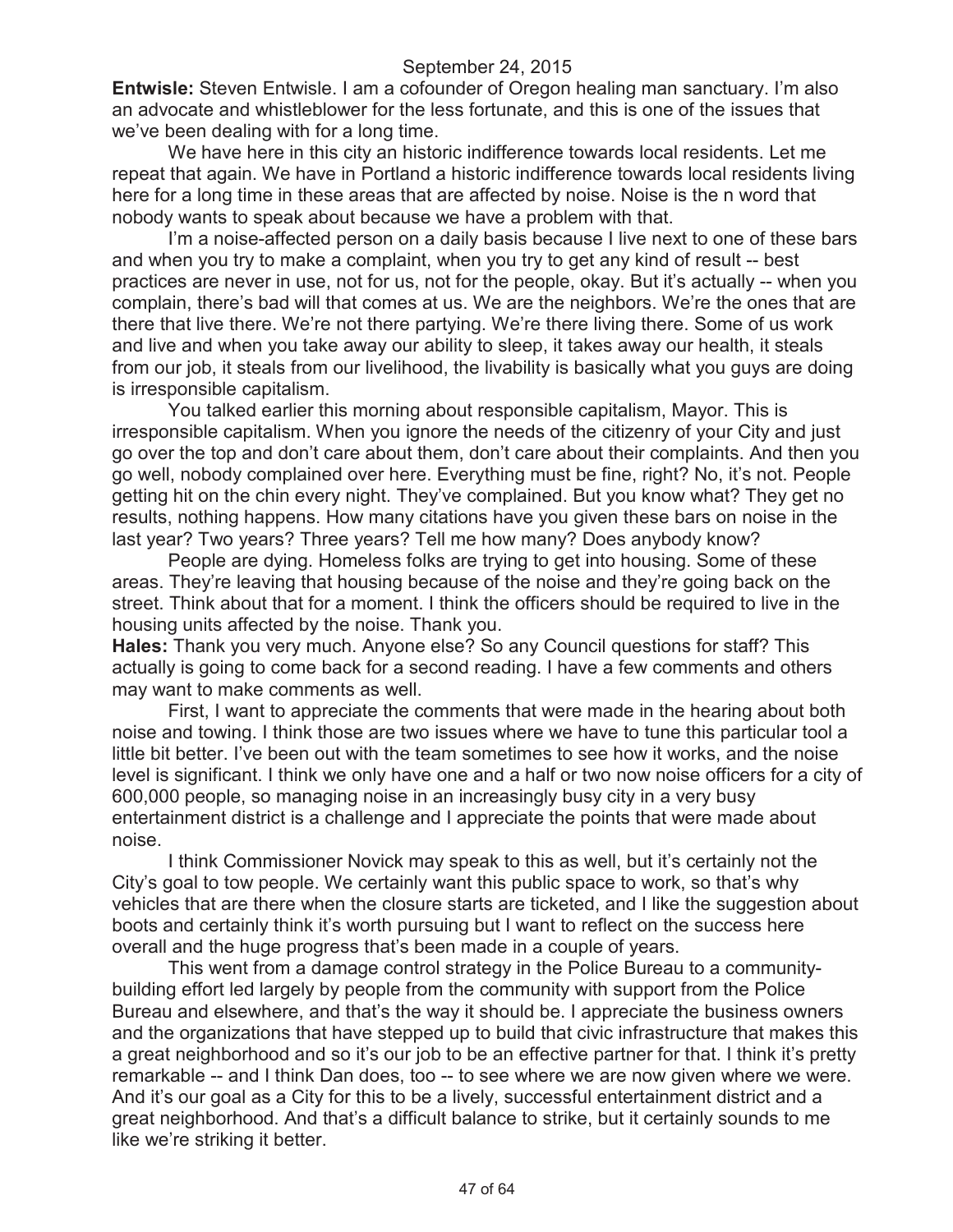The other comment I want to make is to just thank Chad Stover, a member of my staff, who gets strange assignments like Last Thursday and this, we sometimes call him the "manager of mayhem" in our office, but it's not mayhem at all, because now it's actually a pretty lively place where people are getting along by and large and I want to commend Chad for his good work and thank him very much for working with the community to get to this level of agreement that I don't think anybody might have had any reason to expect a couple of years ago.

Any other folks want to make comments at this point? I want to thank you all, this will be scheduled for next week, and we're recessed for 20 minutes until we take up our next time certain.

At 2:38 p.m., Council recessed.

At 3:02 p.m., Council reconvened.

**Hales:** Good afternoon. We'll come back to order, please. Would you please call the roll? **Saltzman:** Here. **Novick:** Here. **Fish:** Here. **Hales:** Here.

**Hales:** Welcome, everyone. We have a single item remaining this afternoon and I'll have Karla read it in a moment. I want to welcome you to this hearing. If you're here to speak, we will have a sign-up sheet, so please let our Council Clerk know if you would like to speak. If you're here to speak on this issue, you need to give us our name, you don't need to give addresses and such unless you're a registered lobbyist representing an organization.

We maintain the rules of politeness here in this chamber, so if you agree with someone and want to validate their point of view, give them a thumbs-up. If you don't agree with someone and want to disagree with their point of view, give them a polite hand gesture to the contrary, but we ask that we not make vocal demonstrations in favor or against our fellow citizens' points of view here so they can all be heard. So with that simple ground rule, please let's hear the item 987.

#### **Item 987.**

**Hales:** Welcome. I'm going to call up Zach Klonoski and our Treasurer Jennifer Cooperman and shortly, I will call up our County Chair Deborah Kafoury, who I very much appreciate being here. Just a few comments from me as we get started.

This is quite a day for the climate here in Portland. In the course of this day, we've listened to Pope Francis address a joint session of Congress and talk about his encyclical about care of the earth and care for people. We've seen the first Portland bike share bike with the Council there to celebrate that moment, and now, we're here to talk about the very concept that Pope Francis spoke about this morning, responsible capitalism. How do we invest public dollars in a way that is both socially and environmentally responsible while still being true to our fiduciary responsibility to take good care of our citizens' money? And that's what we're about here with this resolution.

We'll have our staff -- Zach Klonoski from my office, and Jennifer Cooperman - present this here momentarily. But before they do that, I want to thank 350.org and 350pdx.org and countless other organizations who have been advocating for this and have been patiently waiting for their public agencies -- first Multnomah County this morning and this afternoon, the City of Portland -- to put our values into policy. So, I appreciate that advocacy. I suspect we may hear a little bit more of it this afternoon, but thank you for coming to do that. With that, let me ask Zach and Jennifer to walk us through the resolution.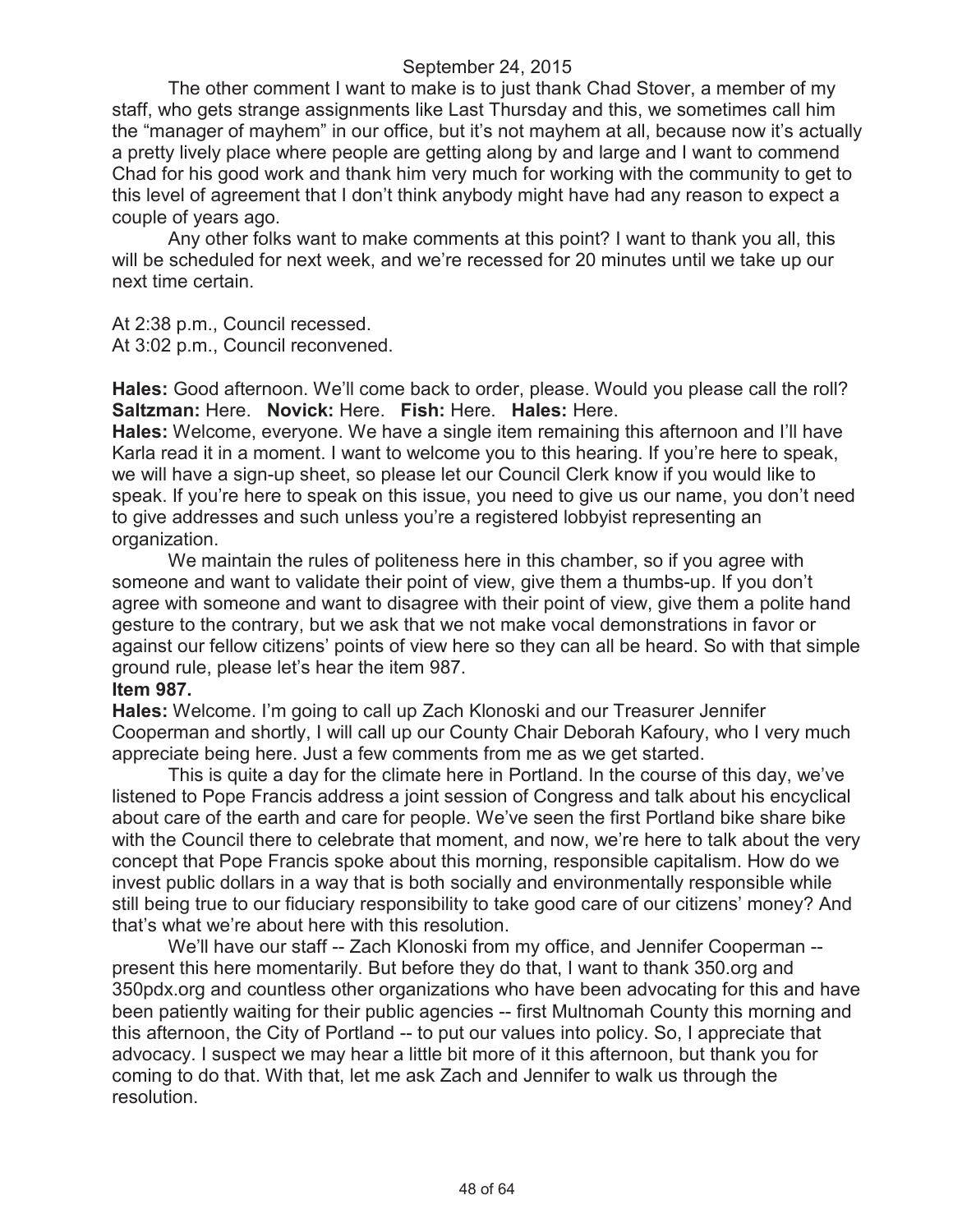**Zach Klonoski, Office of Mayor Charlie Hales:** Good afternoon. Mayor Hales, members of the City Council, for the record, my name is Zach Klonoski, I work for our City and the Mayor's Office.

**Fish:** Zach, is this your first official appearance before Council?

**Klonoski:** This is my first official appearance.

**Fish:** Mayor, I think we should acknowledge that.

**Hales:** Hear, hear. [applause]

**Klonoski:** Thank you. I am honored to bring forward Mayor Hales' resolution which, if enacted, will add the top 200 publicly-traded coal, oil, and gas companies ranked by the amount of CO2 each currently holds in their proven fossil fuel reserves to the City's corporate securities do-not-buy list, effectively disinvesting the seat from fossil fuels. In Portland's 2015 Climate Action Plan, the City pledged to establish a divestment policy by 2020. This resolution makes good on that commitment.

The divestment movement began with 350.org founder and renowned climate scientist Bill McKibben who I'm thrilled to say will appear via video during today's hearing. Now, I originally planned to go into great detail about the science behind climate change, but I think we can all agree that the science is settled. Climate change is here and it is already having devastating effects on our city and state. From this summer's devastating wildfires that filled the Portland air with thick black smoke, to the unprecedented warm water temperatures in the Columbia River and its tributaries that led to massive salmon die-offs numbering in the hundreds of thousands, to the record breaking summer days where we all sweated in temperatures soaring above 90 degrees -- indeed, the things that define our state are now threatened. From our pristine air and water to our beautiful snowpeaked mountains, from our lush seemingly endless forests to the salmon that swim in our rivers and have sustained the people of this region since time immemorial, it is clear that the Oregon way of life, our way of life, is in jeopardy due to climate change.

I promised not to get bogged down in the science of climate change, but I do want to leave you today with one scientific fact. At the current rate of fossil fuel burning, we will surpass the earth's carbon budget. The carbon budget is the amount of CO2 scientists say we can safely emit and still have a good chance of staving off runaway climate change. We will surpass that budget in approximately 15 years -- before a baby born today would be eligible to get their first driver's license or go to their prom -- and that's why we are all gathered here today.

Simple facts and observed realities have allowed humanity to put fossil fuel companies' core business model on trial, arguing that those companies have become rogue actors whose continued record profits rely on radical climate destabilization. Any institution claiming to serve the public interest has a moral responsibility to liberate itself from these contemptable profits, profits made at the expense of our communities and of the planet's future.

In her recent book on Climate Change: This Changes Everything, Naomi Klein captured the spirit and practical effect of the divestment movement when she wrote, "the divestment movement is not meant to bankrupt fossil fuel companies. Rather, it is meant to chip away at the social license with which these companies operate. It is socially and morally unacceptable to be financing fossil fuel extraction."

By passing this resolution today, we are joining a growing chorus of men and women, scientists and citizens, governments, universities, faith-based groups, and institutions from around the world that are standing up to fossil fuel companies and saying that your fundamental model of extracting and burning carbon is creating an uninhabitable planet. You must stop. You need a new business model. Just yesterday, Pope Francis said at the White House, "it seems clear to me that climate change is the problem which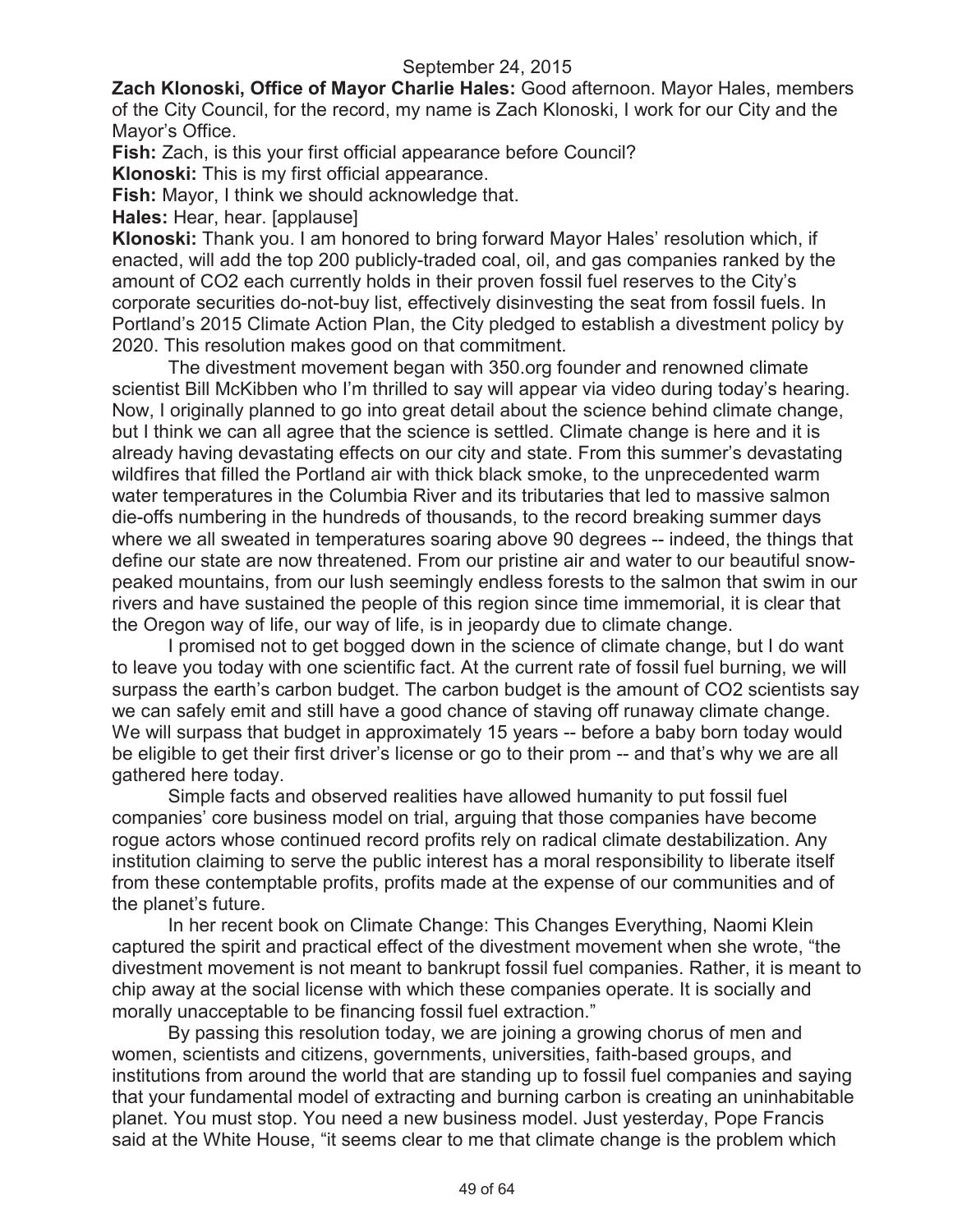can no longer be left to a future generation. When it comes to the care of our common home, we are living at a critical moment of history." And the world is rising to this moment.

As of two days ago, it was announced that investors representing \$2.6 trillion in assets have pledged to cut fossil fuels from their portfolios. That is a 50 fold increase from the \$52 billion that had been pledged at this time last year. Let's live up to this moment and add Portland's portfolio to the list.

**Hales:** Thank you very much.

**Klonoski:** Unless you have any questions for me or for Treasurer Cooperman, I'd like to turn it over to invited testimony.

**Novick:** Actually, Zach, I do have one question. I noticed that there is one company on the list that has a significant local presence, I was wondering if we had talked to them about this -- Evraz.

**Klonoski:** I believe we reached out to Evraz and let them know they are on the list. **Novick:** OK. That's a reasonable courtesy.

**Hales:** It is.

**Klonoski:** It is, thank you.

**Hales:** So simple question from me. We are unusual as a city in that we have had for a very long time a triple-A bond rating by Moody's and other services. Do you see any threat to Portland's bond rating or the health of our fiscal balance sheet if we do this?

**Jennifer Cooperman, City Treasurer:** No, I do not.

**Hales:** Thank you very much. Any other questions for our staff? Thank you both. I'm now very pleased to ask Chair Kafoury to come forward. The County board acted on this same policy issue earlier today under her leadership, and I'm very happy to have you here this afternoon.

**Deborah Kafoury:** Thank you. It seems like I'm a frequent visitor to your building, I'm wondering when I can get my own office.

**Hales:** It's only reasonable.

**Kafoury:** Good afternoon. Thank you. My name is Deborah Kafoury, I'm the Multnomah County Chair. I very much appreciate the strong partnership that Multnomah County has with the City of Portland in addressing one of the most challenging issues of our time, the threat of climate change.

Portland is a recognized leader on this issue and today, you have an opportunity before you to continue that leadership. We were honored this morning to have the Mayor join the County board to support our adoption of a fossil fuels divestment policy similar to a resolution that is before you this afternoon. Together, we are sending a clear message with these policies that we must accelerate the transition from fossil fuels to a future of clean renewable energy. The era of fossil fuels is ending, and we are backing up those words with action.

Where we invest our dollars is a reflection of our values, and investments in fossil fuels conflict with our sustainability values and our mission to protect the most vulnerable in our community. We know that the burning of fossil fuels pollutes our air, water, and land -- the building blocks of life and a crucial part of our identity as Oregonians. Even more concerning, the burning of fossil fuels is the primary cause of global climate change. For Multnomah County, this means we are now facing hotter summers that will increase the risk of heat stroke and respiratory disease, and warmer winters that will lead to an increased risk from vector-borne diseases like the West Nile Virus. And these aren't far off impacts. This past summer was a post card from the future. We had 29 days with temperatures over 90 degrees, which is a record for Portland. We opened our cooling shelters more frequently in response to make sure that seniors and people with preexisting medical conditions could get out of the heat.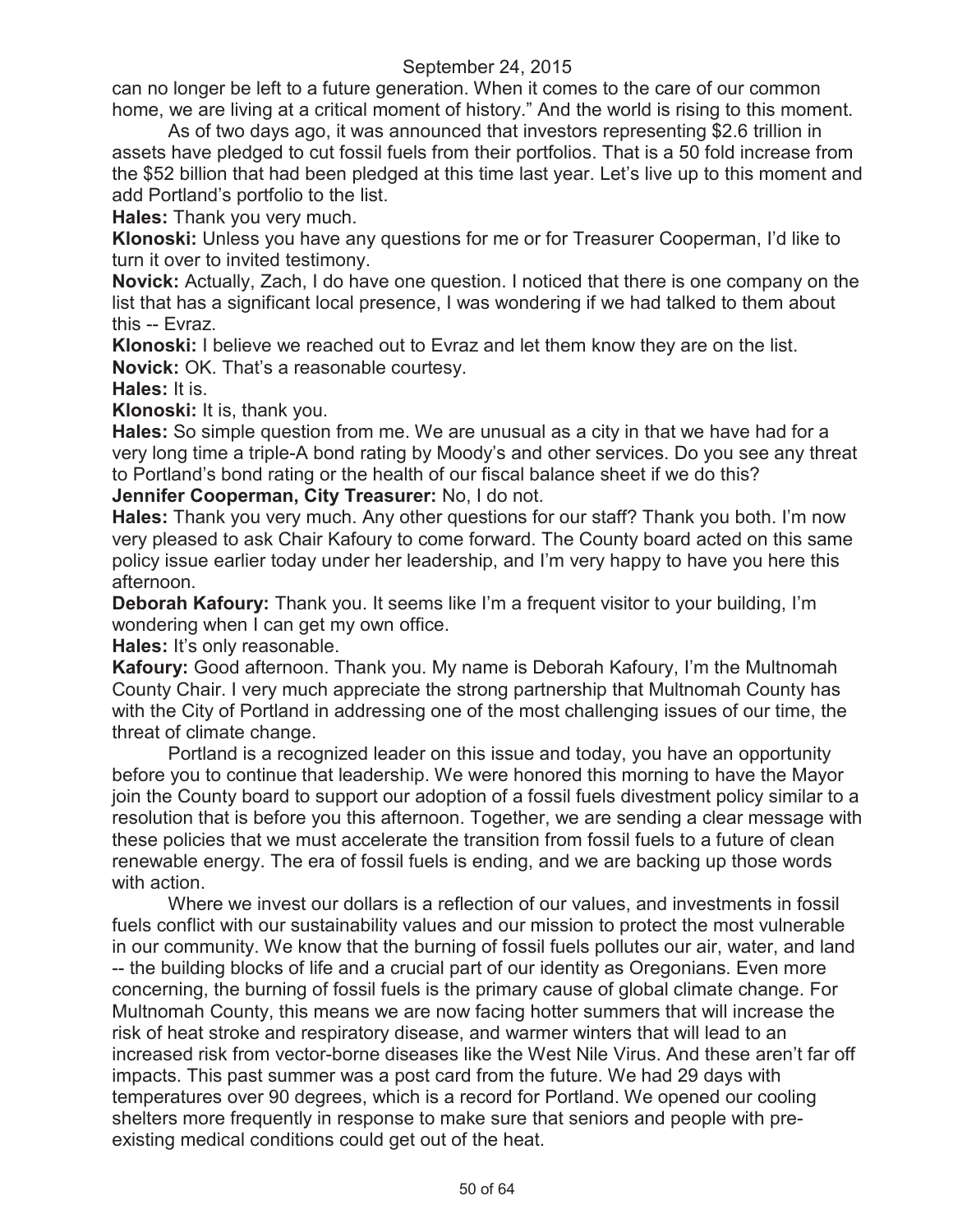Pollution and climate change are fundamentally environmental justice issues. The impacts fall hardest on those who are already struggling with some serious health and socioeconomic inequalities in our community. These are many of the same people that Multnomah County already serves: older adults, our homeless population, people of color, and low-income community members. This is true all across the country, where lowincome people and people of color often face the worst exposure to the negative impacts of fossil fuels. It is for these reasons that the County supports fossil fuel divestment, and we encourage the members of the City Council to do the same. Thank you.

**Hales:** Thank you very much. Thank you. Let's suspend the rules and thank our chair. [applause]

**Fish:** Mayor, I just got a text from Fred Miller. He did find the Chair a very attractive office in our building. [laughter] Where to send the rent bill?

**Hales:** Thank you very much. OK. We have some invited testimony I'd like to bring up now. Sandy Polishuk from 350.org, Colin Price from Oregon Environmental Council, and Ashley Henry. Come on up. Good afternoon, and welcome.

**Sandy Polishuk:** Good afternoon, Mr. Mayor and Council. My name is Sandy Polishuk. It's with great pleasure that I speak to you today as we in 350 PDX celebrate this landmark.

Mr. Mayor, from the moment we heard you come out for divestment on June 5th, 2013 World Environment Day press conference,, since you shook Bill McKibben's hand over this idea the next month, since we met the same summer with your fellow Council members and secured their support, we've been waiting for a vote. So, thank you for bringing us here today.

Climate scientists tell us we must keep 80% of fossil fuel reserves in the ground if we are to maintain a livable climate, which is why the divestment movement's ask is no more investments in the carbon tracker 200 companies, those fossil fuel companies with the largest reserves. These companies continue to search for more reserves. Shell is pursuing extreme drilling in the highly-risky Arctic as we speak. Exxon is spending \$90 million a day exploring for new carbon reserves at a time we can't afford to burn most of the reserves they already have. These companies' balance sheets are based on their reserves. They are resources which will become stranded assets when global policy catches up with science.

At times, our campaign has been frustrated. While we waited for the Mayor to turn his pledge into action, the City added fossil fuel companies on the carbon tracker 200 list to its portfolio: \$61 million in bonds in Chevron and Exxon-Mobil. Because of these new investments, the City will not be divested until March of 2018 instead of this coming June.

Back in 2013, we proposed a straight divestment resolution. Although we welcome the addition of carbon tracker 200 to your do-not-buy list, it's important to point out that this puts the most destructive industry in human history up for review again next year. So while we're excited that the current resolution is finally before you for a vote, we're still going to urge you to go further and pass a permanent resolution just as the County did this morning.

Thank you for your forward-thinking choice for our city. Your decision to no longer invest in these companies will not only be consistent with the climate planning you've been doing putting our money in line with our values, but a wise financial one, as well. Thank you.

**Hales:** Thank you. Good job. [applause] Thank you. Welcome. Good afternoon. **Colin Price:** Good afternoon, Mayor Hales, Commissioners. My name is Colin Price, the director of market innovation with Oregon Environmental Council. Oregon Environmental Council is here to testify in support of this resolution that would add the 100 largest coal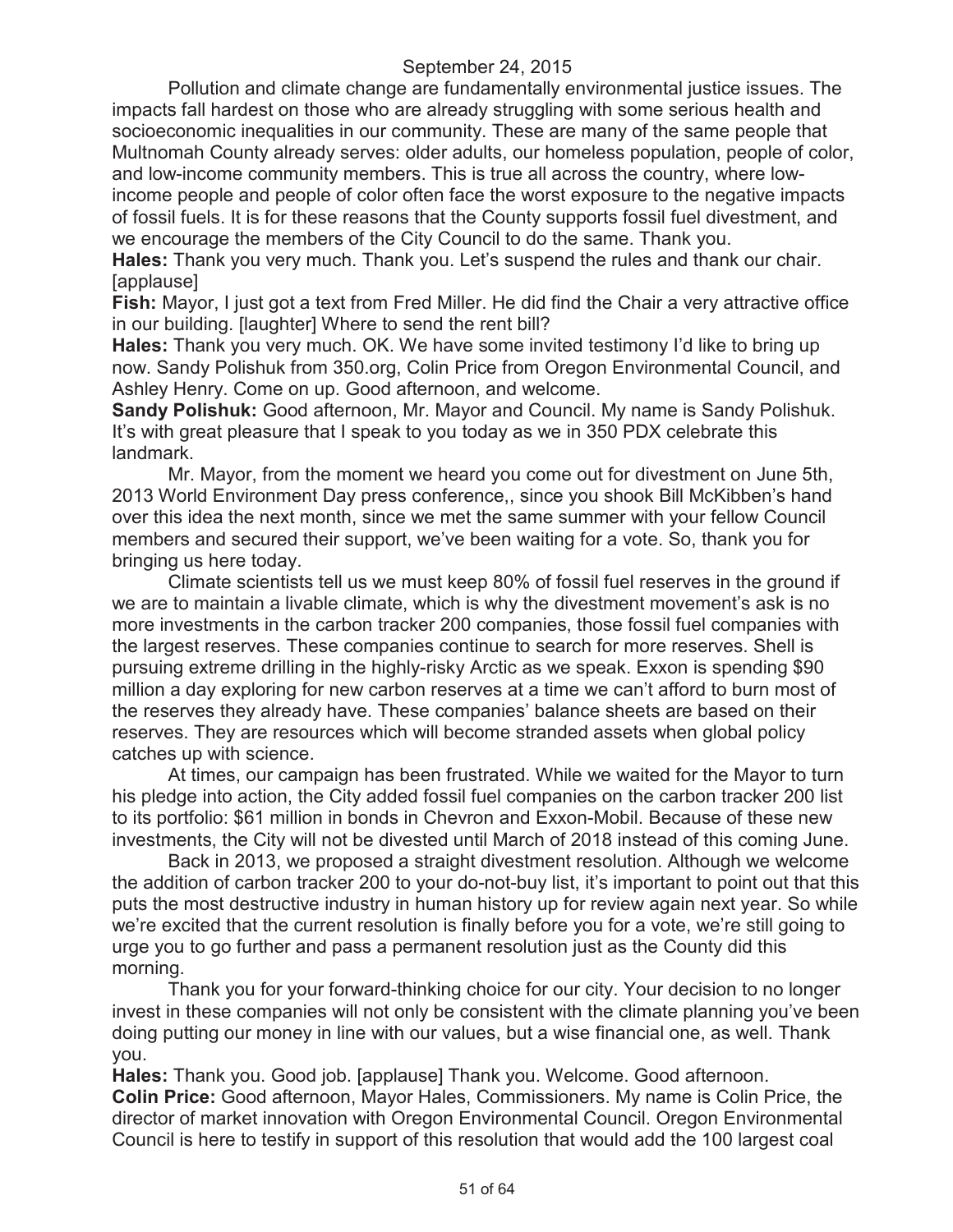companies and the 100 largest oil and natural gas companies to the City of Portland's corporate securities do-not-buy list.

In making the move to no longer by securities from the largest oil and gas producers, Portland is taking action like other Oregon cities -- including Ashland, Corvallis, and Eugene -- who all voted to divest from fossil fuels in 2014. Oregon Environmental Council believes that changing the targets of our city's investments combined with a full and robust implementation of our city's Climate Action Plan will help the City of Portland to better align itself with the values of its residents while setting an example that other cities and institutions can follow.

We also believe it's important for the City of Portland to make sound fiduciary decisions. It's time for Portland to disentangle itself from the industries chiefly responsible for the climate crisis that threatens the health and wellbeing of our people, our businesses, and our ecosystems.

Oregon Environmental Council's own experience shows that a fully-divested portfolio can provide rates of return that are in line with market performance. Earlier this year, OEC made the decision to divest our entire endowment portfolio. OEC moved our endowment funds to a portfolio that reflects our values and our commitment to clean water, a healthy climate, and an unpolluted landscape as well as our commitment to long-term financial sustainability. One year later, our experience shows that it is possible to make principled investment decisions without sacrificing returns or taking on additional risk.

I'd like to thank Council for supporting this resolution and I'd also like to thank 350 PDX and our other partners for moving this forward.

**Hales:** Thank you very much. Ms. Henry, welcome.

**Ashley Henry:** I'm Ashley Henry, I'm here today as someone who served on the temporary socially responsible investment committee last year and I'm really pleased that this conversation has advanced to the point that it has so that you're actually evaluating putting these companies on the do-not-buy list, which was something that we didn't as a committee have the opportunity to propose. So, thank you very much for this opportunity.

When I was asked to serve on the committee, I was at the time an employee of a nonprofit organization that advocates on climate and clean energy policy called Climate Solutions. I've gone on to work in the financial industry, and I'm pleased to say that one of the areas in which our company is active is in the development of renewable energy, which is a growing economic opportunity globally and certainly in the state of Oregon.

And, of course, we've already spoken about how climate change is one of the great moral issues of our day -- certainly don't need to emphasize that anymore, but one of the things that I am so glad that Chair Kafoury pointed out is the human impact and the impacts that climate change is already having on our most vulnerable citizens in Multnomah County. So, I'm really grateful that that part of the conversation is very vibrant because this is not just about polar bears, this is about human lives in our own communities and you taking action on this is an expression of your commitment to the diverse communities that we have here.

I know that historically, there have been some questions around whether or not our investment policies as a City should be politicized, and I would argue that if you were to continue investing in fossil fuels, that in and of itself would also be a political act. The question is not whether to stop investing in fossil fuels but whether we are complicit in a global disaster that is ongoing.

We certainly recognize that those who manage the City's investments have a fiduciary duty to maximize returns, and yet there are significant questions about whether it is lucrative in the long run on a risk-adjusted basis to remain invested in fossil fuels with the risk that massive assets could become and remain stranded. So, of course, you as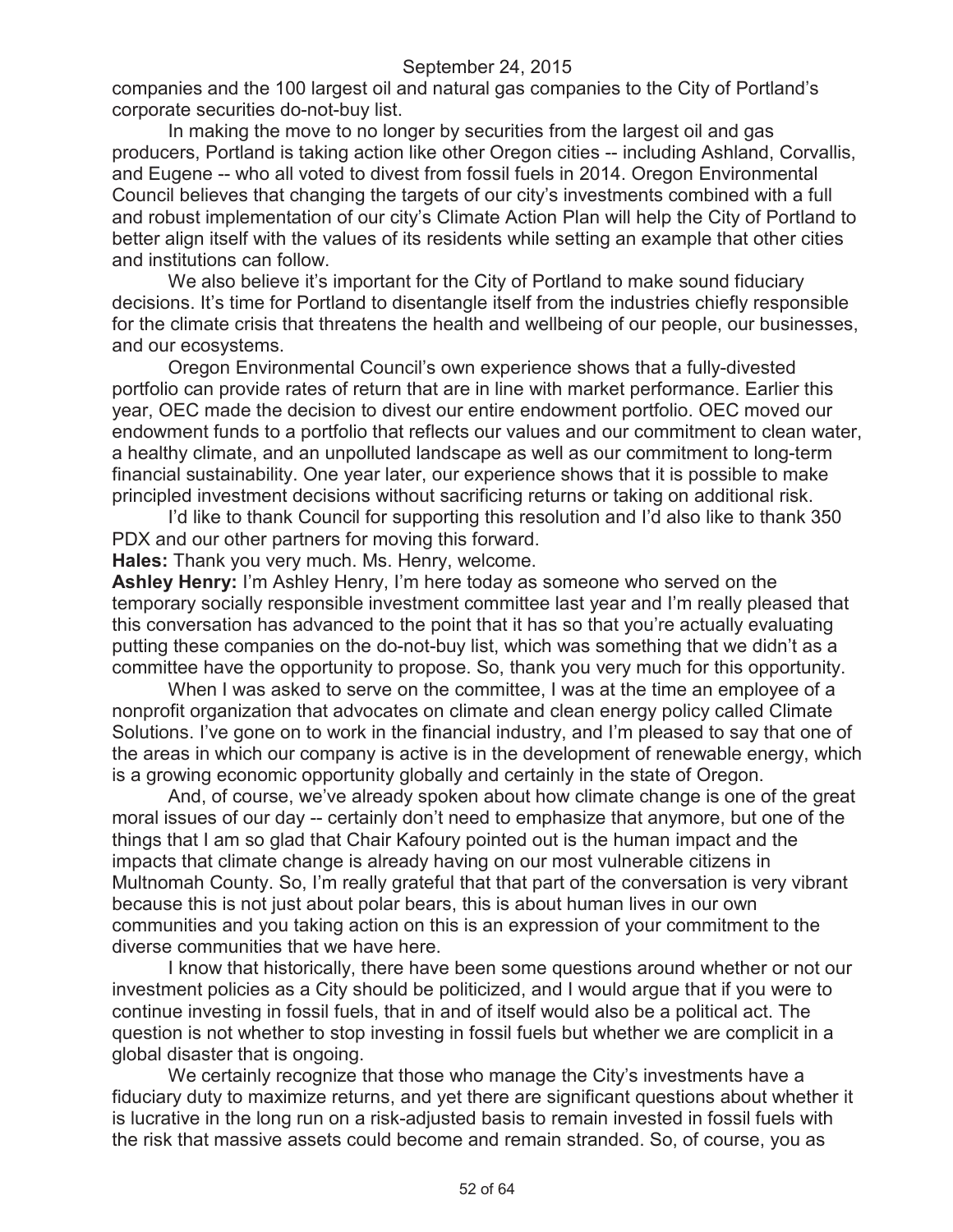elected officials have a duty to serve the best interests of your constituents, and thank you for bringing me here today.

**Hales:** Thanks for your advocacy and help. Thank you all very much. [applause] Let's take the next three, please. We'll take the people who are here in person first, and then we'll see if the technology will support the conversation.

**\*\*\*\*\*:** I'm going ahead of Bill McKibben?

**Hales:** How does that feel? [laughter]

**Mia Rebeck:** Thank you, Portland City Council and thank you, Mayor Hales, for inviting me here today. My name is Mia Rebeck and I work with 350 PDX, the local chapter of 350.org.

I want to start my testimony by commending the City of Portland for adding the carbon tracker 200 to the do-not-buy list. This is a good first step to remove ourselves from the global fossil fuel economy.

Today's resolution has potential to do more than just stop the City from investing in coal, oil, and gas. We hope that today's actions at both the City and County will inspire colleges and universities in Portland like Portland State University, Lewis and Clark, and my alma mater Reed College -- all of which have student-led divest campaigns.

Climate change is one of the biggest threats of our times, and it's one of my priorities as a young woman to make sure we in Portland are not complicit in escalating the crisis. From unprecedented heat waves to wildfires and salmon die-offs, the effects of climate change are starting to be more noticeable in Oregon, and I'm terrified. We're lucky in Portland to have a grassroots community dedicated to addressing climate change, and elected officials who talk about taking immediate action to reduce our collective contribution to climate change while also increasing things we need more of, like public transit and renewable energy.

Today's resolution signifies that we must do more than just reduce our carbon emissions at home. In addition to our financial resources, we must look at our physical resources, like our industrial land and our port terminals, and start the process of removing those from fossil fuel uses. As a city, we must focus our resources and instead invest in local living-wage jobs and the renewable energy and clean technology sectors, as well as in sustainable agriculture.

We at 350 PDX look forward to continuing to work with the City of Portland on implementing actions in the Climate Action Plan while we build a strong and resilient grassroots climate movement. Thank you all.

**Hales:** Thank you. Christy, welcome.

**Christy Splitt:** Thank you very much. Mayor Hales, members of the Council, thank you for the opportunity to testify today. For the record, my name is Christy Splitt and I'm here representing the Oregon League of Conservation Voters and the thousands of OLCV members that live here in the city of Portland.

We support the resolution before you today for all the reasons that you've already heard, but we also think it makes it really clear: Portland will stop investing in the carbon tracker 200, some of the worst polluters in the world. Bottom line? That's a good thing.

We also want to thank you for your continued leadership on addressing climate change here in the city of Portland. I work in the state legislature for the most part, and you set an example for the rest of the state. I hope you'll continue to do that.

I also want to give a big thank you to 350 PDX and 350.org for their leadership on divestment and echo their call for a permanent resolution as well as investments -- not just divestment, but investments in the sort of future economy that Portland needs to be a center of.

Finally, we look forward to working with 350 and the Council on ongoing local and state action to address climate change.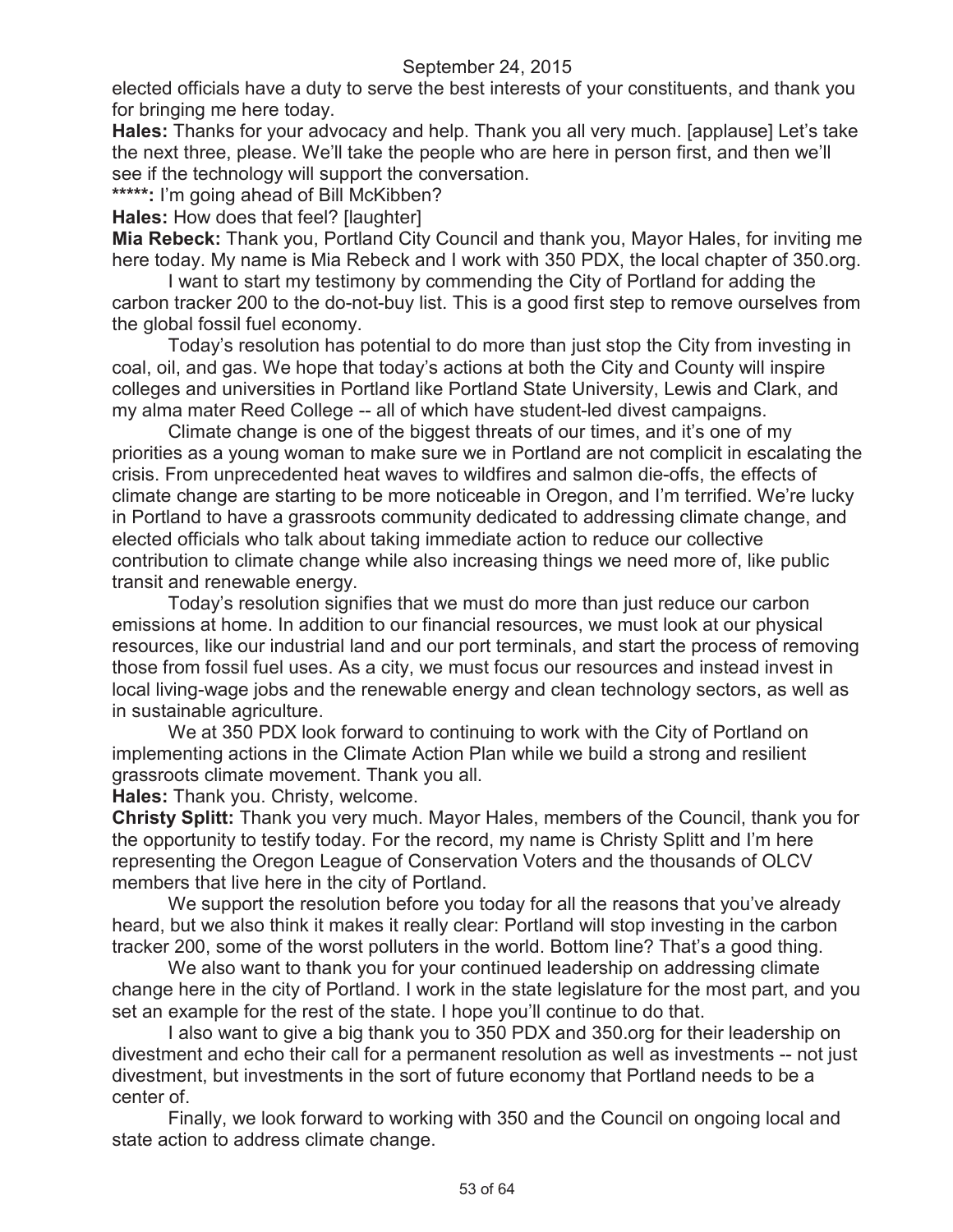**Hales:** Thank you, thank you both. I think we can play the video, if Zach can make that magic happen. It takes a village to operate our video system, so give us a moment. Thanks very much.

**Bill McKibben:** I wish I was there in the most beautiful city in the country. I'm very grateful for this resolution around divestment. It plays an important part -- one part, but an important part -- in this ongoing fight against climate change. You all there in the rapidlychanging shadow of Mt. Hood with the smoke from this summer's horrendous fires still in the air -- you have a better sense than people in many places of just how fast this crisis is breaking upon us and the fact that therefore we need to do everything we can do to slow it down. One key part is what you're about with this resolution.

To begin the process of breaking the political power of this industry, of making it impossible for them to any longer stand in the way of sensible climate policy. We've known for a long time the kinds of things that we would need to do to deal with climate change -- a price on carbon, say -- but we haven't been able to do them because the power of this industry is too strong. This step is one powerful way to show solidarity with the victims of climate change, particularly the poorest and most vulnerable people around this country and around the world.

We're so grateful that you're engaging in it, and we look forward to welcoming you to the likes of Stanford and Oxford and Prince of Wales and the Norwegian Sovereign Wealth Fund and the Anglican Church and the United Church of Christ and the Unitarians and everybody else who has stepped up to the plate. Thank you very, very much. **Hales:** Great thank you. Let's take public testimony from any who have signed up, please. **Moore-Love:** We have 10 people signed up. The first three, please come on up. **Hales:** Mr. Parker, I think you're first.

**Terry Parker:** Thank you. My name is Terry Parker, I'm a fourth-generation Portlander. I forgot my hat today but consider I'm wearing it.

Is this no-buy policy more social engineering that's going to short change and cost Portland taxpayers? The question has relevancy because due to social engineering, Portland has become a city of shortages, double standards, and inequitable taxation. A shortage of parking has proliferated because the City does not require developers to provide adequate off-street parking. This pits neighbors against neighbors. Drivers looking for scarce parking places are forced to consume more of the fuel the City wants to divest from. Now, the City wants to charge drivers for parking on the streets for which they already pay for with gas tax revenues, ironically for a problem City policy helped create. This price tag for social engineering unacceptable.

Likewise, the City is creating a shortage of road capacity that is increasing congestion. The road diet plan for Foster Road will escalate engine running and idling time by a whopping 1180 hours daily. Add in other examples, such as the road diet on Glisan and the mess PBOT made of Division Street, and once again, through social engineering, the City is significantly increasing public consumption of the divestment product.

Then, there's the Robin Hood approach to funding bicycle and transit infrastructure, which is why there's a shortage of funds for maintaining streets and roads. In contrast, taxpayer equity would require all transport modes -- the users of all modes to proportionally pay for the petroleum-laden asphalt they utilize and specifically reserve. This includes bus riders paying for roadways and bicyclists exclusively paying for the \$800 million to accommodate bicycling in the Portland TSP.

Any disinvestment in fossil fuel companies must also be coupled with a disinvestment in city government flaunting the use of those same fuels. This must include eliminating the entire City fleet of automobiles and replacing travel for public servants with the three Bs: backpacks, bicycles, and bus passes. By the same token, individual airline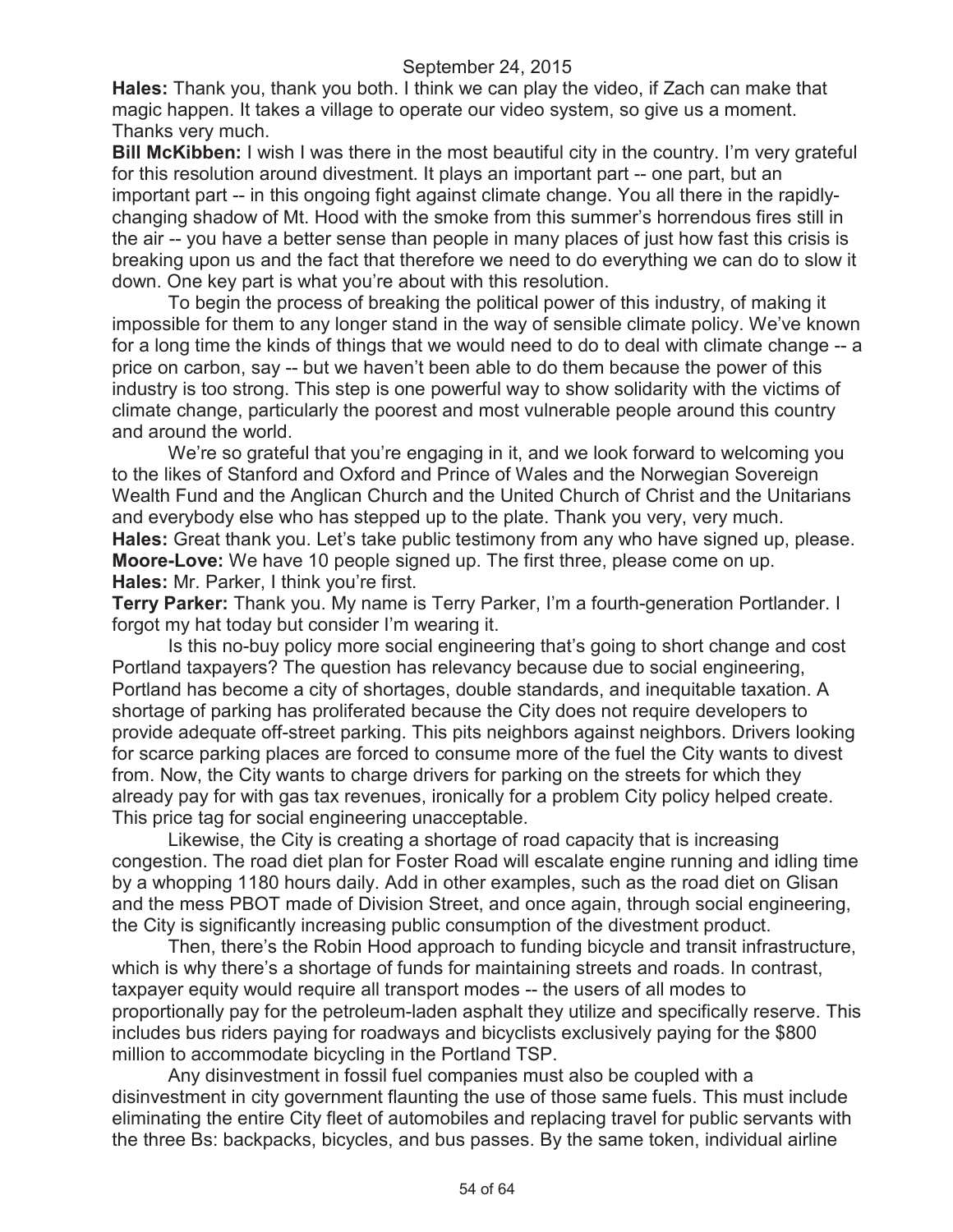miles travelled have a similar carbon footprint driving a modern fuel-efficient car the same distance. Two round trips to Washington, D.C. or one-round trip to Europe have about the same carbon footprint as an average motorist who drives 10,000 to 12,000 miles per year. Since airline travel is fossil fuel-intensive, any no-buy policy must be accompanied with a no-fly policy for public officials. It's called walking the talk.

Finally, the numbers of two-legged feet have a direct impact on any human-related carbon footprint. If making a statement is so vital that you adopt this fossil fuel disinvestment policy, you also need to end your silence and confront the elephant, that elephant being population growth and the negative impact overpopulation has on our environment. Thank you.

**Hales:** Thank you. Mr. Walsh, I think you're next.

**Joe Walsh:** My name is Joe Walsh and for the record, I represent individual justice. We fully support this concept. You're about to join 20 other cities, hold your head high and say, "you know? We gotta do something." But then I read along a bit more. It's something I don't understand. All these whereases -- I agree with every one of them, they're really powerful statements. You get to the bottom and realize you're going let these contracts run out. As has just been brought up -- 2017, 2018 -- you may not be here, Charlie. Possibility. **Hales:** Right.

**Walsh:** Another Council could come in here and just wipe this out. So, our suggestion is there's got to be two things that happen today. I know you're not voting on this today, you vote on it next week. But I want you to consider setting up the charter committee and put this in the charter because then another Council coming in here in '16, '17, '20, '25 cannot overturn your good work.

I'm going to trust you on this -- which I don't ever do with politicians -- but I'm going trust you because somebody sent me a message and said, OK, Joe, why don't you trust but just don't be naive about it. That sounded better. Do the charter, and also have this conversation. Why is this City making money off the investors? Why do we have investments? You collect taxes. You distribute services. That's your job. You are not bankers. I know we've got a treasury and we have to deal with that, we have to deal with that office, that bureau, but when you make money, doesn't that cause problems like what you're saying -- this is a disaster, this carbon investment. But we're not going to do it for two more years because we're going to let the contracts run out. And the funny thing is, when I brought them up -- you're losing money on them. So why did you hold on to them? Thank you.

**Hales:** Thank you, good questions. We'll get Ms. Cooperman back up and address them at the end. Good points. Lightning?

**Lightning:** My name is Lightning, I represent Lightning Watchdog PDX. I do agree with the resolution.

One of the issues I do have though is that what I don't want to do with these fossil fuel companies is to divest too fast. And the reason why I say that, if I might explain, is that even if you wanted to move over to electric cars -- which I'm a Tesla fan -- we produce 100 million cars a year. We have two billion cars out there currently. You can do the math. We don't have the current infrastructure to move along fast enough each if we tried. And you have to take that into consideration. The fossil fuel companies, whether we like it or not, have been in business for a lot of years and they are considered to a lot of people of the experts. They have an understanding -- they are looking at making other choices -- but what I don't want to see here is moving too fast and jeopardizing the whole market itself. You're going tell me that a lot of you who leave this room tonight aren't going to go to certain gas stations and put in fossil fuels in your vehicles. I think there's a large percentage in here that will. They will continue to do that for many years. We don't have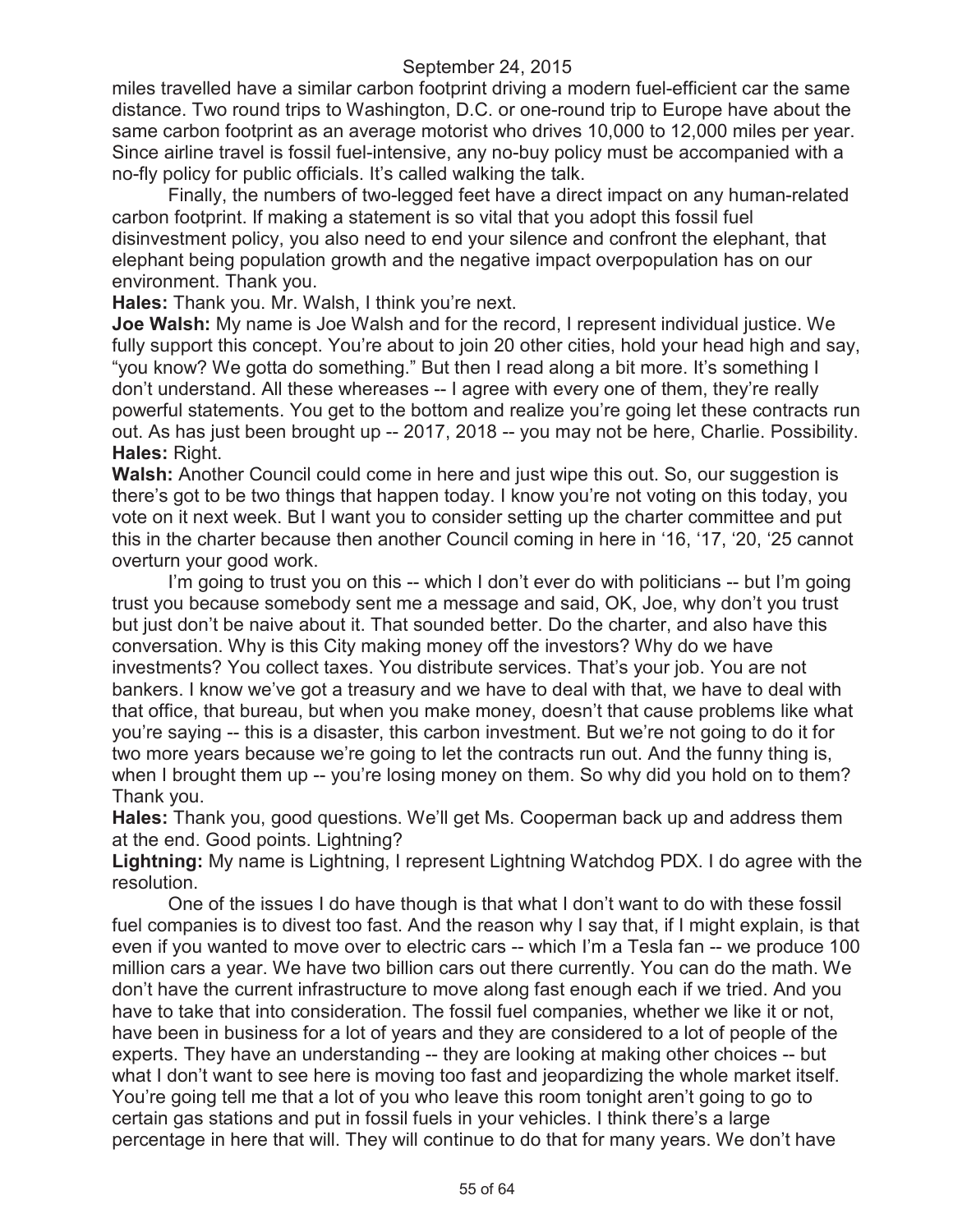the infrastructure to move fast enough to go all electric at this time, and we need to take that in consideration. I don't want to see a lot of jobs lost. I don't want to see a real disruption if we don't have to create that disruption, if we phase it in over time. So that's one of my biggest concerns.

Now, on this list that we were provided -- as you know, the majority of the names on that list aren't double-A bond rating anyway. So you put them on that list for a reason, that's fine, but you're not going to be able to invest by state statute in those companies, anyway. Again, like I've stated before, I listen more to what Elon Musk has to say about what we're going to do in the future pertaining to climate change. I don't really listen to what the Pope has to say. I'll listen to Elon Musk any day of the week for what he says, what he projects out in the marketplace. It's going to take a long time before we go to the electric all solar power. We don't have the infrastructure or the funding, so let's work with the fossil fuel companies in a reasonable manner and phase them out over time. Thank you.

**Hales:** Thank you. Let take the next three folks, please. Good afternoon and welcome. **Laurie King:** Thank you. Good afternoon, Mayor Hales and Councilmembers. I'm Laurie King and I'm representing Climate Jobs PDX.

We know that Mayor Hales went to the Vatican, heard the Pope, and was inspired by him and his call to mayors to take initiative in dealing with climate change. We're very proud that our Mayor was part of this special group. What an auspicious time for this divestment vote to come up in City Council and Multnomah County, just when the Pope is in the United States. Thank you, Mayor Hales, County Commissioner Kafoury, and the County Commission for your initiative. We agree with 350.org and what Sandy Polishuk said about the need to push this forward with due speed to be a complete divestment.

Today, I would like to talk about the other side of the divestment coin, reinvestment. We propose that the City invest seriously and soon in solar and other alternative energy, weatherization, and energy efficiency companies, ones that pay living wages and have union rights and which employ local people, especially people of color and low-income people. We would like to work with the City Council on helping make this happen. We further propose that our Mayor and City Council work with other city governments in Oregon and around the state to put serious pressure on state legislators to pass legislation that will encourage owners of businesses, faith institutions, and individual residences to produce solar and wind power on their rooftops or properties.

Unfortunately, many of the state legislators are not following the Pope's call to massive leadership on this issue, and I think we need our city governments and leaders such as yourselves to work with other City governments around the state to put some heat in the legislature. The best legislation we know of that would help encourage people to produce their own electricity that they would sell back is called feed-in tariffs. This legislation would allow individuals and institutions to sell excess power back to the utilities. This program will dramatically increase the use of alternative energy, as happens in Germany, and in turn will make the companies that the City invests in do well.

In order to really take the historic leadership on climate change that is urgently needed, we believe the City will need to invest in more green spaces, parks, community gardens, sustainable transportation options and more, especially on Portland's eastside where equity calls for such action. Much of this is highlighted in Portland's own climate plan.

The revenue for these projects should in part come from new taxes on Portland's upper crust and businesses -- most likely formula businesses -- that do business in the city of Portland. I've heard the idea of taxing homes, a special property tax on homes valued at more than half a million dollars. Actually, Commissioner Novick was considering that, and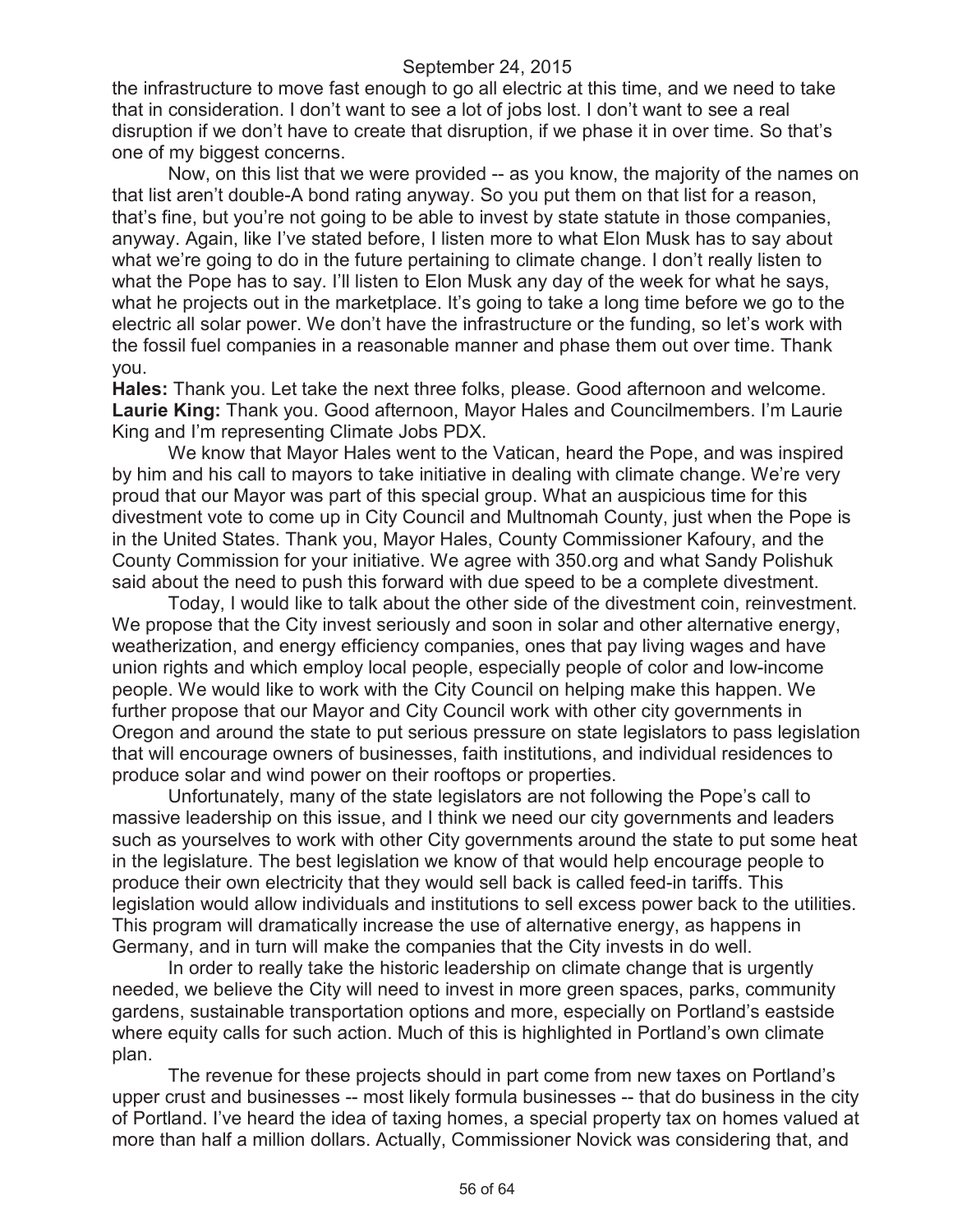he tells me that might need a change in state law. Well, let's have city governments push for that. We need a fair taxation system that pays for climate jobs.

Climate Jobs PDX call on the City Council to commit to work with the many people who want to see them both invest divested funds in alternative energy, weatherization, and efficiency companies, and to invest in City projects, public projects done by local union labor that mitigates the climate's effect on our beleaguered planet. Thank you. **Hales:** Thank you. Mr. Johnson, you're next. Go ahead.

**Charles Johnson:** Thank you, Commissioners. And this isn't exactly what we want, it's a step we think we can get. What we wanted were responsible fully-informed elected leaders who didn't need to be badgered for two years, and in the week that we're here celebrating this partial victory, we wouldn't be struggling to keep carbon sinking trees alive. We wouldn't have to agitate and put people up in trees. You can't separate the climate and trees. When we're going around almost allowing the slaughter of 150-year-old sequoias and then fortunately a deep pockets person saved us from that insanity, and then we have a climate resolution a month after we sent an icebreaker up to pillage and commit climate crimes. We need to have more than this resolution. We need to have you or the future people elected responsibly act about the climate crisis, preventing taking steps to reduce carbon emissions, to sink more carbon where it belongs and where it shouldn't have been disturbed.

Going back to the earlier remarks, though, we do want to thank you for your efforts to undo partially many years of really crappy social engineering biased towards cars. Thanks particularly to the president of this Council for showing his restraint when we had our first citizen speaker still speak about the cult of cars. We do appreciate the work of this Council to encourage people to use modes of transportation with lower carbon footprints. But let's not -- after we get through these few people who will be expressing their thanks and encouraging us to do better -- let's immediately begin to do the work we need to do of shifting our economy and our world view to reduce carbon emissions, to sink more carbon, and to put people to work in environmentally friendly jobs. Thank you. **Hales:** Thank you. Good afternoon.

**Steven Entwisle:** Good afternoon. I'm Steven Entwisle. I'm also an Oregon healing man sanctuary founder and advocate, a whistle-blower for the less fortunate. And right now, I'm a polar bear.

**Hales:** And you have company.

**Entwisle:** I wear the hat and I have my polar bear friends out here, so let's give a hand for the polar bears.

**Hales:** Welcome.

**Entwisle:** Now, what we faced over the last hundred years is -- like you coined the term earlier this morning -- it was irresponsible capitalism. That's why we're in the trouble that we're in today. And we've lost a lot of species of animals. We've lost a lot of fish, we've lost a lot of our environment, and we're getting fewer and fewer and fewer.

Now, this is a small -- in my opinion here based on the capitalism and such irresponsible -- it's like saying you're turning the corner and making it responsible, well, 560 years they've never done it, so I don't know if it's going to happen this time. But anyway, we're making a step in the right direction -- at least we're thinking bit, talking about it, the testimony today has been incredibly great for the people and for the planet. But we need to do a lot more.

The people and the most vulnerable are the animals -- the people and the water systems are all going to be destroyed. It's just a matter of time. Nobody knows when. That's the big question, when is too much, when it's like beyond the point. I think we may have already gone that point, we may be already too late, it's a big mystery, question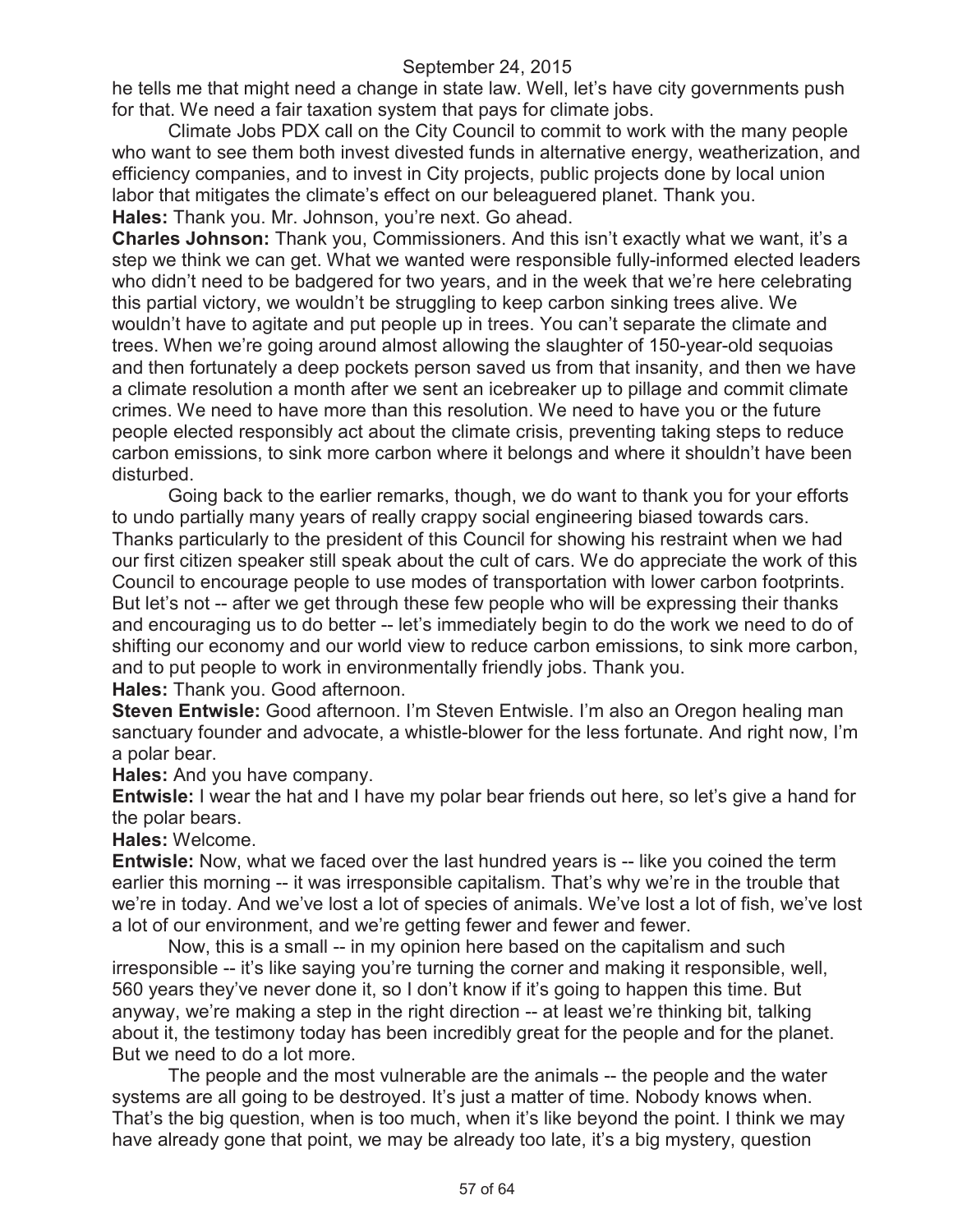marks all over the place. But we've got to save -- we've got to start doing the right thing and stop chasing after bucks. Too many people are competing for money. The problem is it's destroying the planet and destroying our human and humanity that bonds us, our social fabric is being destroyed. This is way bigger than just oil. This has to do with greed, with nasty, dirty, rotten crony capitalism. As long as that stays alive, I'm going to fight it until it's dead. Thank you.

**Hales:** Thank you, thanks very much, thank you all. Good afternoon.

**Rod Such:** Good afternoon, my name is Rod Such, and I'm reading the statement on behalf of the Occupation-Free Portland Coalition. This is a coalition of human rights, social justice, peace, and religious organizations, including Jewish Voice for Peace, Americans United for Palestinian Human Rights, Lutherans for Justice in the Holy Land, Veterans for Peace and numerous other organizations, and we are in support of this resolution for the City of Portland to place the carbon tracker 200 on its do-not-buy list. By all reports this will be a historic day for Portland and for all those concerned with climate change.

We offer our congratulations to you, Mayor Hales, and all the Councilmembers who support this resolution and are providing leadership in bringing about its passage. We also applaud the 350 organization and the numerous other environmental groups who were instrumental in inspiring passage of this resolution.

The Occupation-Free Portland Coalition approaches this issue from a unique perspective. The world's largest oil reserves are found in the Middle East, and more than 25% of the world's oil passes through the Strait of Hormuz in the Persian Gulf. This strategic resource is more than just a contributor to global warming. It is also a key factor in great power rivalries and ambitions that have led to war and instability in that region. It is a terrible irony that wars, the threat of wars, and even the danger of nuclear war has centered around the control of a resource that is literally destroying our planet.

These rivalries and ambitions have also played a significant role in denying the Palestinian people their right to self-determination. The denial of fundamental human rights to the Palestinian people is in turn the central source of the political and economic instability that plagues the Middle East.

As we celebrate this day, we should not forget that the freedom of an entire people is still unfinished business.

**Hales:** Thank you. Good afternoon. [applause] -- sorry folks, we gotta go back to the rules. Go ahead, please.

**Maxine Fookson:** Thank you very much for having me. My name is Maxine, Fookson, and I'm here speaking on behalf of Jewish Voice for Peace Portland. Jewish Voice for Peace is a national human rights group whose mission is equality, justice, and freedom for all. We are here to stand in support of today's divestment vote, may this be the first step towards investing in climate justice for our city.

The effects of climate change fall unequally on poor people and communities of color. That must be a concern for all of us. Divestment is a moral, nonviolent action that says we want our dollars to reflect our values. There's a Hebrew phrase, "tikkun olam," "heal the earth." That must be our shared commitment in standing for justice for all people and for the earth. Thank you so much for this fossil fuel corporate divestment vote. **Hales:** Thank-you. Good afternoon.

**Eric Means:** Good afternoon, thank you very much for the chance to be here. My name is Eric Means. I'm a computer engineer for a company on the westside. I'm also a member of the Portland chapter of Citizens Climate Lobby. We are an ally of groups like 350.org. We focus on the federal level to enact to focus entirely -- first of all, we heartily support this resolution, but we believe it's largely symbolic. We're looking for something with teeth, and so we want more from you than just this resolution.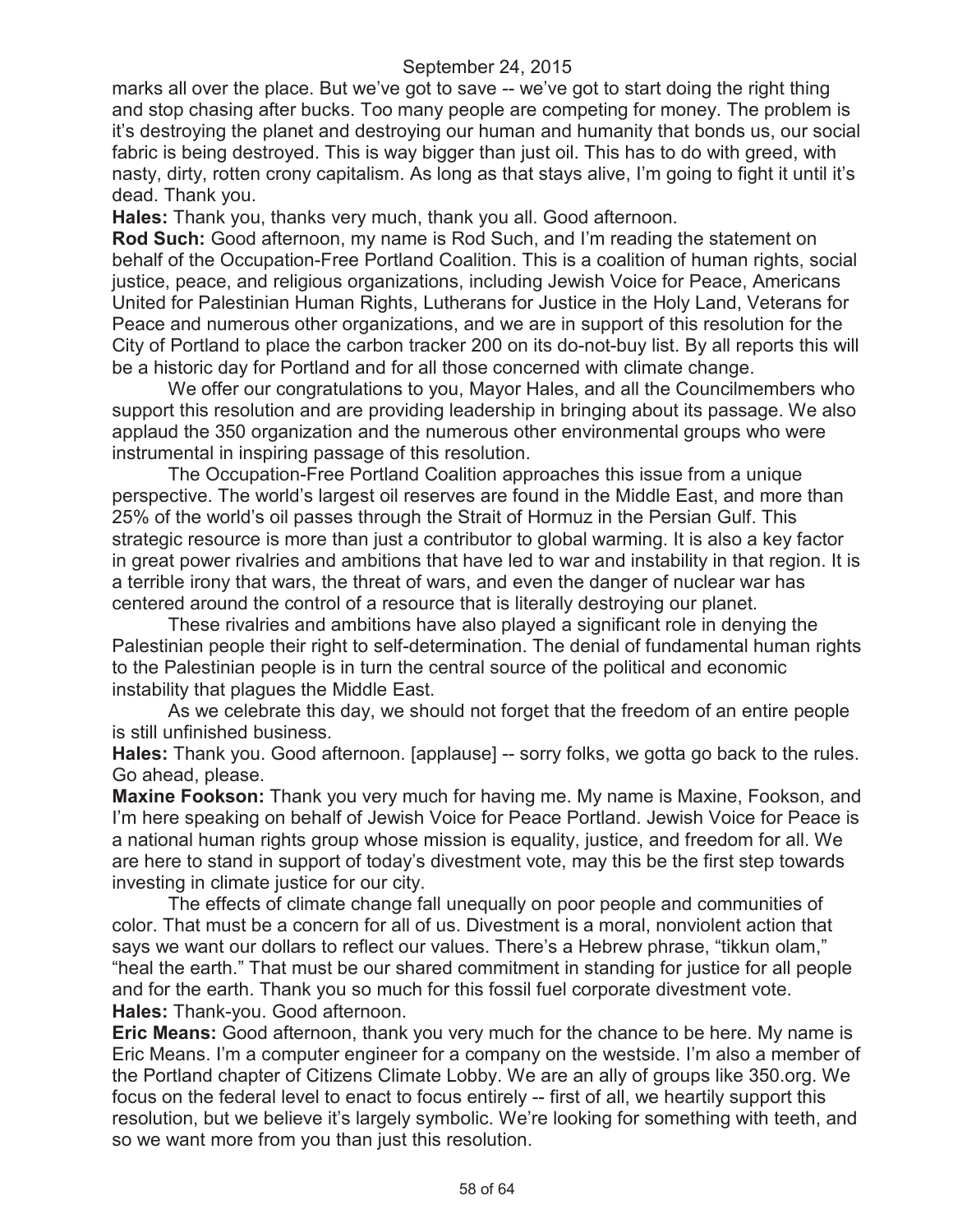What we focus on is enacting at the federal level a revenue-neutral carbon tax. Putting a price on carbon as an initially small but escalating level for 10 years -- small, steady and very predictable. Only when carbon is priced, only when there's a real dollar value can all the nice things we all hear about have any teeth in it. But a very important criteria here is that we sit in the middle of a world where both houses of the U.S. Congress are controlled by parties hostile to almost every word spoken here today. A key part of our plan is that it's revenue-neutral. Every dime that gets collected by this tax should be returned to households on a per capita basis. Every dime short of the one-half percent required for collection. We're asking for whatever leverage you have at the federal level to support a revenue-neutral carbon tax.

It's easy for us to divest -- forgive me, it's not terribly easy for your level. But for an isolated city, it's largely easy to do. But as I said before, we believe it's largely symbolic. When those assets in the ground that form the bulwark of carbon and oil companies values right now -- when those are priced appropriately, thanks to a carbon tax, no one -- the symbolic, the political leaders who disinvest will be joined at the excess by people with prudent financial interest. Those companies will not have the financial basis to go on. It takes a carbon tax. It takes -- we believe -- the practicality -- it takes a revenue-neutral carbon tax where the money comes back to individuals' pockets, and that's what we ask for your support in addition to this resolution. Thank you.

**Hales:** Thank you, thank you all very much. Welcome.

**Jenna Garmon:** Good afternoon, Mayor Hales and Commissioners. My name is Jenna Garmon, and I'm here representing Climate Solutions. We are a clean energy nonprofit that works to accelerate practical and profitable solutions to global warming. For more than 15 years, we have been working to implement policies that demonstrate the clean energy and broadly shared economic prosperity go hand-in-hand. To that end, I'm very pleased to be here today to voice Climate Solutions' strong support of this resolution to end City investments in the 200 oil, gas, and coal companies with the largest reserves worldwide.

The City of Portland has long reflected bold leadership and thoughtful attention to fair and effective climate solutions we support. We're excited the City is taking this important step to align its investments with its values and its commitment to climate action. In passing this resolution, Portland will join over 400 local governments and other institutions and 2000 individuals -- including Leo -- across the country in standing up to corporate polluters who would threaten the viability of our planet and the well-being of our children with the message that polluting does not pay. A divestment movement that began just a few years ago has now successful redirected more than \$2 trillion out of fossil fuel interests.

The refusal to invest in fossil fuel companies is more than just a political statement, it is sound investment policy. With the health of the planet hanging in the balance, it's hard to imagine a future that allows these companies unfettered access to their oil, coal, and gas reserves. We need to place our investments in the companies that will carry us forward the 21st century, not stand in the way of our progress. Companies that embrace the clean energy transition and who invest in the health and welfare of their workers and their communities will thrive in the future.

We thank 350.org and all of the other organizations that have been working on this issue. We thank you for your climate leadership and we urge you to adopt this resolution. Thank you very much.

**Hales:** Thank you, welcome.

**Diana Rempe:** Hi, my name is Diana Rempe. I'm a community psychologist, I'm a parent, and I'm a resident of North Portland. I also work with people living outside as a street librarian with a very small local nonprofit.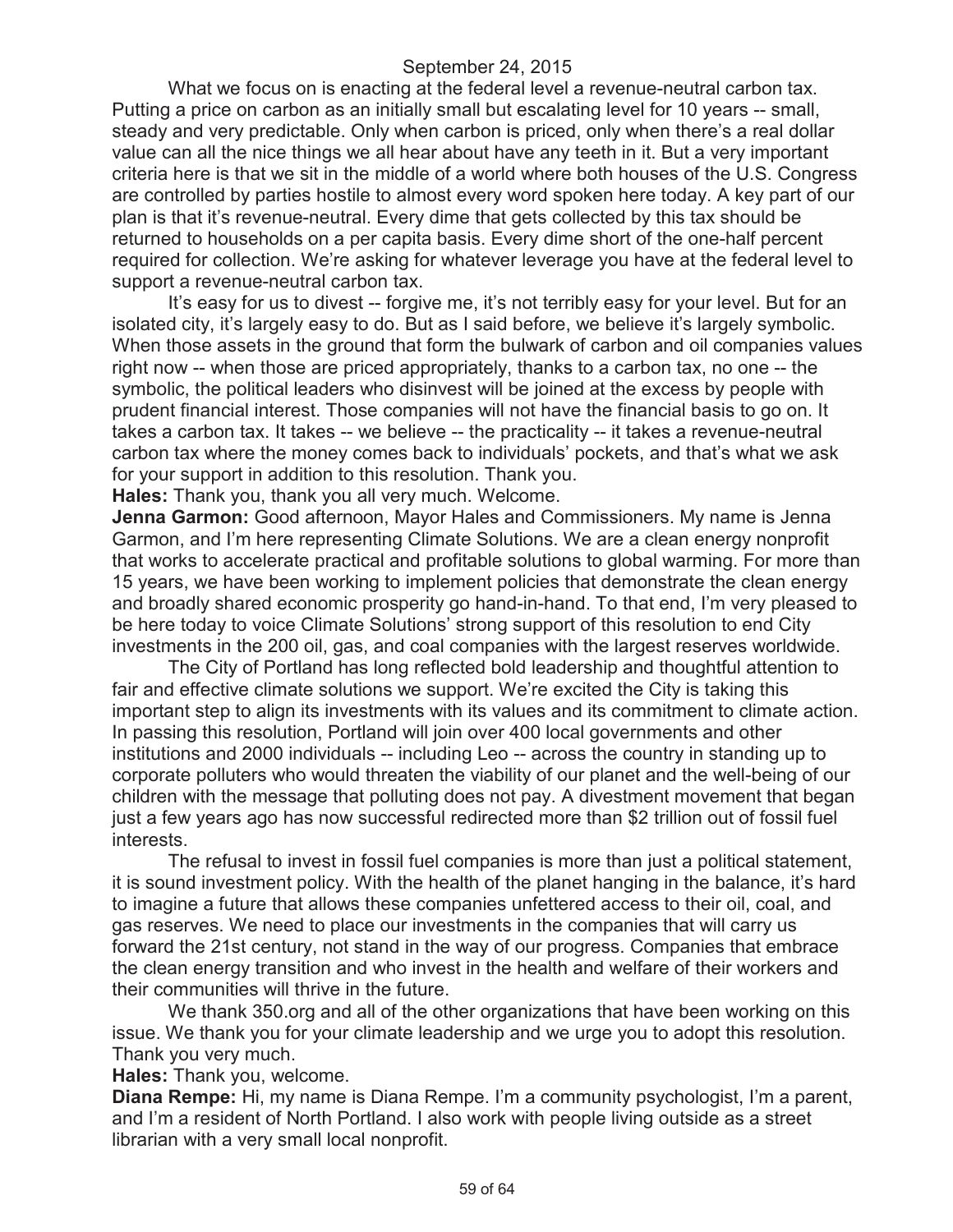I care deeply about climate change, and I see how climate change is already affecting houseless people. And simultaneously, I worry about the kind of world my children are going to live in.

To tackle a problem of the magnitude and severity of climate destabilization, we need an all-hands-on-deck approach. This includes every level of the government, which means the City of Portland, Multnomah County and the state of Oregon should be doing all that they can to prevent climate change. This includes major investments in efficiency like weatherization and insulating buildings and homes, as well as divesting the City's investments from fossil fuels.

While some people will focus on whether divestment as a tactic will be effective in speeding our transition toward clean energy, it's important to remember two things. First, as so many of the people here have articulated so well, the money divested from fossil fuel companies will definitely go somewhere else, whether directly into energy efficiency programs, renewables, and other green infrastructure like parks and transit programs or indirectly via investment to green funds. But second -- and as a psychologist, what I want to highlight primarily is the importance of this symbolic significance of divestment as an important first step.

Divestment sends a clear message to society that the business model of fossil fuel companies is simply unacceptable. This is a business model which involves extracting and selling a product which leads to climate destabilization and the undermining of societal fabric and infrastructure through a resulting climate chaos, such as super storms, droughts, floods, and water and food shortages -- the effects which people, particularly those marginalized, are feeling right now. Divestment sends a clear message that fossil fuel companies do not have the social license to destroy our life-sustaining atmosphere and climate.

I'm grateful to the City Council for taking this resolution on. I believe, as others have said, it's a really important first step. I hope we will do this and thoughtfully and carefully leverage our reinvestment strategy with a focus on marginalized communities who up until now have seen far less benefit from Portland's existing climate-focused programs. Thank you all very much.

**Hales:** Thank you, thanks for coming. Anyone else that didn't sign up that would like to speak? If not, then I'd like to call on Ms. Cooperman and Mr. Klonoski back up because I've got a couple questions and there may be others as well. So, Jennifer, if you could walk us through how the old policy worked, and what would prevent us from selling the remaining securities that we have before they run out the term of those bonds, because people raised that issue. If we're going change the policy. Does that mean we run out the clock on the bonds we hold or do we sell them now, and why would you not do that? **Cooperman:** There's nothing in the existing investment policy of the City that says that we cannot sell them. But we adopt a buy-and-hold approach with the investments in the City's portfolio. We cash manage the investments so that they mature at specific times, whether it's a payroll date or a debt service payment on outstanding bonds that the City has. We go through a very intricate process to do the cash management for the City, and to take an approach that directs our office to sell those securities is disruptive. And when we were crafting with Commissioner Novick's office the original approach to this issue, we talked about making this as actionable as possible a policy. And it's important to my office that we pay attention to the cash management operations for the City, and that was why we took the approach that we did.

**Hales:** My second question is related to that. We've now impaneled our socially responsible investment committee.

**Cooperman:** The permanent committee, yes.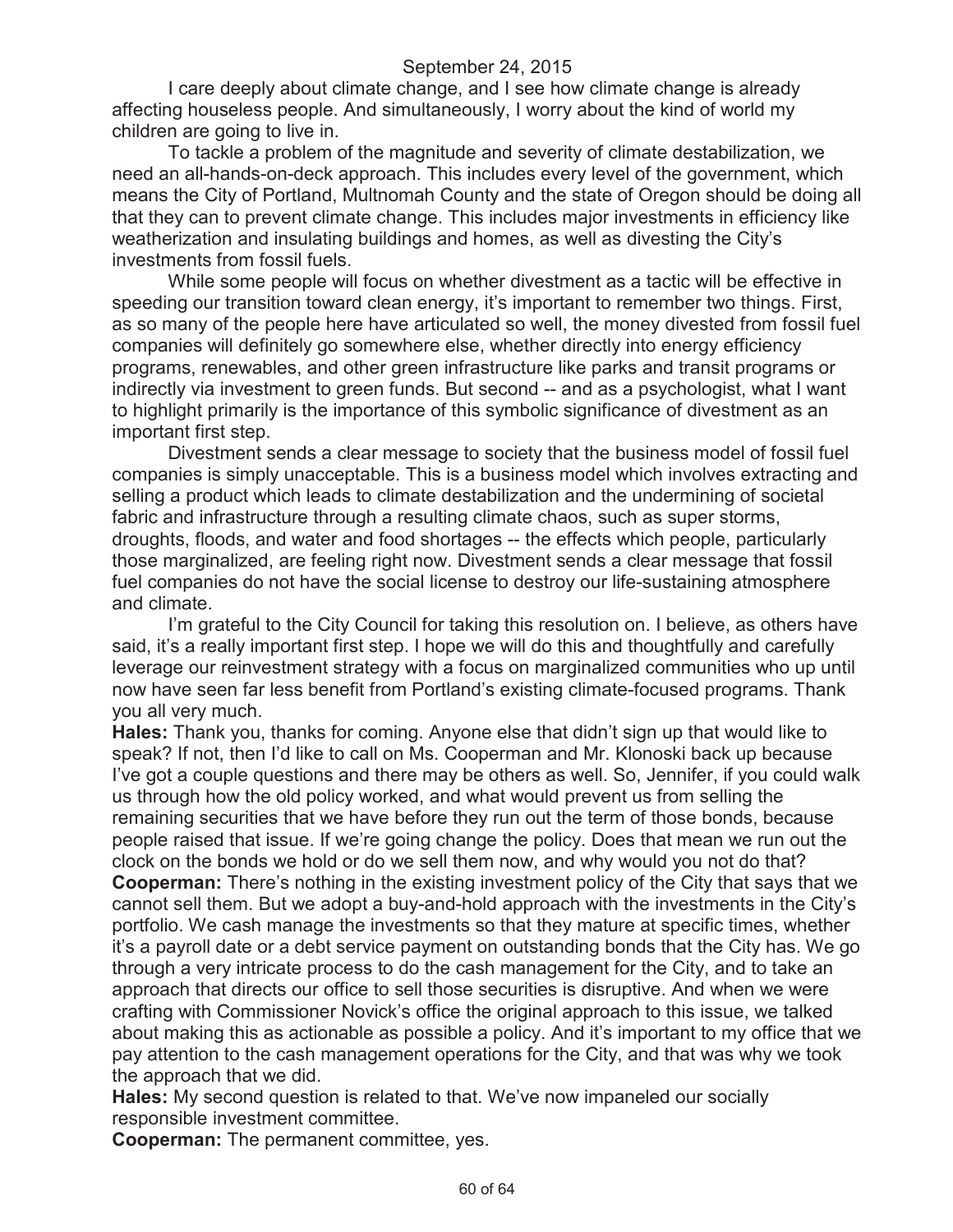**Hales:** The permanent version of that committee. So, how will that work both in portfolio review of the portfolio we have now, and in terms of looking at some of these issues like investing in companies that are specifically beneficial, as opposed to just not exacerbating the problem?

**Cooperman:** So, the permanent committee had its first meeting a couple of weeks ago and they will meet monthly to get started and then quarterly after that. Their charge is to take the principles that were adopted by the City Council and, using some social and value-investing research, take the principles and the research and map that to the allowable investments, the eligible corporate investments that the City can look at and make a determination and some recommendations back to you about which firms in that eligible list -- how they fall on those criteria. The eligible list is relatively small. I think that will be surprising to most people. There are only about 40 or 50 names that fit the criterion that are either in ORS, in state law, or in the investment policy that you adopt. So, the committee will be reconciling the principles with the behaviors of the firms that are on the eligible list. And I've forgotten the second part of your question.

**Hales:** So they will -- they can both do portfolio review now and perhaps open some new doors in terms of other types of investment vehicles?

**Cooperman:** We're very restricted by state law as to what we can and cannot do with the City's excess cash. So, I would suggest to you that the portfolio is not the best place or right place to make active investments in firms that are touching on the issues that we heard from all these folks right before I came back to the table. There are other opportunities and other bureaus whose missions are suited to that. The City's cash that is managed in the investment portfolio -- these are debt service reserves, they're proceeds of bond issues for the utility bureaus, etc. -- and the ORS and investment policy -- the overarching goal in managing those policies is to preserve the principal to ensure the safety and the liquidity of those funds. And then only thirdly is to look for a return. So, it's really to preserve those funds, those tax revenues that we're collecting, etc., for the purposes of running the city. We are limited to firms that are double-A minus or higher rated. A lot of those firms that do the things people were talking about before may be new firms, young firms, they don't have debt outstanding -- if they do, it's not rated high enough. So the portfolio, I would suggest, is just not the right place to achieve those ends. **Hales:** That's a helpful explanation. Other questions for our staff before we proceed? **Novick:** Actually, Mayor, I wanted to take a moment to explain what the advisory committee is doing, and this seems like as good a time as any. Would that be OK? **Hales:** Yes.

**Novick:** So, we appointed an advisory committee to look at a variety of different criteria to examine different companies that meet the criteria that we might potentially buy their bonds. They're supposed to look at companies' impact on the environment, but also human health, their sort of general ethical practices, whether they engage in extreme forms of tax evasion, what their human rights record is. So, we've asked the committee to look at all of those factors and give us a recommendation of companies to put on the donot-buy list. After a long process of appointing them, the committee was only recently convened. I don't expect to get a final recommendation from that committee until 2016. The do-not-buy list that we have expires annually. The current list will expire at the end of this calendar year.

My colleagues should expect to see a resolution from my by the end of the year extending the list for an additional year. The committee's charge is to come up with one set of recommendations per year. It could be that they have a recommendation earlier next year rather than towards the end, so it may be that we'll have an update earlier than a year from now. But I just wanted to clarify that what we're doing here today is sort of different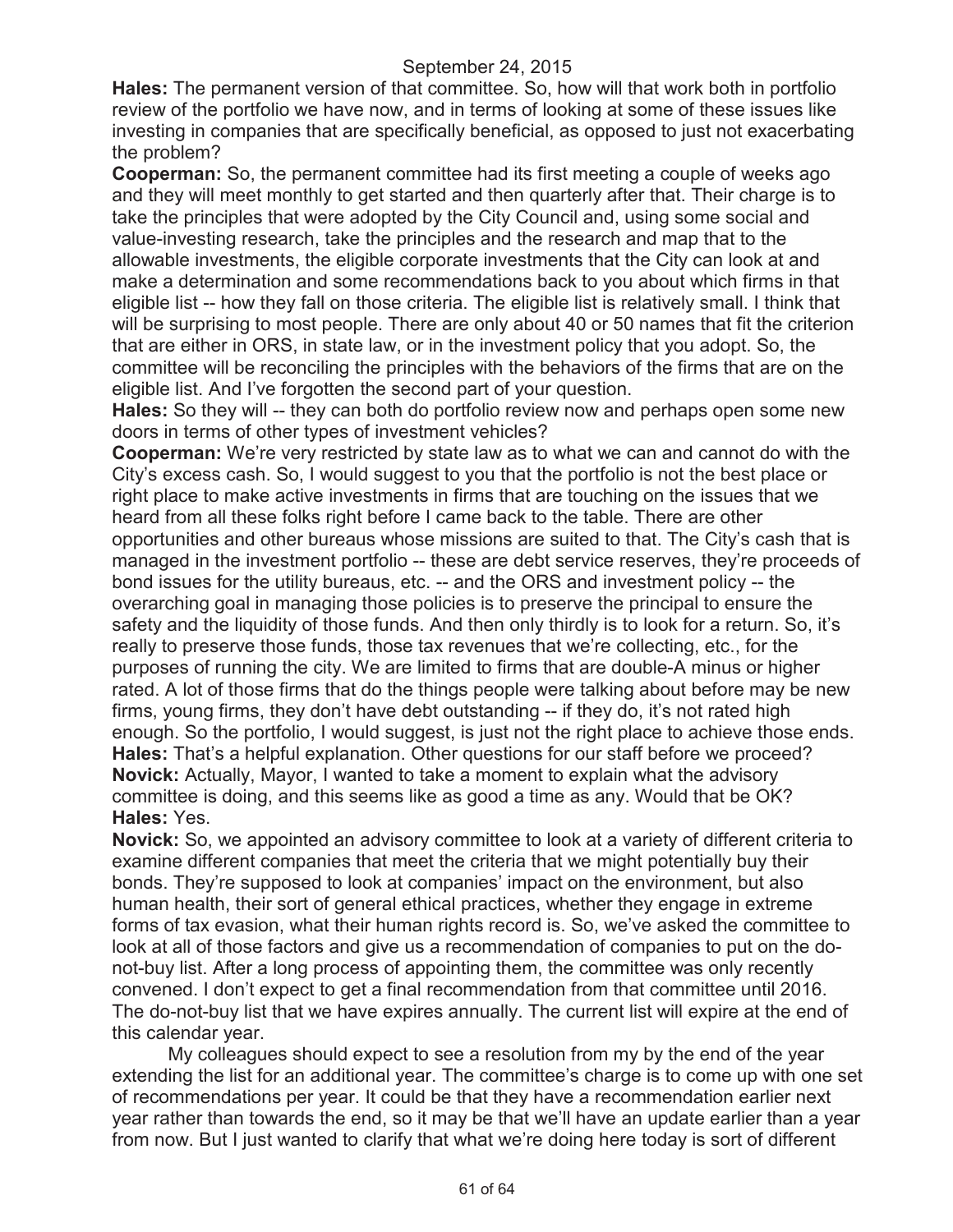from what we asked committee to do. We asked the committee to look at a variety of criteria, and what we expect is that the companies they suggest putting on the do-not-buy list will be companies that run afoul of more than one -- probably several -- of the criteria. So, we'd be putting fossil fuels on the same list but through a different process. **Hales:** Thank you very much, helpful explanation. OK, let's take a roll call vote. Karla, please call Commissioner Fish first and out of order because he is on a very tight schedule and will have to leave without listening to the rest of us. I know he's all broken up about that, but he's got to go. If you would please call the roll.

**Fish:** I'll watch channel 30 tonight.

## **Item 987 Roll.**

**Fish:** Mayor Hales, thank you for bringing this resolution forward and for the leadership you've shown all week on climate action issues. Steve, thank you for getting the ball rolling in bringing socially responsible investing to the Council and the do-not-buy list. 350.org and 350 PDX, thank you for your stellar advocacy for keeping this issue in the forefront. Zach, congratulations on your debut appearance, I would say the reviews are very strong. Not surprised, given your family history. This is another important step forward in this Council's leadership around climate, and I'm pleased to cast my vote aye. **Saltzman:** I'd also like to thank Mayor Hales for his leadership in bringing this resolution before us. I do believe this is appropriate, and I want to thank 350 PDX and 350.org for their tireless advocacy. These issues that do demand the attention of those in highest elected office and I guess in our little kingdom, that's us right now for this minute. But as we've seen on the national forum today, many illustrious world leaders are calling for decisive actions on behalf of our climate, and this is an important step in the right direction. It may not satisfy -- may not be total divestment, but it's certainly the recognition that fossil fuel companies should not be recipients of our future investments. That's important, given cities tend to last for hundreds of years, that's a pretty important signal to be sending at this point.

I hope many will join us. I was very impressed to hear some two trillion dollars of portfolios have divested themselves from the 200 or so companies on this list. That's very impressive. As somebody who was active as a graduate student, I served on the -- I was the graduate student representative on the advisory committee for institutional responsibility where I went to graduate school, and that was in like 1980, and very much at that time we were talking about issues of divesting of stocks in South Africa or stocks and companies that did business with South Africa. It often seems -- you can feel like, well, what's one college's decision going to do to make a difference? Well, if you look at South Africa today, we have a democracy. It still faces huge economic problems, but nevertheless it is a democracy. And so, it was a mission accomplished and I think it had a lot to do with little voices here and there that started speaking up. This is one more step in that right direction, a concerted effort of many voices speaking up. Pleased to vote aye. **Novick:** I doubt any of them are listening, but I'd like to start by addressing the climate skeptics and the people I'm sure there would be that would call us hypocrites. There are people who say that climate disruption just isn't happening, it's a left wing myth that was designed to give cover for social engineering. I wish it were a myth. I wish we were not watching the destruction of the world as we know it. Unfortunately, that's a scientific fact.

There's going to be people who say, you're hypocrites. Don't members of the City Council drive? Don't members of the City Council buy power from PGE that still has fossil fuels as their mix? And yes, we do. But that doesn't mean we have to invest our money in fossil fuels. It doesn't mean the City has to be in the business of making money off fossil fuel companies.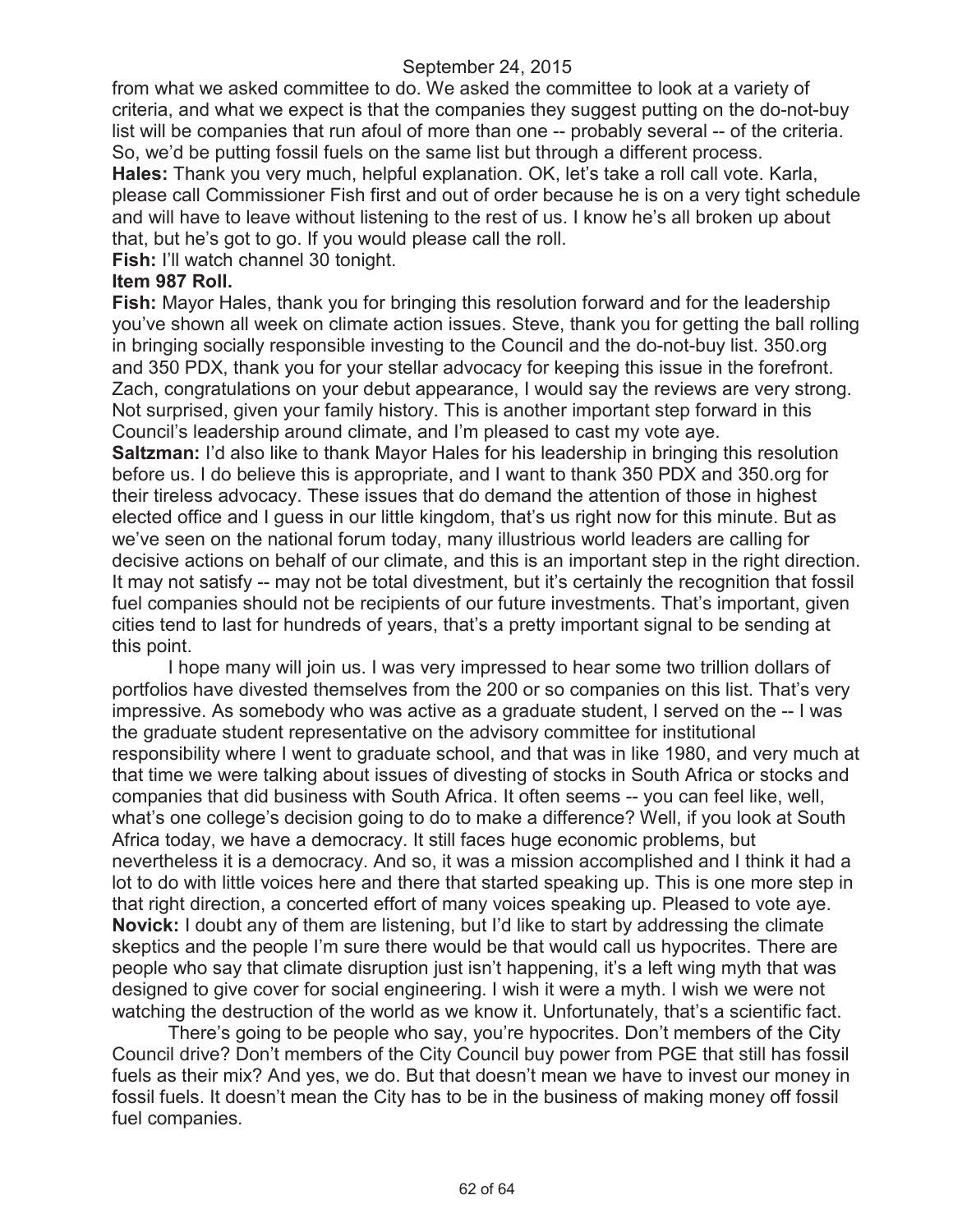This obviously is just one of the steps that we need to take. We need to do -- and we're trying to do -- a heck of a lot more. We are trying to make this a city where it's easier for people to bike and walk and take transit, and that requires significant investments and it means asking taxpayers for money and also means doing projects that cause significant inconvenience quite often. But it needs to be done.

One of the roiling issues we have in this city now is people who are upset about new construction, particularly of apartment buildings. People are saying, "the new apartment building is ruining our neighborhood." And we should take what steps we can to mitigate the impact of new construction on existing residents. But it's a counterintuitive fact that denser development is good for the environment because if you've got 7000 people within a quarter mile of each other, a grocery store will spring up to serve those 7000 people so people can walk to the grocery store instead of drive. And transit only becomes viable when there's a sufficient number of people at each stop for it to make sense. I mean, in New York, everybody hates the subway. That's because there's enough people at each subway stop in New York to maintain a subway.

So, we are going to be asking our fellow citizens to tolerate all sorts of things in order to address the threat of climate disruption, but that's necessary because it is the greatest threat that human beings have ever faced. There's nothing else like this. I was reading last year Elizabeth Kolbert's book, The Sixth Extinction. Jeff Merkley, our senator, is such a great nerd. He said, "you know, there was another book with that title about the same issue -- Elizabeth Kolbert is robbing the name." But still, it's a great book and it is so said, because Elizabeth Kolbert outlines the fact that it is likely that 20% to 50% of all species on earth will go extinct in the next few decades. The sad thing is that's likely what's going to happen.

We are fighting against the odds. If you look at the makeup of Congress right now, it's obvious we're fighting against the odds. But to quote Antonio Gramsci, the Italian Communist political philosopher, "pessimism of the intellect, optimism of the will." That's a phrase to live by, and the action we're taking today is an expression of optimism of the will that we can take this one small step to help stave off the end of life as we know it. Aye. **Hales:** I want to thank my thoughtful Council colleagues and excellent City staff and wonderful advocates from the community for getting us to this day.

A couple of people referred to my visit to the Vatican and the amazing honor of having Portland be invited to have me on behalf of our community and 60 our Mayors meet with Pope Francis about his encyclical about climate change and human suffering. And I was inspired there, and I was encouraged there, and I was alarmed by what I heard.

First, I was inspired by the encyclical and what Pope Francis said then and again this morning about this being a moral issue. It's a moral issue not only because of care for the earth, but because of climate change's effects on the erosion of culture and the vulnerability of individual people that that disruption precipitates, and he was so clear in weaving those ideas together. I was inspired by that.

I was encouraged because among the experts that spoke there -- among the climate experts that spoke there, there was a very strong message which is, as Steve just indicated, it is reasonable to hope. It is not too late. It is very bad, it is very dire, but it is not too late. And I think that's important. In fact, the fact that cities were invited there is a wonderful thing, because national governments talk and cities act. And the Pope and the Vatican actually recognized that -- that most of the innovation and forward motion on these issues is happening at the city level. In fact, my wife Nancy recounts this -- when the Pope was speaking to us, he kept talking about world leaders in his comments. And she said she was literally looking around as he spoke and was like, "oh, he's talking about the Mayors! Oh, he believes that we're world leaders!" And actually, that's true when you look